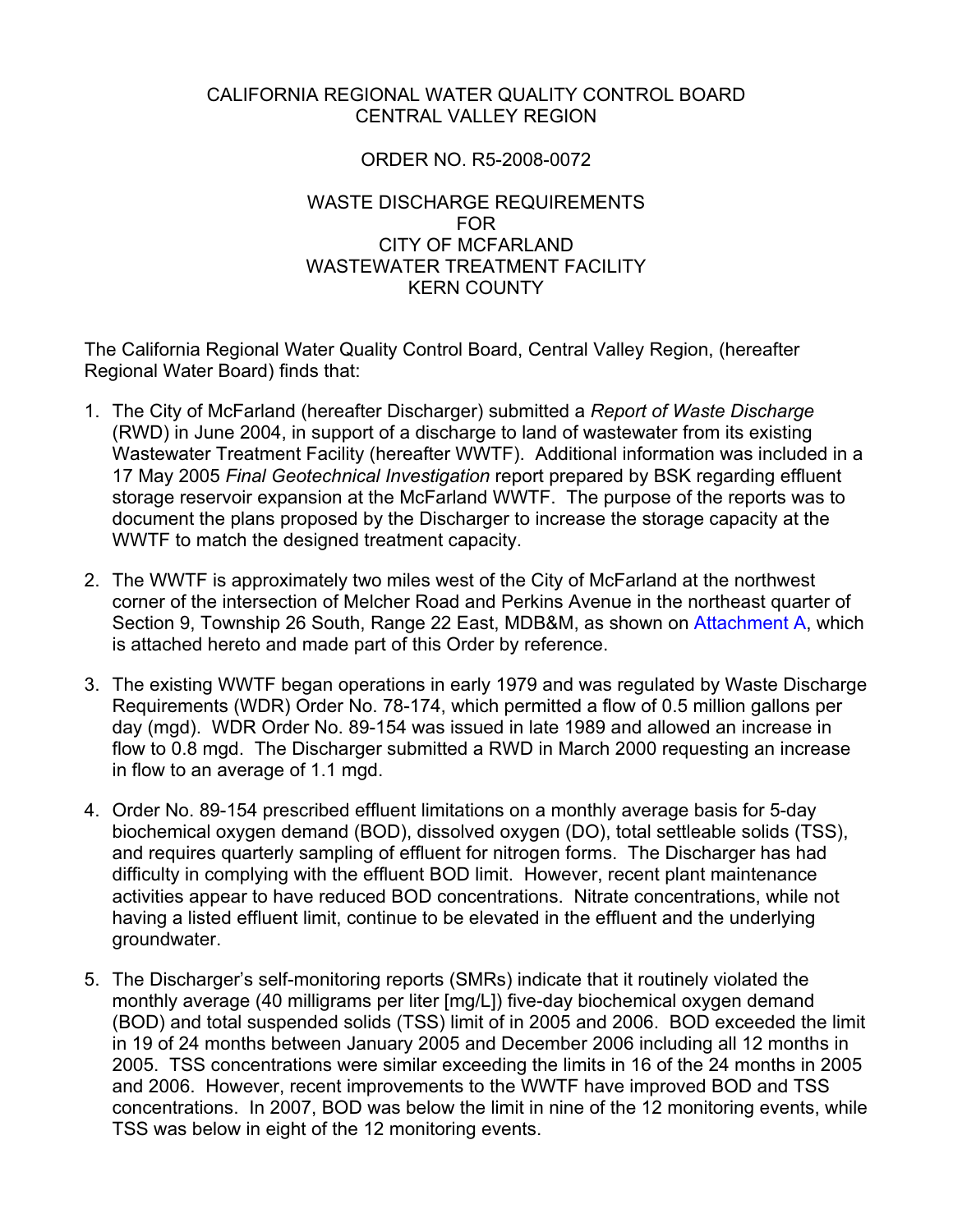### WASTE DISCHARGE REQUIREMENTS ORDER NO. R5-2008-0072  $-2$ -2-CITY OF MCFARLAND WWTF KERN COUNTY

- 6. Nitrate as nitrogen concentrations in groundwater are typically above the primary maximum contaminant level (MCL) of 10 mg/L in groundwater samples collected from the WWTF's monitoring wells. However, the McFarland area has historically had high nitrate/nitrogen concentrations in groundwater and background nitrate/nitrogen concentrations in the WWTF's upgradient monitoring wells are higher than the concentrations reported in the downgradient wells.
- 7. In 1988, the Discharger conducted a Brine/Nitrate Study in efforts to reduce the amount of salts and nitrates in the two domestic wells used to supply water to the City of McFarland. The City of McFarland installed an ion exchange system to remove nitrate/nitrogen from its two deep water supply wells. The regenerant from the ion exchange process is discharged to the sewer system and likely contributes to the elevated concentrations observed in the effluent from the WWTF.
- 8. The Discharger violated Discharge Specification No. B.12 of Order No. 89-154 for continuing to irrigate crops other than fodder, fiber, or seed crops. When the WDRs were adopted in 1989, Title 22 also allowed the discharge of non-disinfected secondary treated wastewater to food crops where recycled water does not come into contact with the edible portion of the food crop and where the food crop undergoes commercial pathogendestroying processing before being consumed by humans. In January 2003, the California Department of Health Services (now the Department of Public Health [DPH]) issued a memorandum stating that contact with recycled water is likely to occur in vineyards and that there may be a potential for pathogens to gain access to the interior of fruits. The DPH now recommends that all vineyards be irrigated with water that meets the requirements of disinfected secondary-2.2 recycled water as defined in Title 22. Regional Water Board staff notified the Discharger of this information in a 9 August 2004 letter.
- 9. Order No. 89-154 is no longer adequate because it does not reflect the current conditions of the WWTF and the Expansion Project, does not reflect current discharge flow rates, and is not consistent with the current disposal guidelines. The continued discharge of undisinfected wastewater to the vineyard without an updated Use Area Management Plan warrant the adoption of revised Waste Discharge Requirements and a Cease and Desist Order to bring the WWTF into compliance with applicable regulations and guidelines.
- 10. The RWD and Final Geotechnical Investigation present information on site conditions, the existing wastewater treatment process and quality, planned plant upgrades, and the conceptual design of the Expansion Project. Attachment B, which is attached hereto and made a part of this Order by reference, depicts a plan view of the existing WWTF and Expansion Project (new pond area), as depicted in the RWD and the Final geotechnical Investigation. However, the design presented in the RWD and Final Geotechnical Investigation has been changed. A new technical report describing the construction of the new pond and a new RWD documenting the expanded WWTF and the corresponding Use Area for the recycling of treated wastewater is required as stated in Provision H.13.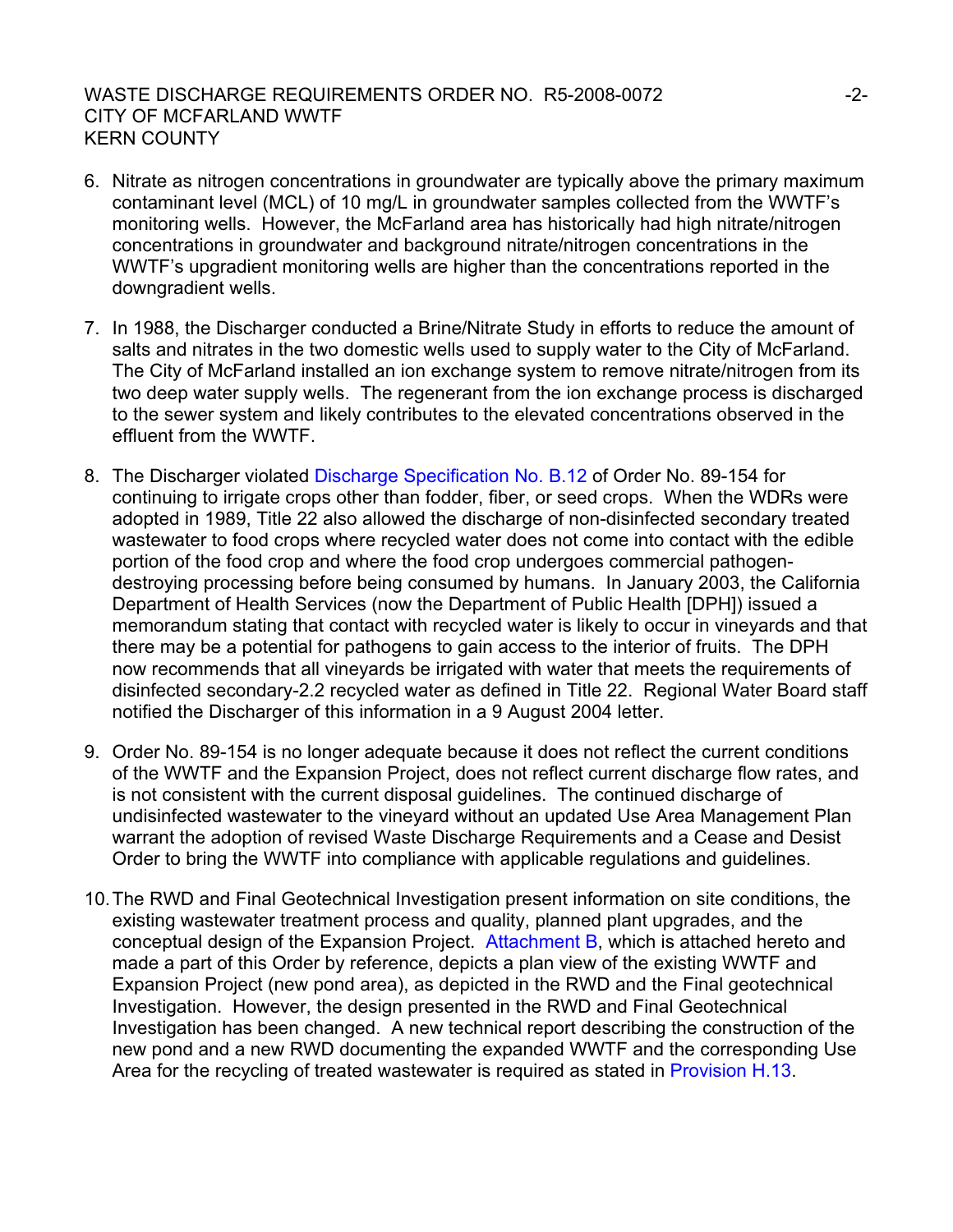### **Existing Wastewater Treatment Facility**

- 11. The existing WWTF consists of a headworks with two mechanical bar screens and an influent meter. The wastewater is then routed to four aerated lagoons (Nos. 1, 1A, 2 and 3) equipped with small bubble diffused-air aeration devices. Wastewater is pumped to the Use Area that consists of two unlined storage ponds that comprised about 30 acres or about 236 acre-feet of storage (new pond under construction). Additionally, recycled water is used for irrigation on approximately 270 acres of adjacent farmland. Two small effluent storage ponds are located at the southwest corner of the WWTF and are used to deliver effluent to the adjacent farm fields.
- 12. Wastewater is collected from the central and northern portions of the City and transported to the WWTF in an 18-inch trunk line that trends east to west along Perkins Avenue. A new 24-inch line was constructed in 2001 to serve the southern portion of the City. The 24-inch line trends east along Taylor Avenue, then north along Garzoli Avenue to Perkins, then is set parallel to the old 18 inch line west to the WWTF.
- 13. Influent enters at the headworks, which house two screen/compactors (one connected to the 18-inch line, the other to the 24-inch line), an open channel flow meter, and a splitter box. Solids from the screen/compactor are dewatered and deposited in a trash-bin.
- 14. From the headworks, influent is discharged by gravity to Aeration Lagoon Nos. 1 or 1A (or both) and then flows by gravity into Aeration Lagoon No. 2 for further aeration and solids settling. The partially treated wastewater is then pumped to Aeration Lagoon No. 3 before being sent to the disposal ponds or to the adjacent farm fields for water recycling. Lagoon Nos. 1, 2, and 3 have dimensions of 380 feet by 200 feet, while lagoon No. 1A is slightly larger at 376 feet by 206 feet.
- 15. Effluent from the Aeration Lagoons is discharged to the eastern Disposal Ponds, which comprise approximately 30 acres and have a capacity of approximately 236 acre feet.
- 16. Self-monitoring reports indicate that winter flows are not higher than summer flows, demonstrating insignificant inflow and infiltration to the collection system during winter months.
- 17. Self-monitoring data from January 2007 to December 2007 characterize the discharge as follows:

| Constituent/Parameter          | Units $1$ | Influent        | <b>Effluent</b> | % Removal <sup>2</sup> |
|--------------------------------|-----------|-----------------|-----------------|------------------------|
| Monthly Average Discharge Flow | mgd       | 1.01            | NS <sup>2</sup> |                        |
| <b>Conventional Pollutants</b> |           |                 |                 |                        |
| BOD <sup>3</sup>               | mg/L      | 298             | 39              | 87                     |
| TSS <sup>4</sup>               | mg/L      | 168             | 41              | 76                     |
| <b>Salts</b>                   |           |                 |                 |                        |
| Chloride                       | mg/L      | NS <sup>5</sup> | 58              |                        |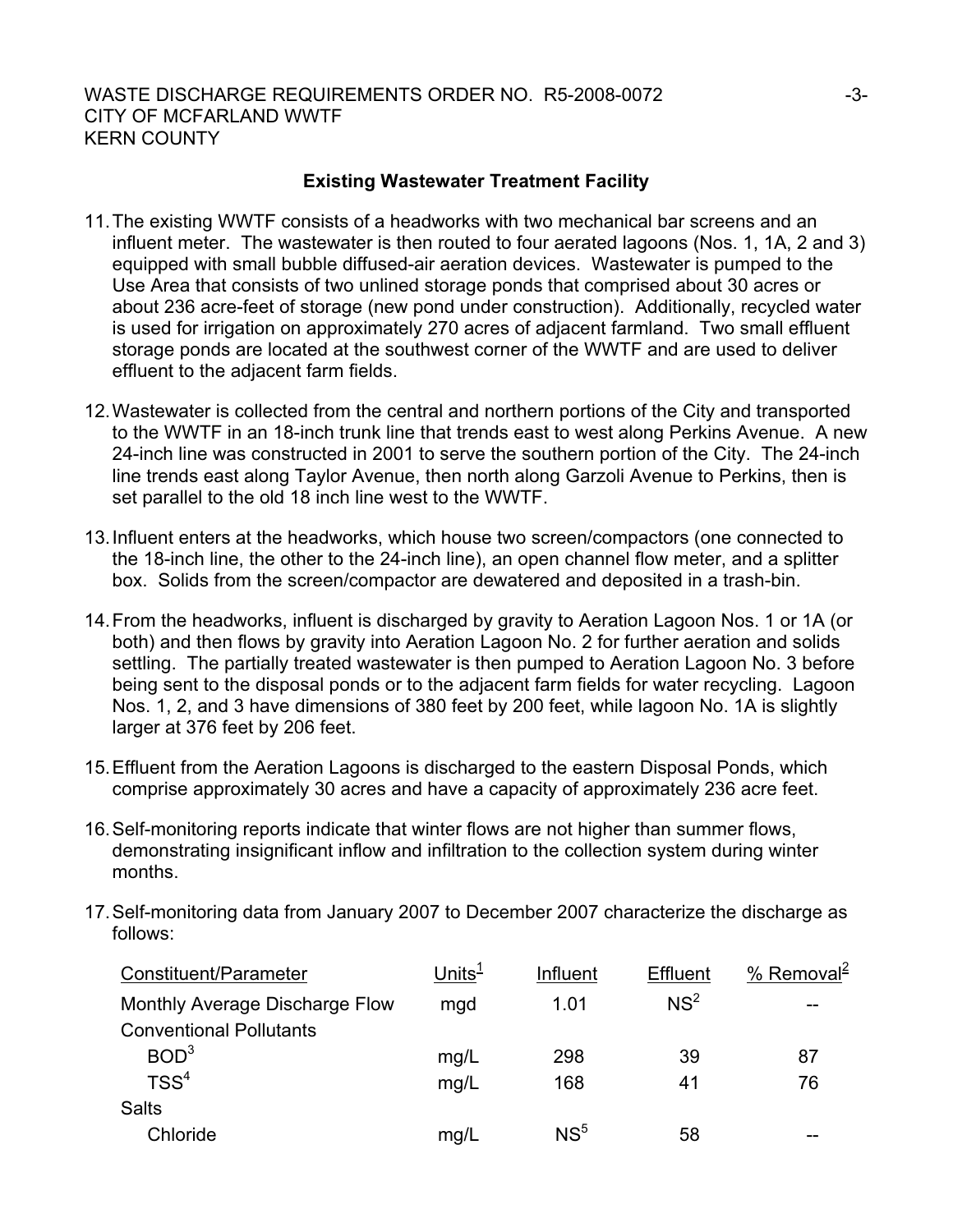### WASTE DISCHARGE REQUIREMENTS ORDER NO. R5-2008-0072  $-4$ -CITY OF MCFARLAND WWTF KERN COUNTY

| Constituent/Parameter       | Unit $\mathsf{s}^{\mathsf{1}}$ | Influent  | <b>Effluent</b> | % Removal <sup>2</sup> |
|-----------------------------|--------------------------------|-----------|-----------------|------------------------|
| Salts (continued)           |                                |           |                 |                        |
| Sodium                      | mg/L                           | <b>NS</b> | 98              |                        |
| EC <sup>6</sup>             | umhos/cm                       | <b>NS</b> | 599             | --                     |
| TDS <sup>7</sup>            | mg/L                           | <b>NS</b> | 380             |                        |
| Nitrogen                    |                                |           |                 |                        |
| Nitrate as Nitrogen         | mg/L                           | <b>NS</b> | $21.9^{8}$      | --                     |
| Total Nitrogen <sup>9</sup> | mg/L                           | <b>NS</b> | 27              |                        |
| <b>Metals</b>               |                                |           |                 |                        |
| Aluminum                    | $\mu$ g/L                      | <b>NS</b> | 340             |                        |
| Iron                        | $\mu$ g/L                      | <b>NS</b> | 190             | --                     |
| Manganese                   | µg/L                           | <b>NS</b> | $20$            |                        |

Million gallons per day (mgd); milligrams per liter (mg/L); micromhos per centimeter (µmhos/cm);

- micrograms per liter ( $\mu$ g/L).<br>
Percent removal (% removal), -- = No data available<br>  $\frac{3}{2}$  = devidences percent demand (BOD).
- $\frac{3}{4}$  5-day biochemical oxygen demand (BOD)
- $^{4}$  Total suspended solids (TSS)
- Not sampled (NS)
- 6 Electrical conductivity at 25ºC (EC)
- 7  $\frac{7}{8}$  Total dissolved solids (TDS)
- $\frac{8}{9}$  Data reported as Nitrate. Converted to nitrate as nitrogen by dividing by a factor of 4.5.
- Calculated by adding nitrate as nitrogen and total Kjeldahl nitrogen (TKN)

18. The EC of the WWTF influent ranges from about 300 to 420 µmhos/cm over source water.

19. The WWTF does not have a sludge management plan. Sludge was removed from the aerated lagoons in 2005 and 2006 as it was suspected the buildup of sludge was contributing to the routine exceedance of the BOD effluent limit. Effluent BOD concentrations improved considerably following the removal of the sludge and other maintenance activities. Updating the existing Operations and Management Plan is needed to provide a schedule for sludge removal and disposal as required by Provision H.14.

### **Expansion Project**

- 20. The design of the Expansion Project is not complete; however, conceptually the expansion project consists of expanding the capacity of the disposal ponds by adding another 30-acre disposal pond east of the existing disposal pond, and adding acreage to the existing recycled water Use Area.
- 21. The initial design to expand the disposal pond was presented in the 17 May 2005 *Final Geotechnical Investigation* prepared by BSK. The report proposed expanding the existing pond by removing the eastern wall of the pond and replacing it further to the east. The additional storage was to be about 20 acres or about 125 acre-feet. Regional Water Board staff concurred with report findings in a 22 May 2006 letter to the Discharger.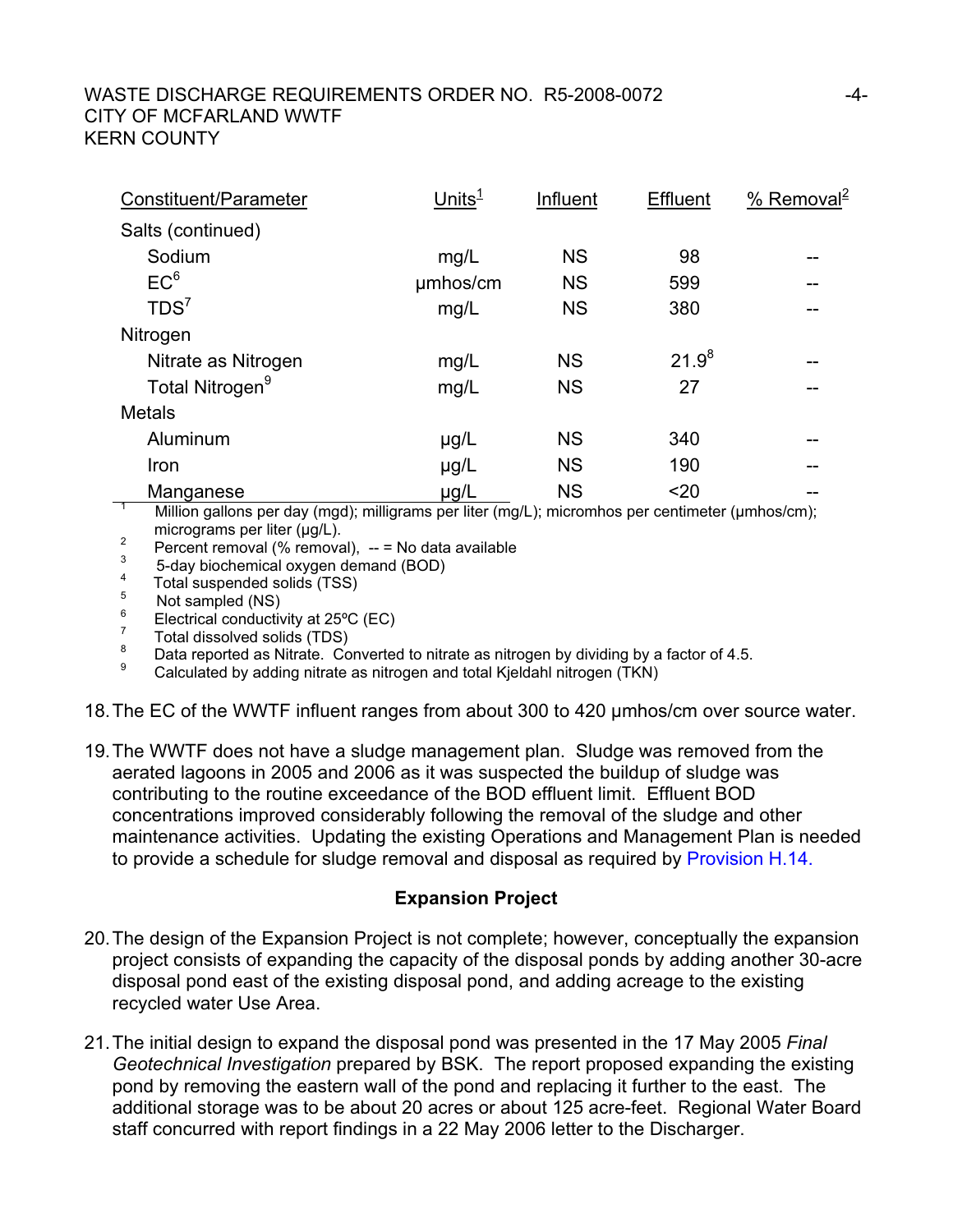### WASTE DISCHARGE REQUIREMENTS ORDER NO. R5-2008-0072  $-5$ -CITY OF MCFARLAND WWTF KERN COUNTY

- 22. A 23 June 2006 *McFarland Storage Pond Expansion Progress Update* prepared by Boyle indicates 100-acres of alfalfa in combination with the disposal ponds would be required for recycling or disposing of 1.55 mgd of treated wastewater. The Use Area was to consist of a 15-acre field in the central portion of the WWTF property, a 75-acre field north of the WWTF, and 80-acres of the 160-acre vineyard would be converted to alfalfa.
- 23. The Discharger changed the design of the proposed pond construction and Use Area and has constructed a separate 30-acre disposal pond east of the existing ponds. The operator indicated the new plan would remove the remaining 15 acres of alfalfa from the central portion of the property. This would leave the 75-acre parcel north of the WWTF, and the 160-acre vineyard south of the WWTF for recycling of treated wastewater. The 80-acres of grapes has yet to be converted to alfalfa, and the Plant Operator indicated the discharger is addressing purchasing/leasing additional land instead of converting the vineyard to alfalfa. The revised design of the ponds appears to be more than adequate to service the needs of the WWTF, but the Discharger will need to provide a technical report (RWD) as required in Provision H.13, that will include revised water and nutrient balances to illustrate that the Discharger has adequate pond volume and land for recycling.
- 24. Based on adding another 30-acre disposal pond, the storage capacity will increase from about 236 acre feet to about 470 acre feet. A water balance provided by the Discharger in June 2006 indicated a minimum of 100 acres of alfalfa were required for wastewater recycling in addition to the then-planned 361 acre-feet of disposal pond storage.
- 25. It is anticipated that effluent mineral and metals quality characterized in Finding 17 for the existing WWTF will be similar to the effluent quality resulting from the Expansion Project.

### **Sanitary Sewer Overflows**

- 26. A "sanitary sewer overflow" is defined as a discharge to ground or surface water from the sanitary sewer system at any point upstream of the treatment facility. Temporary storage and conveyance facilities (such as wet wells, regulated impoundments, tanks, highlines, etc.) may be part of a sanitary sewer system and discharges to these facilities are not considered sanitary sewer overflows, provided that the waste is fully contained within these temporary storage/conveyance facilities.
- 27. On 2 May 2006, the State Water Board adopted Statewide General Waste Discharge Requirements For Sanitary Sewer Systems General Order No. 2006-003-DWQ (General Order). The General Order requires all public agencies that own or operate sanitary sewer systems greater than one mile in length to comply with the order. The Discharger's collection system is greater than one mile in length; therefore the General Order is applicable. The application or Notice of Intent (NOI) for coverage under the general permit was submitted to the State Water Resources Control Board in October 2007.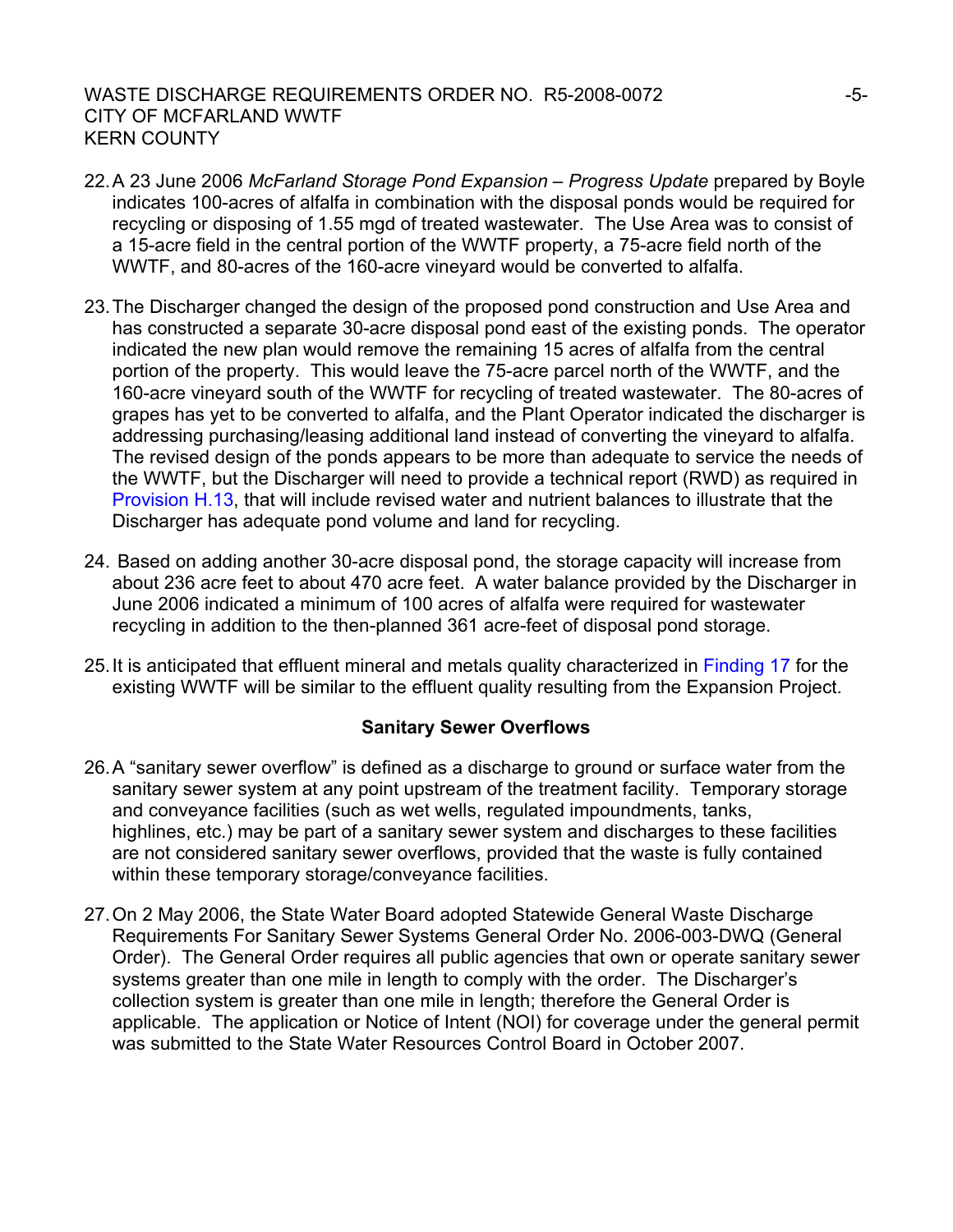### **Water Recycling**

- 28. The Discharger recycles undisinfected treated wastewater to about 270-acres of adjacent farmland owned by the Discharger. The acreage included a 75 acre parcel north of the WWTF, a 35-acre parcel in the central portion of the WWTF property, and 160-acres of "wine grapes" south of the WWTF. Currently, the acreage available for recycling is about 235 acres.
- 29. Title 22 allows for the discharge of non-disinfected secondary treated wastewater to food crops where recycled water does not come into contact with the edible portion of the food crop and where the food crop undergoes commercial pathogen-destroying processing before being consumed by humans. However, the DPH issued an 8 January 2003 memo regarding *Orchard and Vineyard Irrigation Using Recycled Water.* The DPH now recommends that all vineyards be irrigated with water that meets the requirements of disinfected secondary-2.2 recycled water as defined in Title 22. To meet DHS guidelines for Orchard and Vineyard Irrigation Using Recycled Water, the wastewater discharged to the wine grapes must meet disinfected secondary-2.2 recycled water requirements as defined in Title 22, Section 60301.220.

### **Site-Specific Conditions**

- 30. The WWTF is in an arid climate characterized by hot dry summers and mild winters. The rainy season generally extends from November through March. Occasional rains occur during the spring and fall months, but summer months are dry. Average annual precipitation and evaporation in the discharge area are about 11 inches and 63 inches, respectively, according to information published by the California Department of Water Resources (DWR).
- 31. Areal soils in the vicinity of the WWTF and the Use Areas are predominantly the Kimberlina fine sandy loam with lesser amounts of Wasco sandy loam and the McFarland loam, according to the USDA Natural Resources Conservation Service. These soils are well drained and were developed from predominantly granitic parent rock.
- 32. The WWTF is not within a 100-year floodplain according to Federal Emergency Management Agency maps. The northern end of the flood plain for Poso Creek is depicted on FEMA Flood map No. 060075-0245B as being about a half mile southwest of the WWTF property.
- 33. The Discharger is not required to obtain coverage under a National Pollutant Discharge Elimination System general industrial storm water permit for the WWTF because all storm water runoff is retained onsite and does not discharge to a water of the United States.
- 34. Land use in the WWTF vicinity is primarily agricultural with the City of Mc Farland approximately two miles to the east. A dairy is about a half mile east of the WWTF. The primary crops grown within five miles of the WWTF include grapes, almonds, alfalfa, cotton,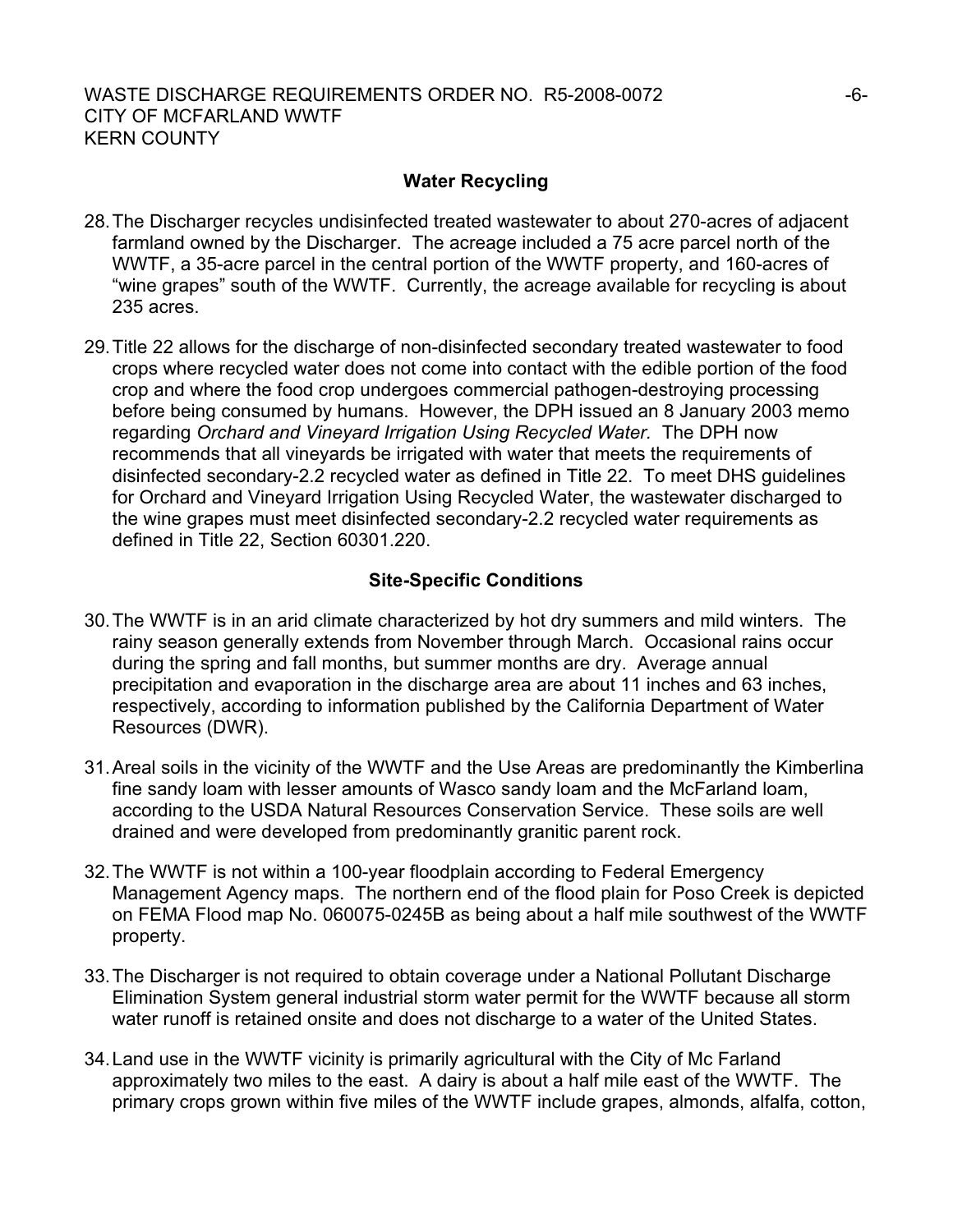corn (forage), apricots, peaches, and dry beans according to DWR Kern County land use data published in 1998. Irrigation water is supplied primarily by surface water.

### **Groundwater Considerations**

- 35. Regional groundwater is approximately 140 feet below ground surface and flows west southwesterly, according to information in *Lines of Equal Elevation of Water in Wells in Unconfined Aquifer*, published by DWR in Spring 2004.
- 36. Depth to first encountered groundwater in the Discharger's monitoring wells ranged from about 90 to 100 feet below the ground surface in March 2007. The WWTF appears to be just east of the eastern edge of the "Corcoran Clay" or "E-clay layer." Drillers logs indicate a clay layer at about 200 feet bgs in some borings, but none in others drawing question to the extent of the clay layer in this area.
- 37. The City of McFarland obtains its source water from four deep groundwater wells and treats the water with ion exchange to remove nitrates. The resulting source water is of good quality, with the exception of arsenic, as indicated by the City's 2006 Consumer Confidence Report. Excerpts of this Annual Report are presented in the following table.

| Constituent/Parameter | $Units^1$ | Range       | Average |
|-----------------------|-----------|-------------|---------|
| Sodium                | mg/L      | $41 - 79$   | 75      |
| Sulfate               | mg/L      | $4.0 - 11$  | 98      |
| EC <sup>2</sup>       | umhos/cm  | $203 - 892$ | 550     |
| <b>Nitrate</b>        | mg/L      | $0.9 - 6.5$ | 4.03    |
| TDS <sup>3</sup>      | mg/L      | $140 - 556$ | 385     |
| Arsenic               | ug/L      | $2 - 16$    | 11      |

1. mg/L = milligrams per liter, µmhos/cm = micromhos per centimeter, ug/L = micrograms per liter.

2. EC = Electrical conductivity

3. TDS = Total dissolved solids.

38. The Discharger has a six-well groundwater-monitoring network as shown in Attachment B. The original network was constructed in 2001 and consisted of five wells: two in the interpreted upgradient direction (MW-4 and MW-5) and three in the interpreted downgradient to crossgradient direction (MW-1 through MW-3 and MW-6). Wells MW-1 and MW-5, went dry in 2004 and two replacement wells MW-1A and MW-5A, were installed in January 2007. An additional well, MW-6, was installed along the southern property boundary. The following table characterizes groundwater from the Discharger's monitoring wells (data from September 2001 through September 2007).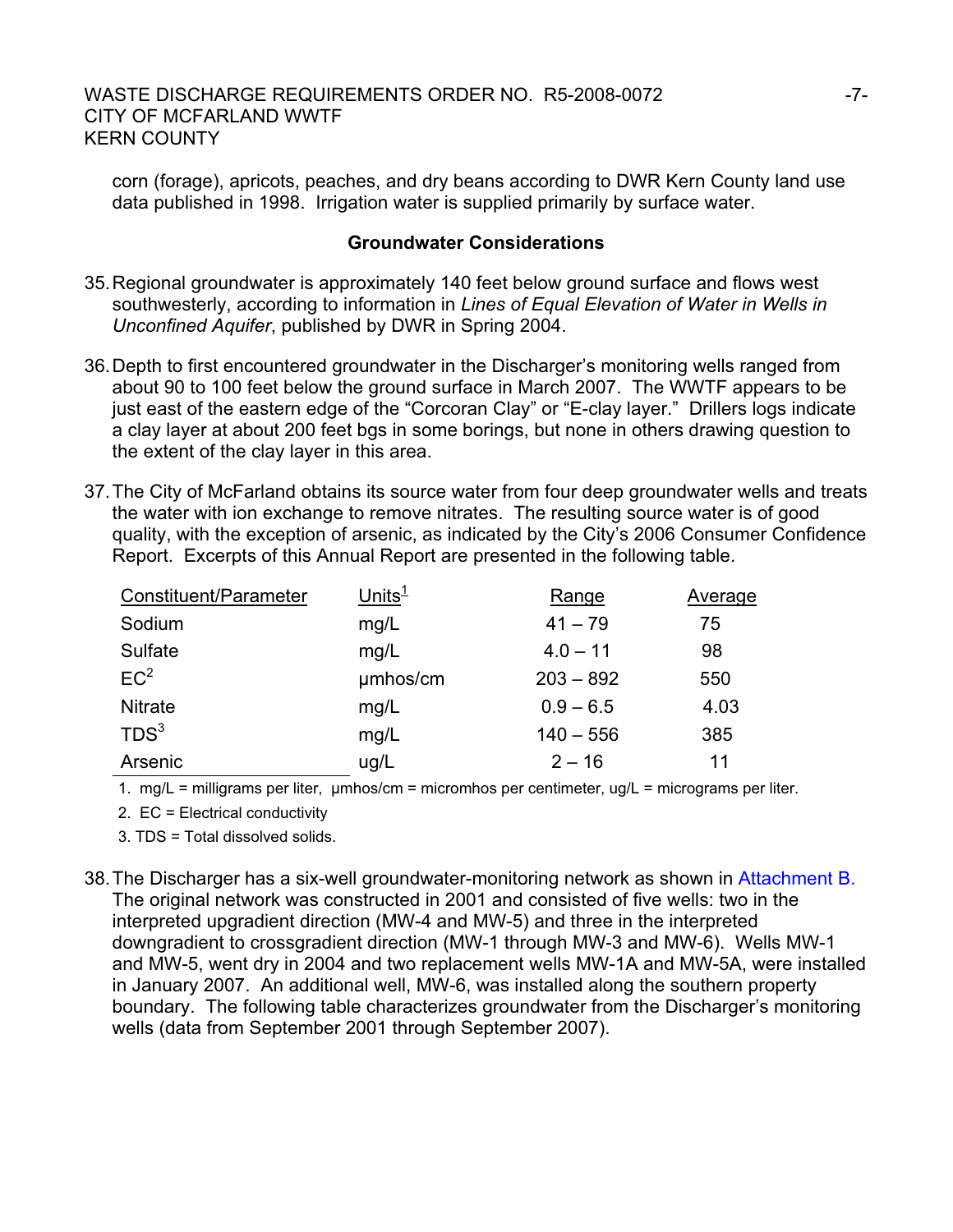### WASTE DISCHARGE REQUIREMENTS ORDER NO. R5-2008-0072  $-8$ -CITY OF MCFARLAND WWTF KERN COUNTY

| McFarland WWTF - Groundwater Monitoring Data |          |        |        |        |        |        |                      |
|----------------------------------------------|----------|--------|--------|--------|--------|--------|----------------------|
| Constituent <sup>1</sup>                     | $Units2$ | $MW-1$ | $MW-2$ | $MW-3$ | $MW-4$ | $MW-5$ | $MW-63$              |
| pH                                           | mg/L     | 7.8    | 7.9    | 8.0    | 7.6    | 7.7    | 7.8                  |
| EC                                           | umhos/cm | 1285   | 862    | 857    | 1336   | 1014   | 886                  |
| Nitrate as N                                 | mg/L     | 36.5   | 13.6   | 15.6   | 37.4   | 20.0   | 0.5                  |
| Sulfate                                      | mg/L     | 204    | 80     | 115    | 145    | 87     | 70                   |
| <b>TDS</b>                                   | mg/L     | 938    | 571    | 585    | 956    | 724    | 555                  |
| Chloride                                     | mg/L     | 79     | 100    | 92     | 111    | 78     | 75                   |
| Sodium                                       | mg/L     | 129    | 83     | 78     | 144    | 98     | 137                  |
| Calcium                                      | mg/L     | 142    | 92     | 92     | 128    | 119    | 68                   |
| Magnesium                                    | mg/L     | 21.9   | 18.6   | 15.9   | 20.7   | 25.9   | 9.9                  |
| Potassium                                    | mg/L     | 6.3    | 8.0    | 5.5    | 6.1    | 13.1   | 0.8                  |
| Iron                                         | ug/L     | 31     | 36.3   | 17.1   | 9.6    | 30.6   | < 0.028 <sup>4</sup> |
| <b>Bicarbonate</b>                           | mg/L     | 210    | 159    | 133    | 284    | 290    | 325                  |

1 EC = Electrical conductivity.

2 µmhos/cm = micromhos per centimeter, mg/L = milligrams per liter, ug/L = micrograms per liter.

3 Data is from two/three 2007 sampling events

4 The less than symbol indicates the result was not detected at a concentration greater than the listed value.

- 39. The highest measurements/concentrations of EC, TDS, sulfate, and nitrate are currently observed in upgradient well MW-4. EC and TDS results in all samples collected since 2001 have exceeded the lower secondary maximum contaminant level (MCL) of 900 umhos/cm and 500 mg/l, for EC and TDS, respectively. The upgradient well (MW-4) does not appear to represent true background conditions and is likely influenced from an offsite source.
- 40. Formerly, the highest EC, TDS, sulfate, and nitrate as nitrogen results were observed in well MW-1 as illustrated in the averages listed in the previous table. All samples collected from this well since 2001 have exceeded the recommended MCLs for EC, TDS, and nitrate as nitrogen. However, EC measurements in well MW-1 have decreased considerably from 1,720 umhos/cm in 2001 to about 1,000 umhos/cm (just above the MCL) in 2007.
- 41. The lowest concentrations are typically observed in the downgradient wells MW-2 and MW-3. MW-6 has been sampled only three times so trends in concentration cannot be assessed, but concentrations are low and similar to those in wells MW-2 and MW-3.

## **Basin Plan, Beneficial Uses, and Water Quality Objectives**

42. The Water Quality Control Plan for the Tulare Lake Basin, 2nd Edition, (hereafter Basin Plan) designates beneficial uses, establishes numerical and narrative water quality objectives, contains implementation plans and policies for protecting all waters of the basin, and incorporates by reference plans and policies of the State Water Board. Pursuant to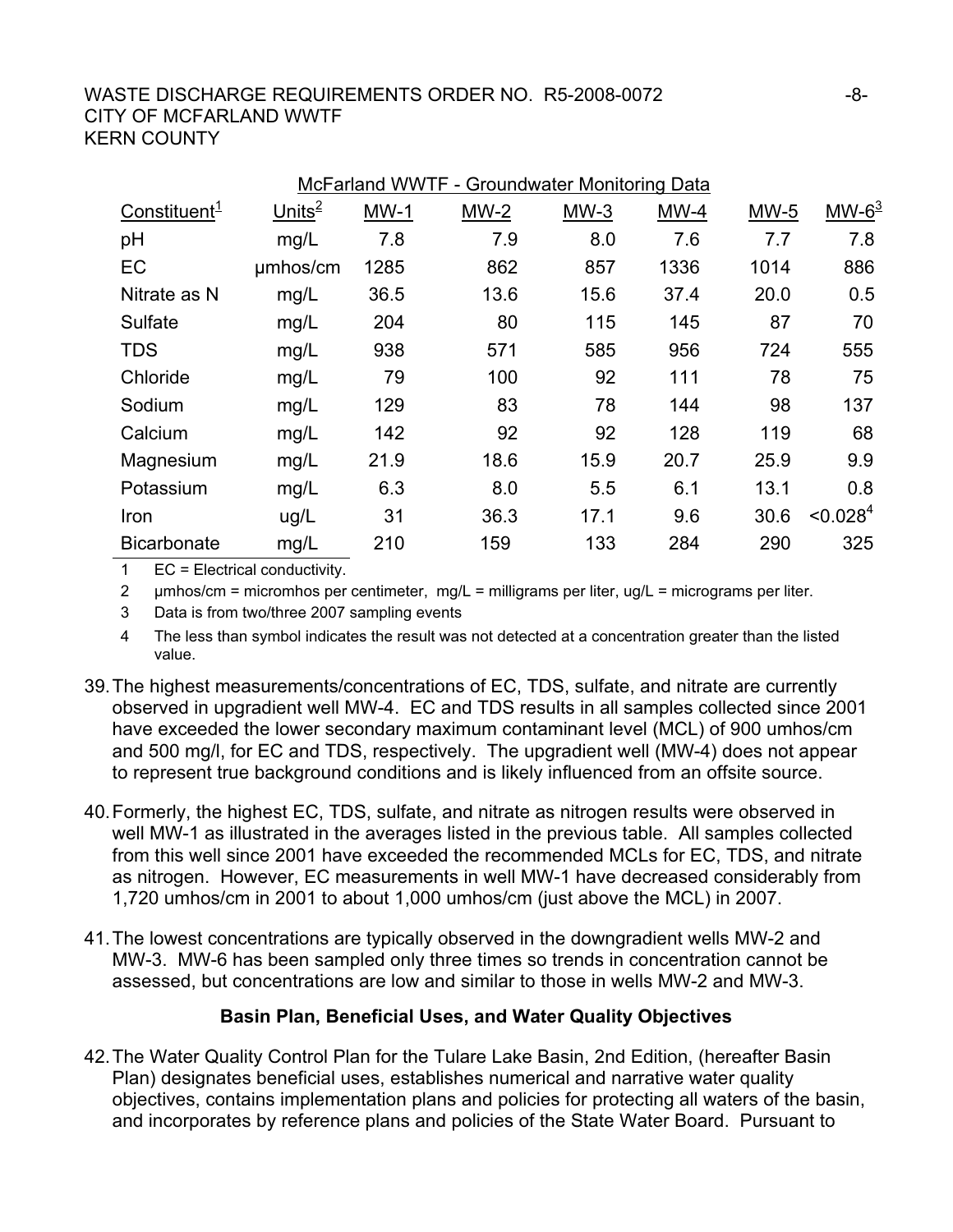### WASTE DISCHARGE REQUIREMENTS ORDER NO. R5-2008-0072  $-9$ -9-CITY OF MCFARLAND WWTF KERN COUNTY

Section 13263(a) of the California Water Code (CWC), these waste discharge requirements implement the Basin Plan.

- 43. Water in the Tulare Lake Basin is in short supply, requiring importation of surface water from other parts of the State. The Basin Plan encourages recycling on irrigated crops wherever feasible and indicates that evaporation of recyclable wastewater is not an acceptable permanent disposal method where the opportunity existing to replace an existing uses or proposed use of fresh water with recycled water.
- 44. The WWTF is in Detailed Analysis Unit (DAU) No. 256 within the Kern County Basin hydrologic unit. The Basin Plan designates the beneficial uses of groundwater in this DAU as municipal and domestic supply, agricultural supply, and industrial process and service supply.
- 45. The Basin Plan includes a water quality objective for chemical constituents that, at a minimum, require waters designated as domestic or municipal supply to meet the MCLs specified in Title 22. The Basin Plan recognizes that the Regional Water Board may apply limits more stringent than MCLs to ensure that waters do not contain chemical constituents in concentrations that adversely affect beneficial uses.
- 46. The Basin Plan establishes narrative water quality objectives for Chemical Constituents, Tastes and Odors, and Toxicity. The Toxicity objective, in summary, requires that groundwater be maintained free of toxic substances in concentrations that produce detrimental physiological responses in human, plant, animal, or aquatic life associated with designated beneficial uses. Quantifying a narrative water quality objective requires a site-specific evaluation of those constituents that have the potential to impact water quality and beneficial uses.
- 47. The Basin Plan identifies the greatest long-term problem facing the entire Tulare Lake Basin as the increase in salinity in groundwater, which has accelerated due to the intensive use of soil and water resources by irrigated agriculture. The Basin Plan recognizes that degradation is unavoidable until there is a long-term solution to the salt imbalance. Until then, the Basin Plan establishes several salt management requirements, including:
	- a. The incremental increase in salts from use and treatment must be controlled to the extent possible or limited to a maximum of 1,000 µmhos/cm. The maximum EC shall not exceed the EC of the source water plus 500 µmhos/cm. When the source water is from more than one source, the EC shall be a weighted average of all sources.
	- b. Discharges to areas that may recharge good quality groundwaters shall not exceed an EC of 1,000 µmhos/cm, a chloride content of 175 mg/L, or boron content of 1.0 mg/L.

These effluent limits are considered reflective of best practicable treatment or control (BPTC).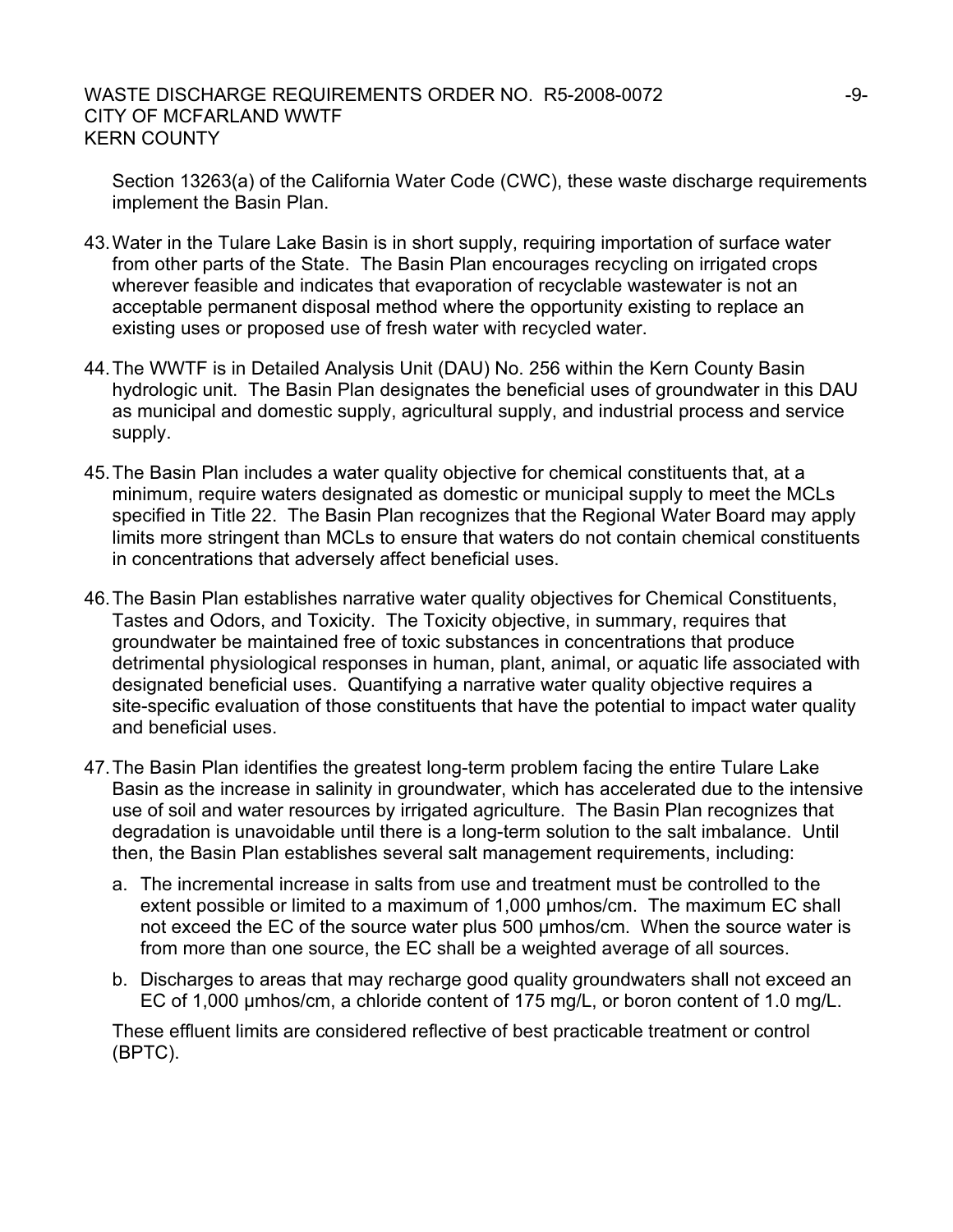### WASTE DISCHARGE REQUIREMENTS ORDER NO. R5-2008-0072 -10-CITY OF MCFARLAND WWTF KERN COUNTY

- 48. The list of crops in Finding 34 is not intended as a definitive inventory of crops that are or could be grown in the area affected by the discharge, but is representative. Crops sensitive to salt and boron are currently being grown in the area. The effluent characterized in Finding 17 should protect the crops grown. Additional monitoring for salt-specific constituents, such as boron, is necessary, but will likely be less than the quality specified in Finding 47.
- 49. The Basin Plan requires municipal WWTFs that discharge to land to comply with treatment performance standards for  $BOD<sub>5</sub>$  and TSS. WWTFs that preclude public access and are greater than 1 mgd must provide removal of 80 percent or reduction to 40 mg/L, whichever is more restrictive, of both  $BOD<sub>5</sub>$  and TSS.

### **Antidegradation**

- 50. State Water Resources Control Board Resolution No. 68-16 ("Policy with Respect to Maintaining High Quality Waters of the State") (hereafter Resolution 68-16) prohibits degradation of groundwater unless it has been shown that:
	- a. The degradation is consistent with the maximum benefit to the people of the State;
	- b. The degradation will not unreasonably affect present and anticipated future beneficial uses;
	- c. The degradation does not result in water quality less than that prescribed in state and regional policies, including violation of one or more water quality objectives; and
	- d. The discharger employs BPTC to minimize degradation.
- 51. Constitutes of concern that have the potential to degrade groundwater include, in part, salts and nutrients.
	- a. For salinity, the Basin Plan contains effluent limits (EC of the source water plus 500 µmhos/cm, or a maximum of 1,000 µmhos/cm) that considered Resolution 68-16 when adopted. The discharge meets these limits and therefore should not unreasonably degrade the beneficial uses of groundwater with respect to salinity.
	- b. For nitrogen, practicable measures are: 1) treating the effluent such that it is below objectives for drinking water, or 2) storing the effluent in a manner that protects the underlying groundwater from percolation from ponds until it can be beneficially used on crops. Nitrogen concentrations in effluent are slightly elevated and exceed the MCL of 10 mg/L. However, nitrogen concentrations in groundwater typically exceed the concentrations in the effluent, and the upgradient (MW-4 and MW-5) and crossgradient (MW-1) wells have the highest concentrations, indicating the WWTF is not the primary source of the elevated nitrogen concentrations in groundwater.

### **Treatment and Control Practices**

- 52. The Expansion Project described in Findings 20 through 26, once completed, will provide treatment and control of the discharge that incorporates:
	- a. secondary treatment;
	- b. recycling of wastewater at agronomic rates;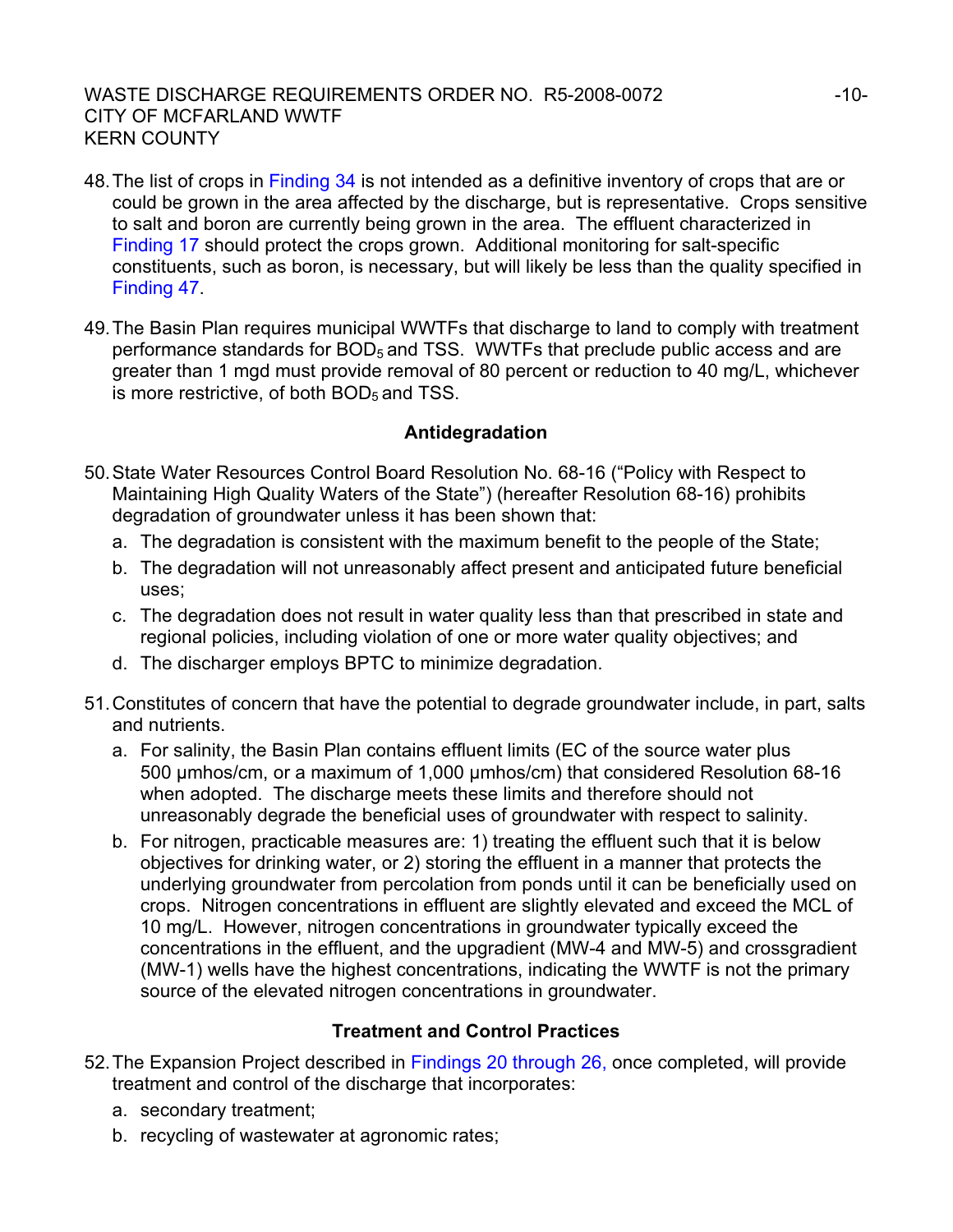- c. an operation and maintenance (O&M) manual; and
- d. certified operators to ensure proper operation and maintenance.
- 53. This Order establishes groundwater limitations for the WWTF that will not unreasonably threaten present and anticipated beneficial uses or result in groundwater quality that exceeds water quality objectives set forth in the Basin Plan. This Order contains requirements for a groundwater assessment for assuring that the highest water quality consistent with the maximum benefit to the people of the State will be achieved.

## **Other Regulatory Considerations**

- 54. The United States Environmental Protection Agency (EPA) has promulgated biosolids reuse regulations in Title 40, Code of Federal Regulations, Part 503, Standards for the Use or Disposal of Sewage Sludge, which establishes management criteria for protection of ground and surface waters, sets application rates for heavy metals, and establishes stabilization and disinfection criteria. The Discharger may have separate and/or additional compliance, reporting, and permitting responsibilities to EPA.
- 55. As the discharge consists of treated municipal sewage and incidental discharges from treatment and storage facilities associated with a municipal wastewater treatment plant, and as these discharges are regulated by waste discharge requirements consistent with applicable water quality objectives, the Facility and its discharge is exempt from containment pursuant to Title 27, Section 20090(a).

### **CEQA**

- 56. The Discharger certified an initial study and mitigated negative declaration (MND) in August 2001 in accordance with the California Environmental Quality Act (CEQA) (Public Resources Code Section 21000, et, seq.) and the State CEQA guidelines (Title 14, Division 6, California Code of Regulations, as amended). The MND indicates that the discharge will comply with Regional Water Board regulations, which will mitigate any groundwater impacts.
- 57. This Order implements measures necessary to mitigate any adverse impacts to groundwater from the Expansion Project to less than significant levels, including:
	- a. Effluent Limitation B.1, which restricts flow to 1.1 mgd until the Discharger can treat and dispose of the proposed increase in discharge flow in accordance with the terms and conditions of this Order and the CWC.
	- b. Effluent Limitations B.2, which establish effluent limitations consistent with the Basin Plan's performance standards.
	- c. Discharge Specification C.7, which stipulates waste constituents cannot be released or discharged in a concentration or mass that causes violation of the Order's groundwater limitations.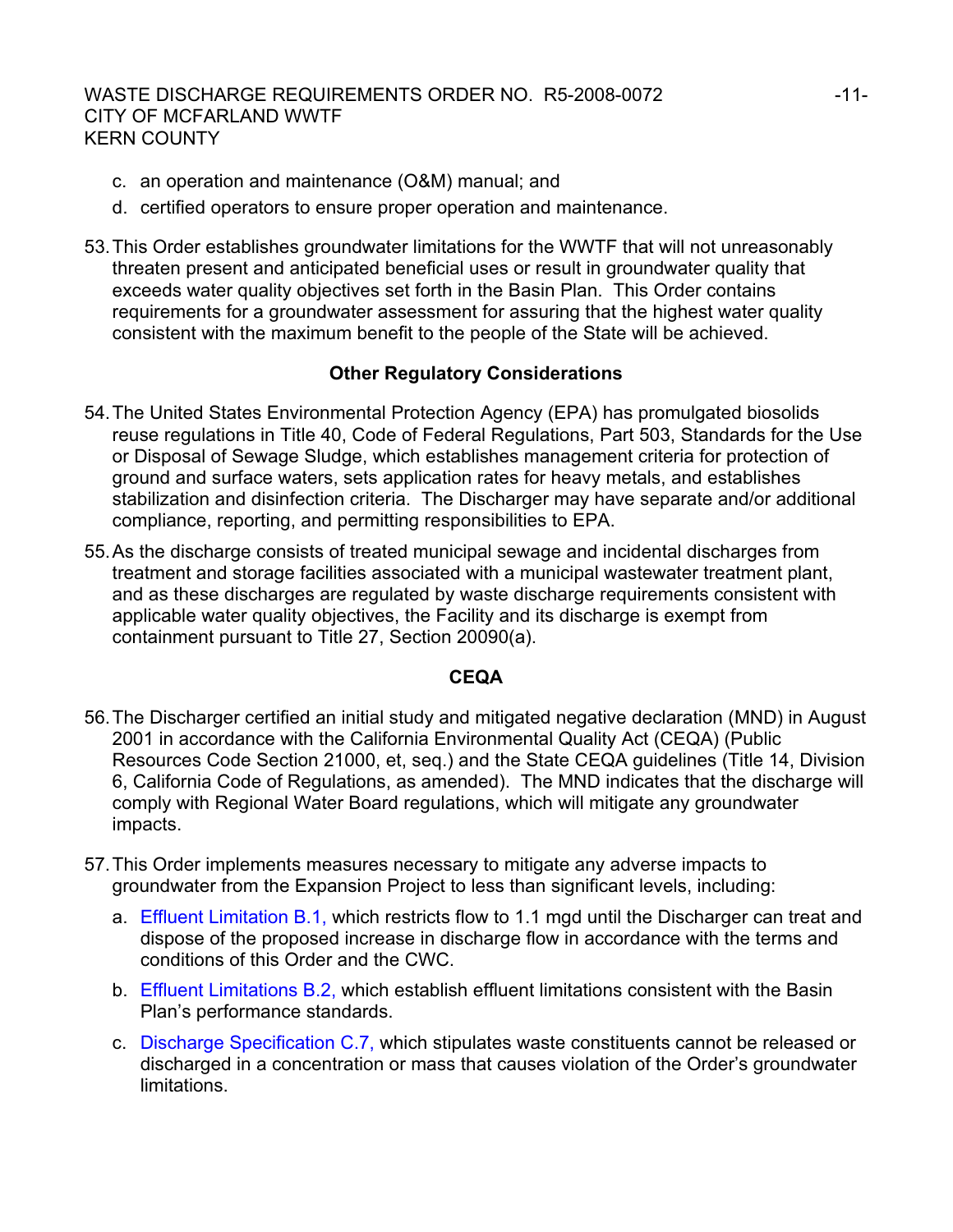### **General Findings**

- 58. Pursuant to CWC Section 13263(g), discharge is a privilege, not a right, and adoption of this Order does not create a vested right to continue the discharge.
- 59. The Regional Water Board will review this Order periodically and will revise requirements when necessary.
- 60. California Water Code Section 13267(b) states that: "In conducting an investigation specified in subdivision (a), the Regional Water Board may require that any person who has discharged, discharges, or is suspected of having discharged or discharging, or who proposes to discharge waste within its region, or any citizen or domiciliary, or political agency or entity of this state who has discharged, discharges, or is suspected of having discharged or discharging, or who proposes to discharge, waste outside of its region that could affect the quality of waters within its region shall furnish, under penalty of perjury, technical or monitoring program reports which the Regional Water Board requires. The burden, including costs, of these reports shall bear a reasonable relationship to the need for the report and the benefits to be obtained from the reports. In requiring those reports, the Regional Water Board shall provide the person with a written explanation with regard to the need for the reports, and shall identify the evidence that supports requiring that person to provide the reports."
- 61. The technical reports required by this Order and the attached Monitoring and Reporting Program No.R5-2008-0072 are necessary to assure compliance with these waste discharge requirements. The Discharger operates the Facility that discharges the waste subject to this Order.
- 62. The California Department of Water Resources set standards for the construction and destruction of groundwater wells, as described in California Well Standards Bulletin 74-90 (June 1991) and Water Well Standards: State of California Bulletin 94-81 (December 1981). These standards, and any more stringent standards adopted by the State or county pursuant to California Water Code Section 13801, apply to all monitoring wells.

### **Public Notice**

- 63. All the above and the supplemental information and details in the attached Information Sheet, which is incorporated by reference herein, were considered in establishing the following conditions of discharge.
- 64. The Discharger and interested agencies and persons have been notified of the intent to prescribe waste discharge requirements for this discharge, and they have been provided an opportunity for a public hearing and an opportunity to submit their written views and recommendations.
- 65. All comments pertaining to the discharge were heard and considered in a public meeting.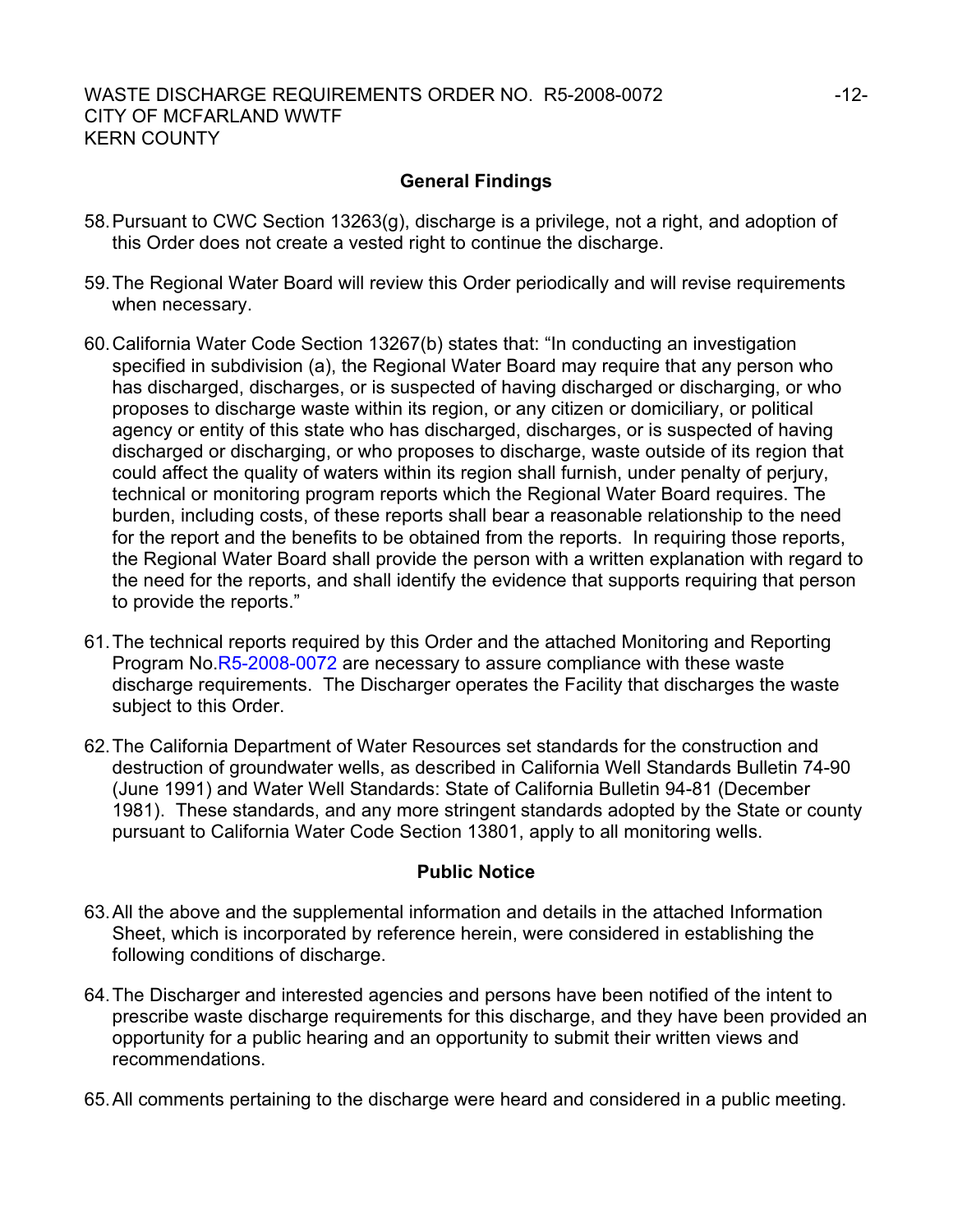**IT IS HEREBY ORDERED** that, Waste Discharge Requirements Order No. 89-154 is rescinded and that, pursuant to Sections 13263 and 13267 of the CWC, the City of McFarland and its agents, successors, and assigns, in order to meet the provisions contained in Division 7 of the CWC and regulations adopted thereunder, shall comply with the following:

## **A. Prohibitions**

- 1. Discharge of wastes to surface waters or surface water drainage courses is prohibited.
- 2. Bypass or overflow of untreated wastes, except as allowed by Provision E.2 of Standard Provisions and Reporting Requirements, is prohibited.
- 3. Discharge of waste classified as 'hazardous', as defined in Section 2521(a) of Title 23, California Code of Regulations, Section 2510 et seq., is prohibited. Discharge of waste classified as 'designated,' as defined in California Water Code Section 13173, in a manner that causes violation of groundwater limitations, is prohibited.

## **B. Effluent Limitations**

- 1. The monthly average discharge flow shall not exceed:
	- a. 1.1 mgd until the Discharger meets the requirements of Provision H13.
	- b. 1.55 mgd after the requirements Provision H13 has been satisfied and approved by the Executive Officer.
- 2. The effluent discharge to the Storage Ponds shall not exceed the following limitations:

| Constituent                   | Units | <b>Monthly Average</b> | Daily Maximum |
|-------------------------------|-------|------------------------|---------------|
| BOD <sub>5</sub> <sup>1</sup> | mg/L  | 40                     | 80            |
| $TSS^2$                       | mg/L  | 40                     | 80            |

1 Five-day biochemical oxygen demand

2 Total suspended solids

- 3. The arithmetic mean of  $BOD<sub>5</sub>$  and TSS in effluent samples collected over a monthly period shall not exceed 20 percent of the arithmetic mean of the values for influent samples collected at the same times during the same period (80 percent removal).
- 4. The annual flow-weighted average EC of the discharge shall not exceed the flowweighted average EC of the source water plus 500 umhos/cm or a maximum of 1,000 µmhos/cm, whichever is less. The flow-weighted average of the source water shall be a moving average for the most recent 12 months.

## **C. Discharge Specifications**

1. All conveyance, treatment, storage, and disposal units shall be designed, constructed, operated, and maintained to prevent inundation or washout due to floods with a 100-year return frequency.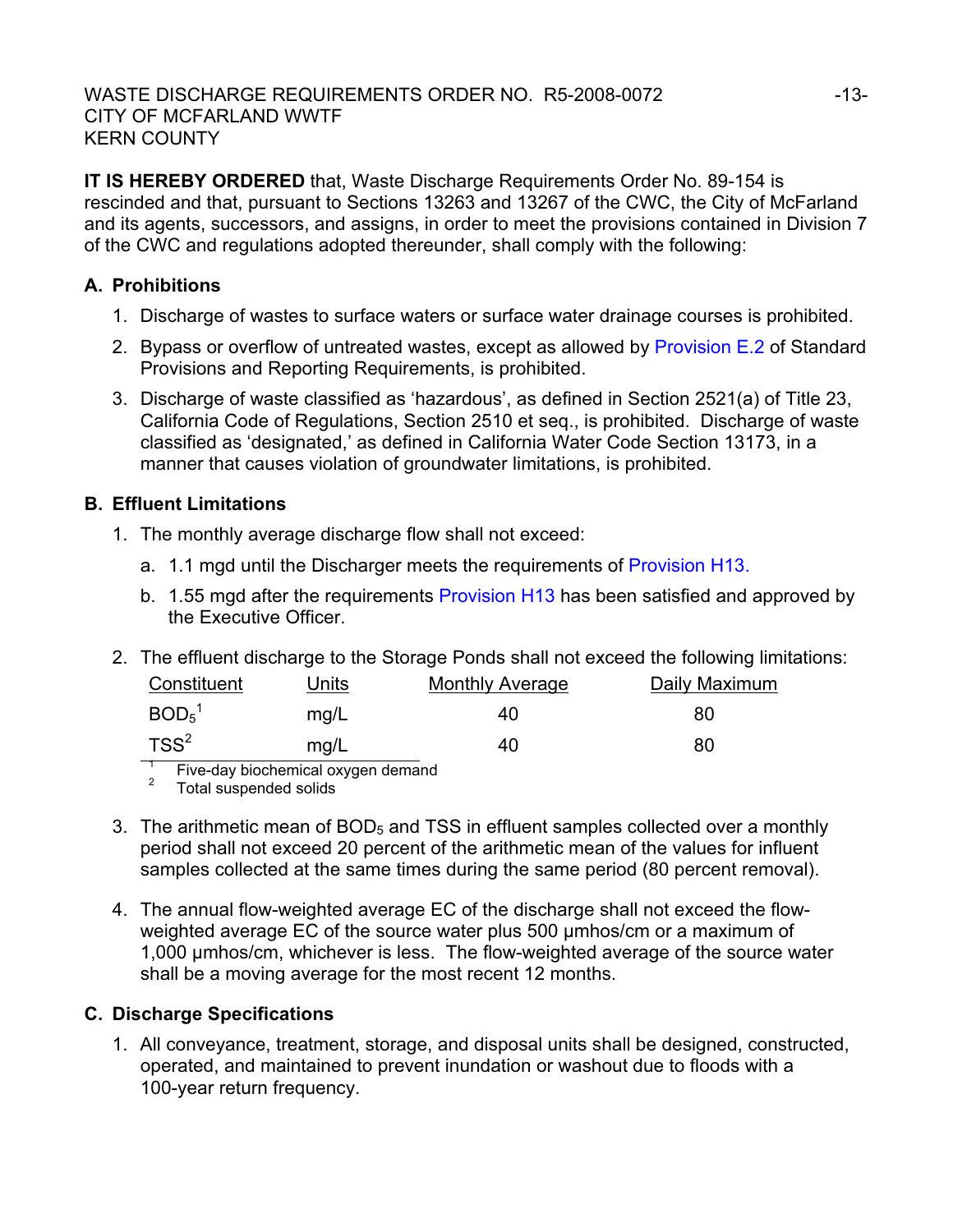### WASTE DISCHARGE REQUIREMENTS ORDER NO. R5-2008-0072 ----------------------------CITY OF MCFARLAND WWTF KERN COUNTY

- 2. Public contact with effluent shall be precluded through such means as fences, signs, or acceptable alternatives.
- 3. Objectionable odors shall not be perceivable beyond the limits of the WWTF property at an intensity that creates or threatens to create nuisance conditions.
- 4. Disposal ponds shall have sufficient capacity to accommodate allowable wastewater flow and design seasonal precipitation and ancillary inflow and infiltration during the winter. Design seasonal precipitation shall be based on total annual precipitation using a return period of 100 years, distributed monthly in accordance with historical rainfall patterns.
- 5. On or about **1 October** of each year, available disposal pond storage capacity shall at least equal the volume necessary to comply with Discharge Specification C.4.
- 6. Ponds shall be managed to prevent breeding of mosquitoes. In particular,
	- a. An erosion control plan should assure that coves and irregularities are not created around the perimeter of the water surface.
	- b. Weeds shall be minimized through control of water depth, harvesting, and herbicides.
	- c. Dead algae, vegetation and other debris shall not accumulate on the water surface.
	- d. Vegetation management operations in areas in which nesting birds have been observed shall be carried out either before or after, but **not during**, the April 1 to June 30 bird nesting season.
- 7. No waste constituent shall be released or discharged, or placed where it will be released or discharged, in a concentration or in a mass that causes violation of groundwater limitations.

## **D. Recycling Specifications**

The following specifications apply to use areas under the ownership or control of the Discharger. Other use areas are covered by separate water recycling requirements.

- 1. Recycled water (i.e., effluent) shall remain within the Use Area. Recycled water provided off-site shall only be provided to users that hold Regional Water Board adopted water reclamation requirements, or users who have obtained a waiver of reclamation requirements from the Regional Water Board.
- 2. Use of recycled water shall be limited to flood irrigation of fodder, fiber, seed crops not eaten by humans or for grazing of non-milking cattle and shall comply with the provisions of Title 22.
- 3. The Discharger will maintain the following setback distances from areas irrigated with recycled water: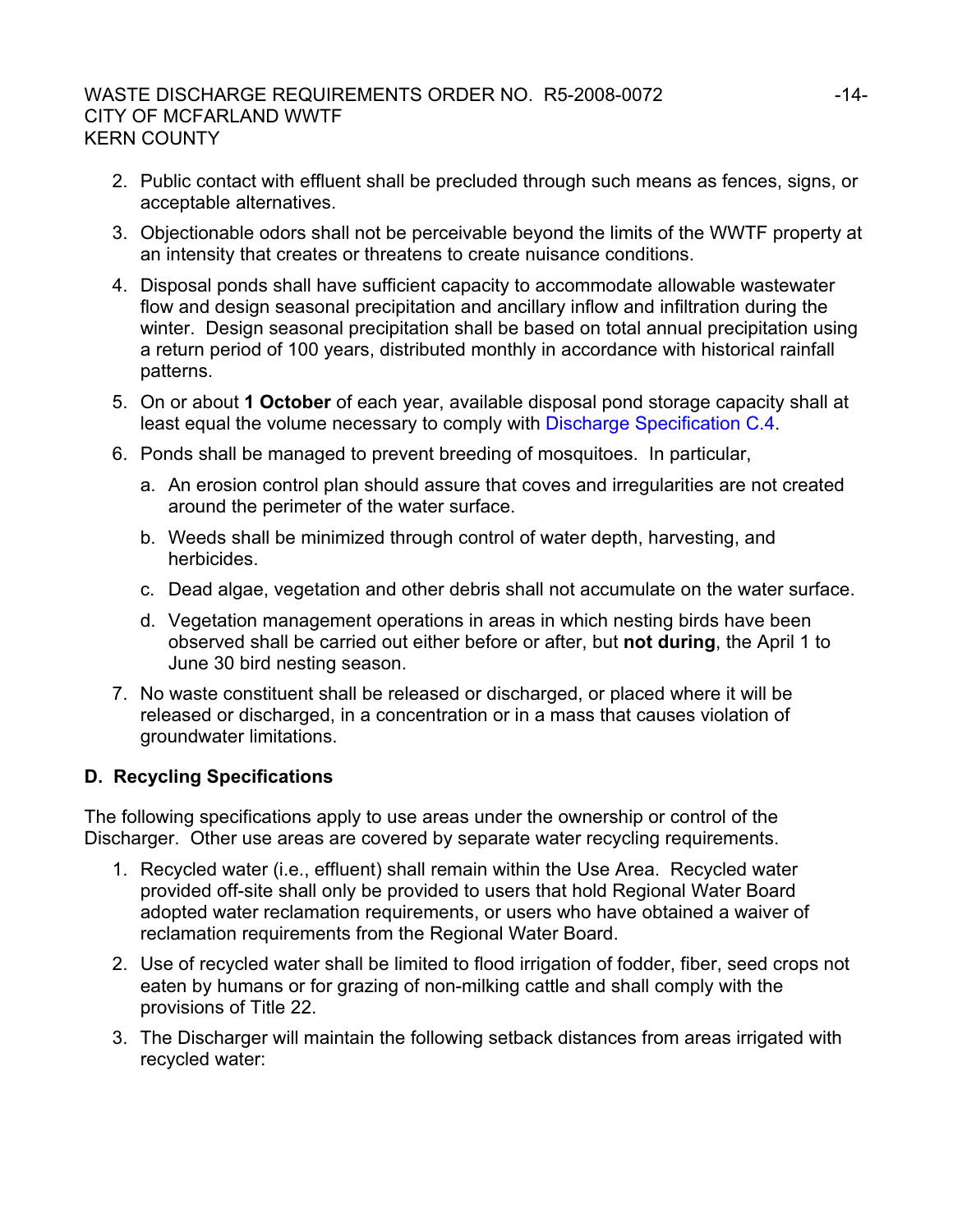| Setback Distance (feet) | To                   |
|-------------------------|----------------------|
| 25                      | <b>Property Line</b> |
| 30                      | <b>Public Roads</b>  |
| 50                      | Drainage courses     |
| 100                     | Irrigation wells     |
| 150                     | Domestic wells       |

- 4. No physical connection shall exist between recycled water piping and any domestic water supply or domestic well, or between recycled water piping and any irrigation well that does not have an air gap or reduce pressure principle device.
- 5. The perimeter of the Reclamation Areas shall be graded to prevent ponding along public roads or other public areas and prevent runoff onto adjacent properties not owned or controlled by the Discharger.
- 6. Areas irrigated with recycled water shall be managed to prevent nuisance conditions or breeding of mosquitoes. More specifically:
	- a. All applied irrigation water must infiltrate completely within a 48-hour period;
	- b. Ditches not serving as wildlife habitat should be maintained free of emergent, marginal, and floating vegetation; and
	- c. Low-pressure and unpressurized pipelines and ditches accessible to mosquitoes shall not be used to store recycled water.
- 7. Areas irrigated with recycled water shall be posted with warning signs in accordance to Title 22, Section 60310 (g). Signs will be of a size no less than four inches high by eight inches wide, shall be placed at all areas of public access and around the perimeter of all areas used for effluent disposal or conveyance to alert the public of the use of recycled water. All signs shall display an international symbol similar to that shown in Attachment C, which is attached hereto and made a part of this Order by reference, and present the following wording:

## **"RECYCLED WATER – DO NOT DRINK"**

## **"AGUA DE DESPERDICIO RECLAMADA – POR FAVOR NO TOME"**

8. Reclamation of WWTF effluent shall be at reasonable agronomic rates considering the crop, soil, climate, and irrigation management plan. The annual nutrient loading of reclamation areas, including the nutritive value of organic and chemical fertilizers and of the recycled water, shall not exceed crop demand.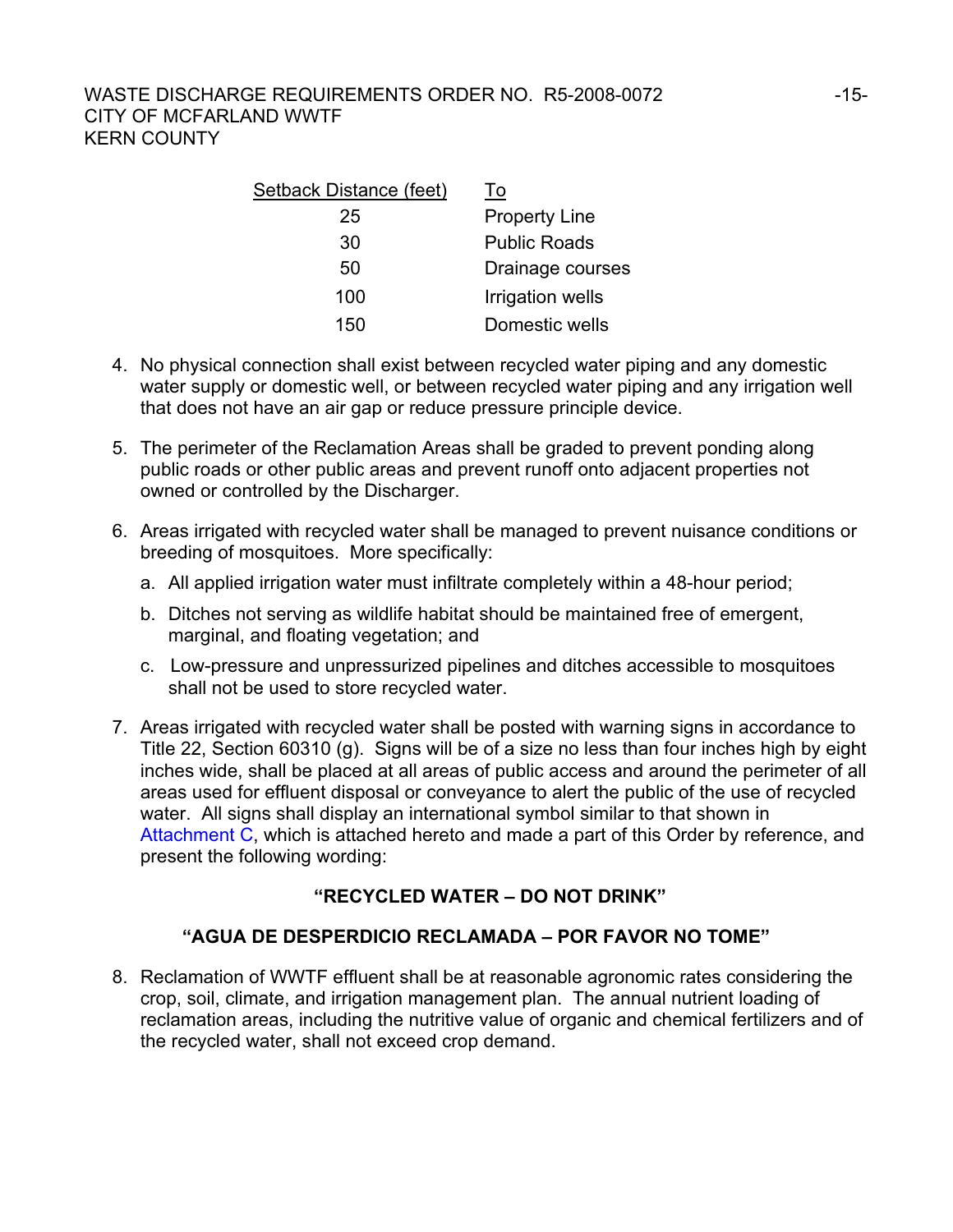### WASTE DISCHARGE REQUIREMENTS ORDER NO. R5-2008-0072 -16-CITY OF MCFARLAND WWTF KERN COUNTY

### **E. Sludge Specifications**

Sludge in this document means the solid, semisolid, and liquid residues removed during primary, secondary, or advanced wastewater treatment processes. Solid waste refers to grit and screening material generated during preliminary treatment. Residual sludge means sludge that will not be subject to further treatment at the WWTF. Biosolids refers to sludge that has undergone sufficient treatment and testing to qualify for reuse pursuant to federal and state regulations as a soil amendment for agriculture, silviculture, horticulture, and land reclamation.

- 1. Sludge and solid waste shall be removed from screens, sumps, aeration basins, ponds, clarifiers, etc. as needed to ensure optimal plant operation.
- 2. Any handling and storage of residual sludge, solid waste, and biosolids on property of the WWTF shall be temporary (i.e., no longer than two years) and controlled and contained in a manner that minimizes leachate formation and precludes infiltration of waste constituents into soils in a mass or concentration that will violate groundwater limitations of this Order.
- 3. Residual sludge, biosolids, and solid waste shall be disposed of in a manner approved by the Executive Officer and consistent with Title 27. Removal for further treatment, disposal, or reuse at sites (i.e., landfill, composting sites, soil amendment sites) operated in accordance with valid waste discharge requirements issued by a regional water quality control board will satisfy this specification.
- 4. Use of biosolids as a soil amendment shall comply with valid waste discharge requirements issued by a regional water quality control board or State Water Board or a local (e.g., county) program authorized by a regional water quality control board. In most cases, this means the General Biosolids Order (State Water Board Water Quality Order No. 2004-12-DWQ, "General Waste Discharge Requirements for the Discharge of Biosolids to Land for Use as a Soil Amendment in Agricultural, Silvicultural, Horticultural, and Land Reclamation Activities"). For a biosolids use project to be authorized by the General Biosolids Order, the Discharger must file a complete Notice of Intent and receive a Notice of Applicability for each project.
- 5. Any proposed change in sludge use or disposal practice shall be reported in writing to the Executive Officer at least 90 days in advance of the change.

#### **F. Pretreatment Requirements**

- 1. The Discharger shall implement the necessary legal authorities, programs, and controls to ensure that the following incompatible wastes are not introduced to the treatment system, where incompatible wastes are:
	- a. Wastes that create a fire or explosion hazard in the treatment works;
	- b. Wastes that will cause corrosive structural damage to treatment works, but in no case wastes with a pH lower than 5.0, unless the works is specially designed to accommodate such wastes;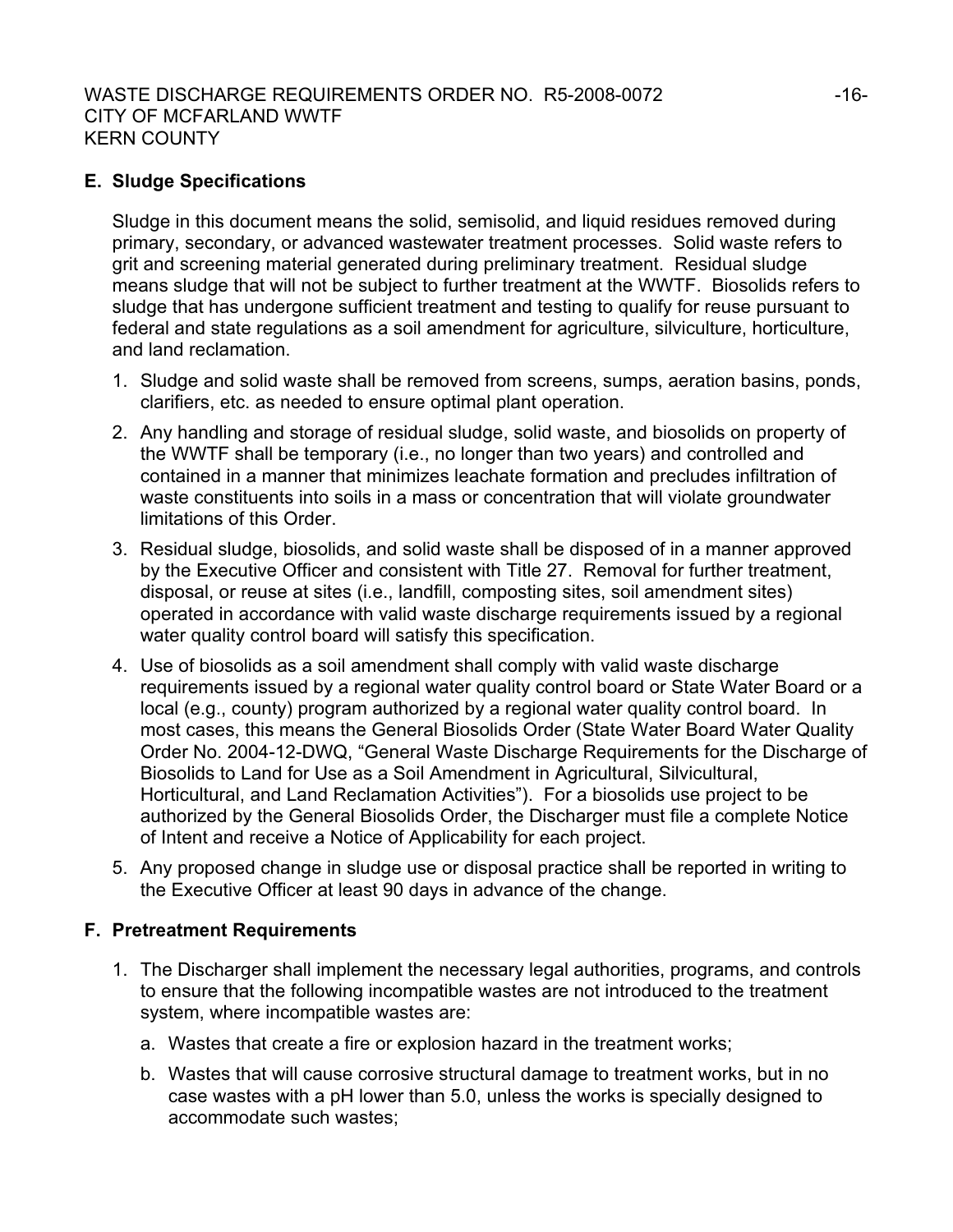### WASTE DISCHARGE REQUIREMENTS ORDER NO. R5-2008-0072 -17-CITY OF MCFARLAND WWTF KERN COUNTY

- c. Solid or viscous wastes in amounts that cause obstruction to flow in sewers, or which cause other interference with proper operation or treatment works;
- d. Any waste, including oxygen demanding pollutants (BOD5, etc.), released in such volume or strength as to cause inhibition or disruption in the treatment works, and subsequent treatment process upset and loss of treatment efficiency;
- e. Heat in amounts that inhibit or disrupt biological activity in the treatment works, or that raise influent temperatures above 40°C (104°F), unless the treatment works is designed to accommodate such heat;
- f. Petroleum oil, nonbiodegradable cutting oil, or products of mineral oil origin in amounts that will cause interference or pass through;
- g. Pollutants that result in the presence of toxic gases, vapors, or fumes within the treatment works in a quantity that may cause acute worker health and safety problems; and
- h. Any trucked or hauled pollutants, except at points predesignated by the Discharger.
- 2. The Discharger shall implement the legal authorities, programs, and controls necessary to ensure that indirect discharges do not introduce pollutants into the sewerage system that, either alone or in conjunction with a discharge or discharges from other sources:
	- a. Flow through the system to the receiving water in quantities or concentrations that cause a violation of this Order, or
	- b. Inhibit or disrupt treatment processes, treatment system operations, or sludge processes, use, or disposal and either cause a violation of this Order or prevent sludge use or disposal in accordance with this Order.

### **G. Groundwater Limitations**

- 1. Release of waste constituents from any treatment or storage component associated with the WWTF shall not cause or contribute to groundwater:
	- a. Containing concentrations of constituents identified below, or natural background quality, whichever is greater.
		- (i) Nitrate as nitrogen of 10 mg/L.
		- (ii) Electrical Conductivity of 900 µmhos/cm.
		- (iii) Total Coliform Organisms of 2.2 MPN/100 mL.
		- (iv) For constituents identified in Title 22, the MCLs quantified therein.
	- b. Containing taste or odor-producing constituents, toxic substances, or any other constituents, in concentrations that cause nuisance or adversely affect beneficial uses.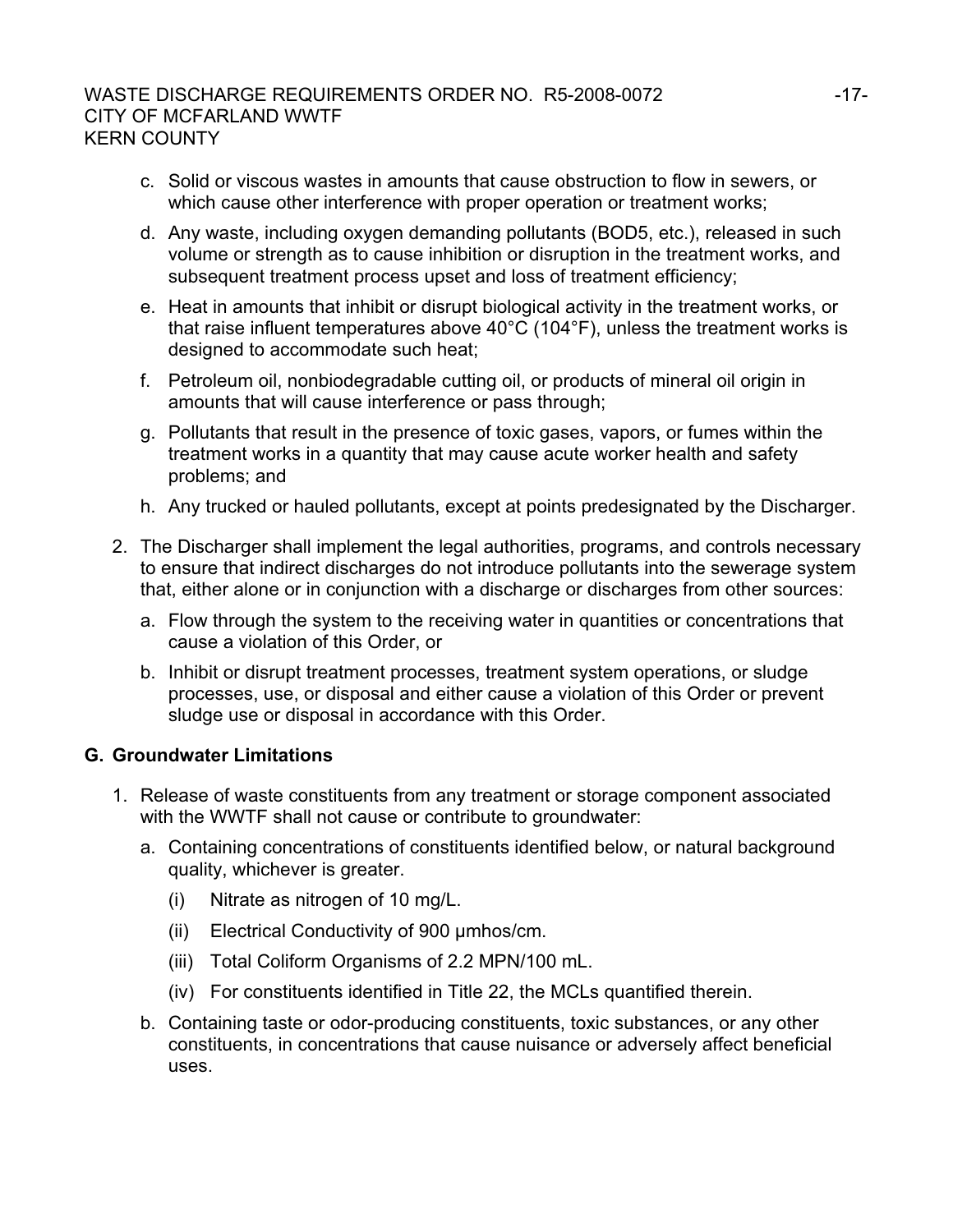### **H. Provisions**

- 1. The Discharger shall comply with the Standard Provisions and Reporting Requirements for Waste Discharge Requirements, dated 1 March 1991, which are part of this Order. This attachment and its individual paragraphs are referred to as Standard Provisions(s).
- 2. The Discharger shall comply with Monitoring and Reporting Program (MRP) No. R5-2008-0072, which is part of this Order, and any revisions thereto as adopted by the Regional Water Board or approved by the Executive Officer. The submittal date shall be no later than the submittal date specified in the Monitoring and Reporting Program for Discharger self-monitoring reports.
- 3. The Discharger shall keep at the WWTF a copy of this Order, including its MRP, Information Sheet, attachments, and Standard Provisions, for reference by operating personnel. Key operating personnel shall be familiar with its contents.
- 4. The Discharger shall not allow pollutant-free wastewater to be discharged into the Facility collection, treatment, and disposal systems in amounts that significantly diminish the system's capability to comply with this Order. Pollutant-free wastewater means storm water (i.e., inflow), groundwater (i.e., infiltration), cooling waters, and condensates that are essentially free of pollutants.
- 5. The Discharger must at all times properly operate and maintain all facilities and systems of treatment and control (and related appurtenances) that are installed or used by the Discharger to achieve compliance with the conditions of this Order. Proper operation and maintenance also include adequate laboratory controls and appropriate quality assurance procedures. This Provision requires the operation of back-up or auxiliary facilities or similar systems that are installed by the Discharger only when the operation is necessary to achieve compliance with the conditions of the Order.
- 6. All technical reports and work plans required herein that involve planning, investigation, evaluation, or design, or other work requiring interpretation and proper application of engineering or geologic sciences, shall be prepared by or under the direction of persons registered to practice in California pursuant to California Business and Professions Code sections 6735, 7835, and 7835.1. To demonstrate compliance with sections 415 and 3065 of Title 16, CCR, all technical reports must contain a statement of the qualifications of the responsible registered professional(s). As required by these laws, completed technical reports and work plans must bear the signature(s) and seal(s) of the registered professional(s) in a manner such that all work can be clearly attributed to the professional responsible for the work.
- 7. The Discharger must comply with all conditions of this Order, including timely submittal of technical and monitoring reports as directed by the Executive Officer. Accordingly, the Discharger shall submit to the Regional Water Board on or before each report due date the specified document or, if an action is specified, a written report detailing evidence of compliance with the date and task. If noncompliance is being reported, the reasons for such noncompliance shall be stated, plus an estimate of the date when the Discharger will be in compliance. The Discharger shall notify the Regional Water Board by letter when it returns to compliance with the time schedule. Violations may result in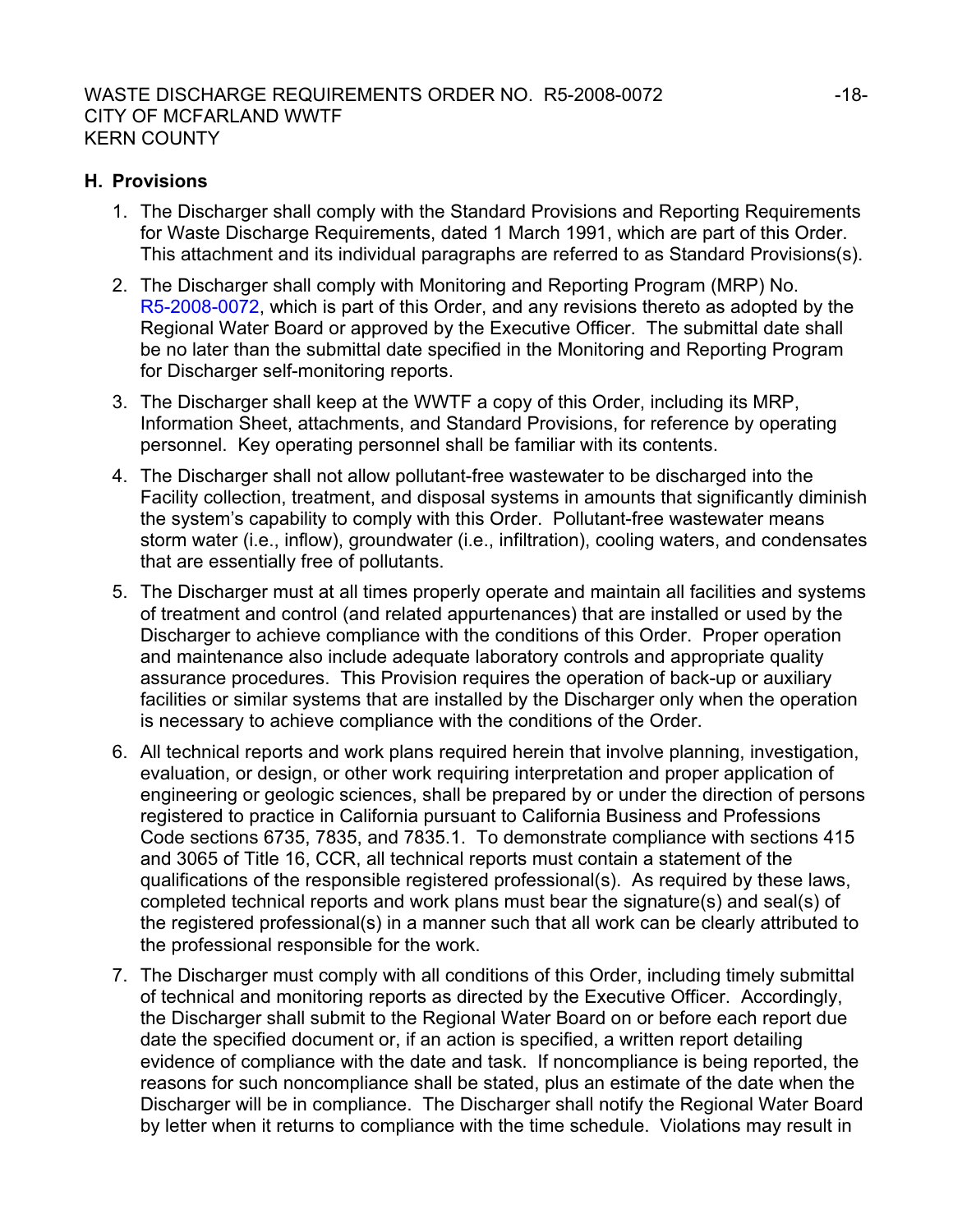enforcement action, including Regional Water Board or court orders requiring corrective action or imposing civil monetary liability, or in revision or rescission of this Order.

- 8. In the event of any change in control or ownership of land or waste treatment and storage facilities presently owned or controlled by the Discharger, the Discharger shall notify the succeeding owner or operator of the existence of this Order by letter, a copy of which shall be immediately forwarded to the appropriate Regional Water Board office.
- 9. To assume operation under this Order, the succeeding owner or operator must apply in writing to the Executive Officer requesting transfer of the Order. The request must contain the requesting entity's full legal name, the state of incorporation if a corporation, the address and telephone number of the persons responsible for contact with the Regional Water Board and a statement. The statement shall comply with the signatory paragraph of Standard Provision B.3 and state that the new owner or operator assumes full responsibility for compliance with this Order. Failure to submit the request shall be considered a discharge without requirements, a violation of the California Water Code. If approved by the Executive Officer, the transfer request will be submitted to the Regional Water Board for its consideration of transferring the ownership of this Order at one of its regularly scheduled meetings.
- 10. As a means of discerning compliance with Discharge Specification C.3, the dissolved oxygen content in the upper zone (1 foot) of effluent in the effluent storage ponds shall not be less than 1.0 mg/L for three consecutive sampling events. Should the DO be below 1.0 mg/L for three consecutive sampling events, the Discharger shall report the findings to the Regional Water Board and propose a remedial approach to resolve the low DO results **within 30 days**.
- 11. The Discharger shall maintain and operate all ponds sufficient to protect the integrity of containment levees and prevent overtopping or overflows. Unless a California civil engineer certifies (based on design, construction, and conditions of operation and maintenance) that less freeboard is adequate, the operating freeboard in any pond shall never be less than two feet (measured vertically). As a means of management and to discern compliance with this Provision, the Discharger shall install and maintain in each pond permanent markers with calibration that indicates the water level at design capacity and enables determination of available operational freeboard.
- 12. The Discharger shall submit the technical reports and work plans required by this Order for Regional Water Board staff consideration and incorporate comments they may have in a timely manner, as appropriate. The Discharger shall proceed with all work required by the following provisions by the due dates specified.
- 13.**By 30 June 2009**, the Discharger shall submit a technical report or reports that address:
	- a. A design and performance demonstration for the effluent storage ponds. The performance demonstration shall establish that the pond design will be protective of groundwater quality and that seepage from the ponds will not contribute to groundwater exceeding applicable groundwater limitations;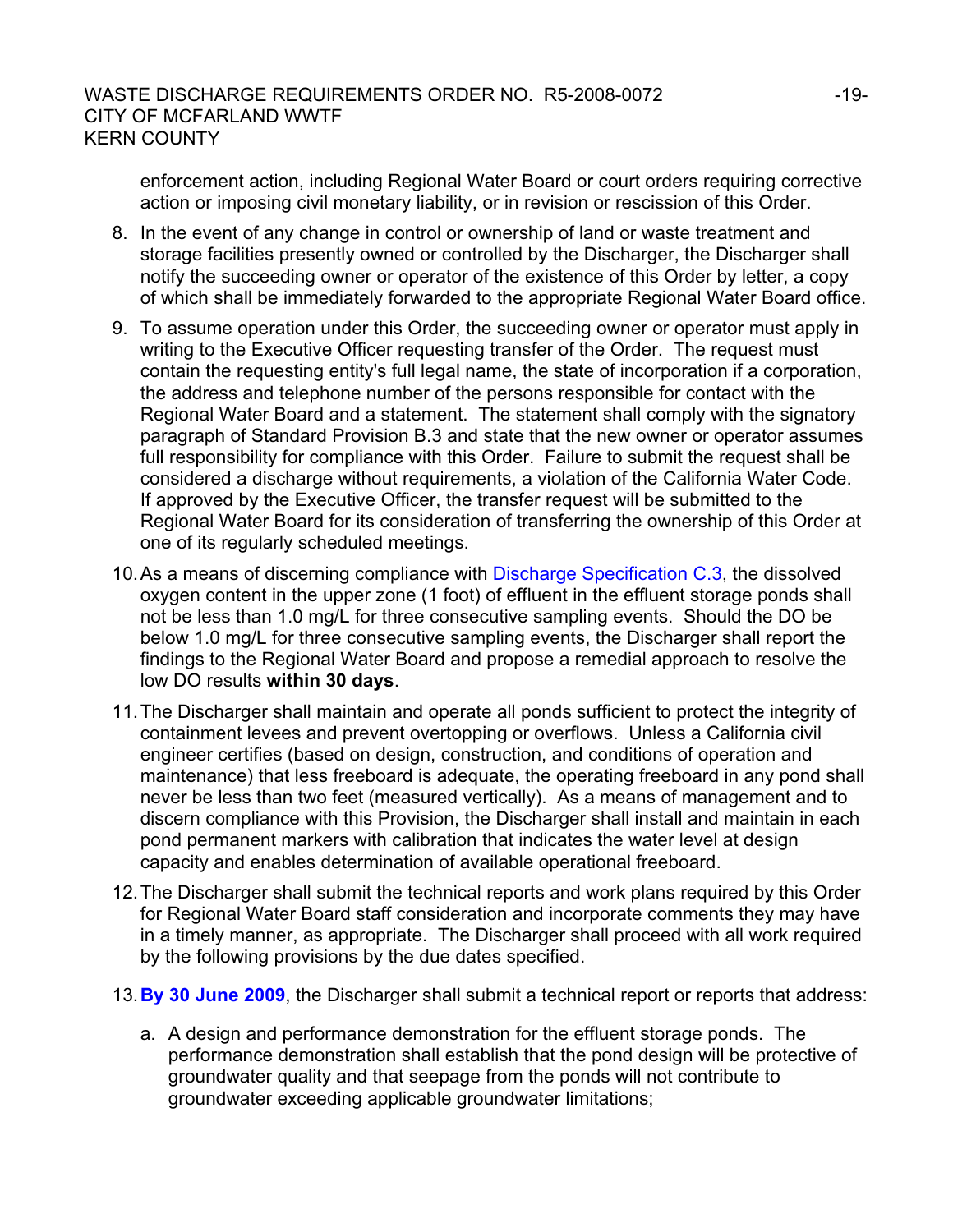### WASTE DISCHARGE REQUIREMENTS ORDER NO. R5-2008-0072  $-20$ -20-CITY OF MCFARLAND WWTF KERN COUNTY

b. A Use Area Management Plan describing the areas (Use Area) to receive recycled water and the associated water and nutrient loading balances for the Use Area. The report shall demonstrate that the Use Area is sufficient for the recycled water to be applied at plant uptake rates for both nutrient and hydraulic loading. The report will address the type of crops to be irrigated and the level of treatment that will be maintained to recycle the wastewater in accordance with all applicable regulations and guidelines.

The design and performance demonstration for the effluent storage ponds and the Use Area Management Plan can be combined for ease of submittal or submitted under separate cover. This Provision will be considered satisfied following written acceptance from the Executive Officer.

- 14.**By 30 June 2009**, the Discharger shall update the O&M Plan to include a sludge handling and disposal plan.
- 15. Upon completion of tasks set forth in Provisions H.13 and H.14, the Regional Water Board will consider the evidence proved regarding groundwater and the discharge and reopen the WDRs to evaluate the effluent limitations and conditions of this Order to ensure consistency with water quality policies and plans and the CWC, as appropriate.

I, PAMELA C. CREEDON, Executive Officer, do hereby certify the foregoing is a full, true, and correct copy of an Order adopted by the California Regional Water Quality Control Board, Central Valley Region, on 25 April 2008.

PAMELA C. CREEDON, Executive Officer

Order Attachments:

Monitoring and Reporting Program

- A Vicinity Map WWTF
- B. Treatment, Storage, and Disposal Layout
- C. International Symbol for Recycled Water

Information Sheet Standard Provisions (1 March 1991) (separate attachment to Discharger only)

N15/A/McFarland/WWTF/5D150109001 R:\Reg\Industrial\Projects\McFarland WWTF\mcfarlandwwtf-twdr2.doc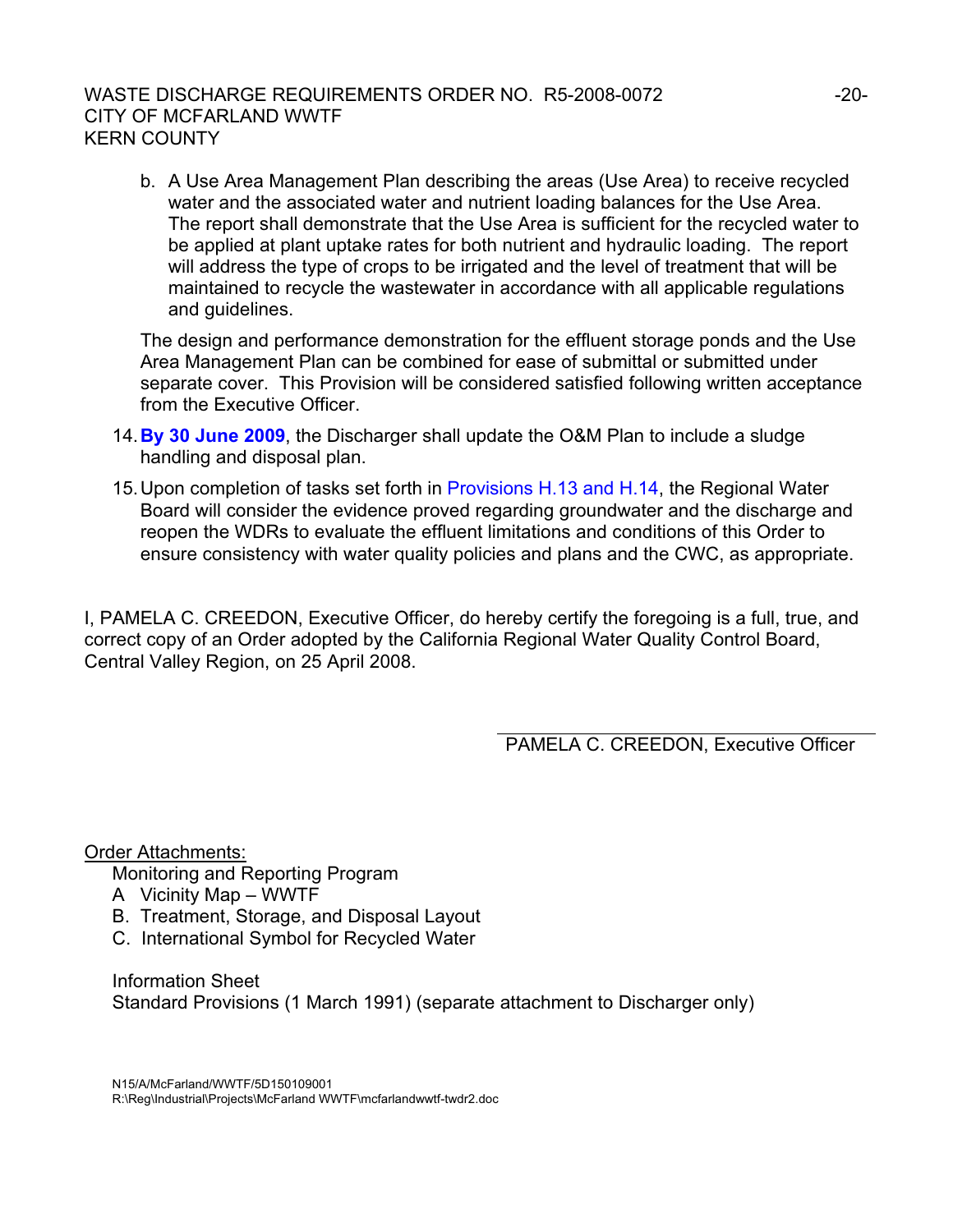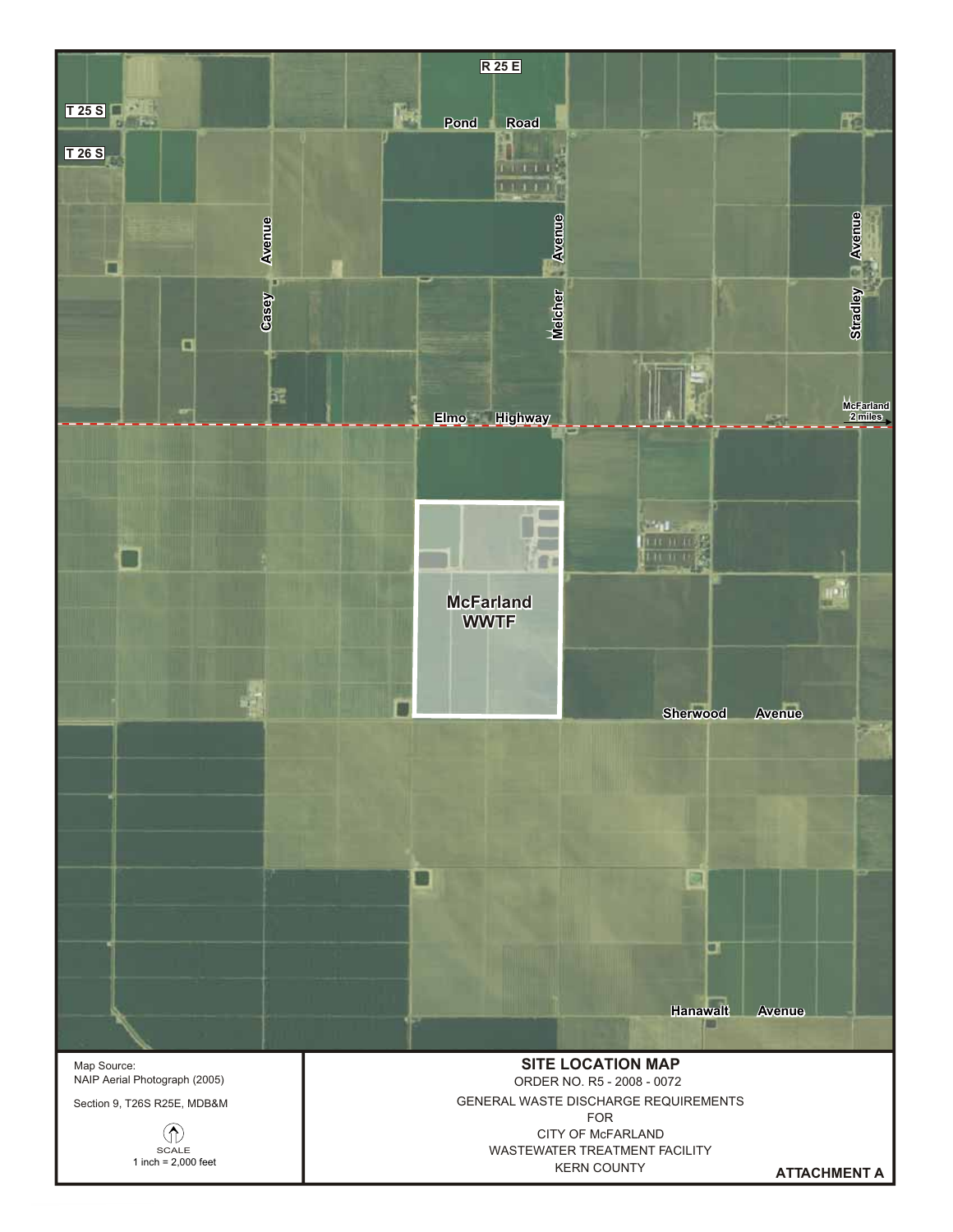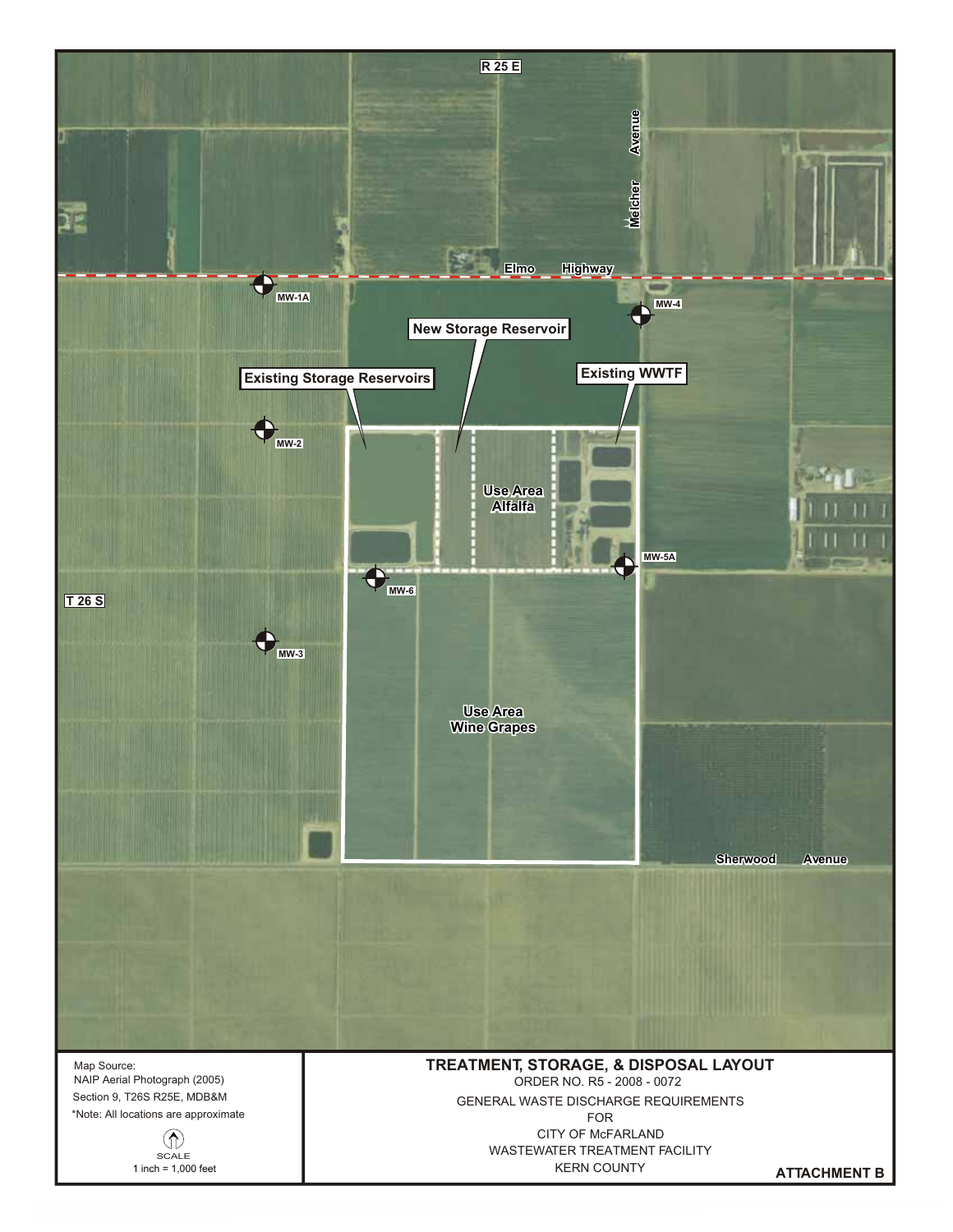

**ATTACHMENT C**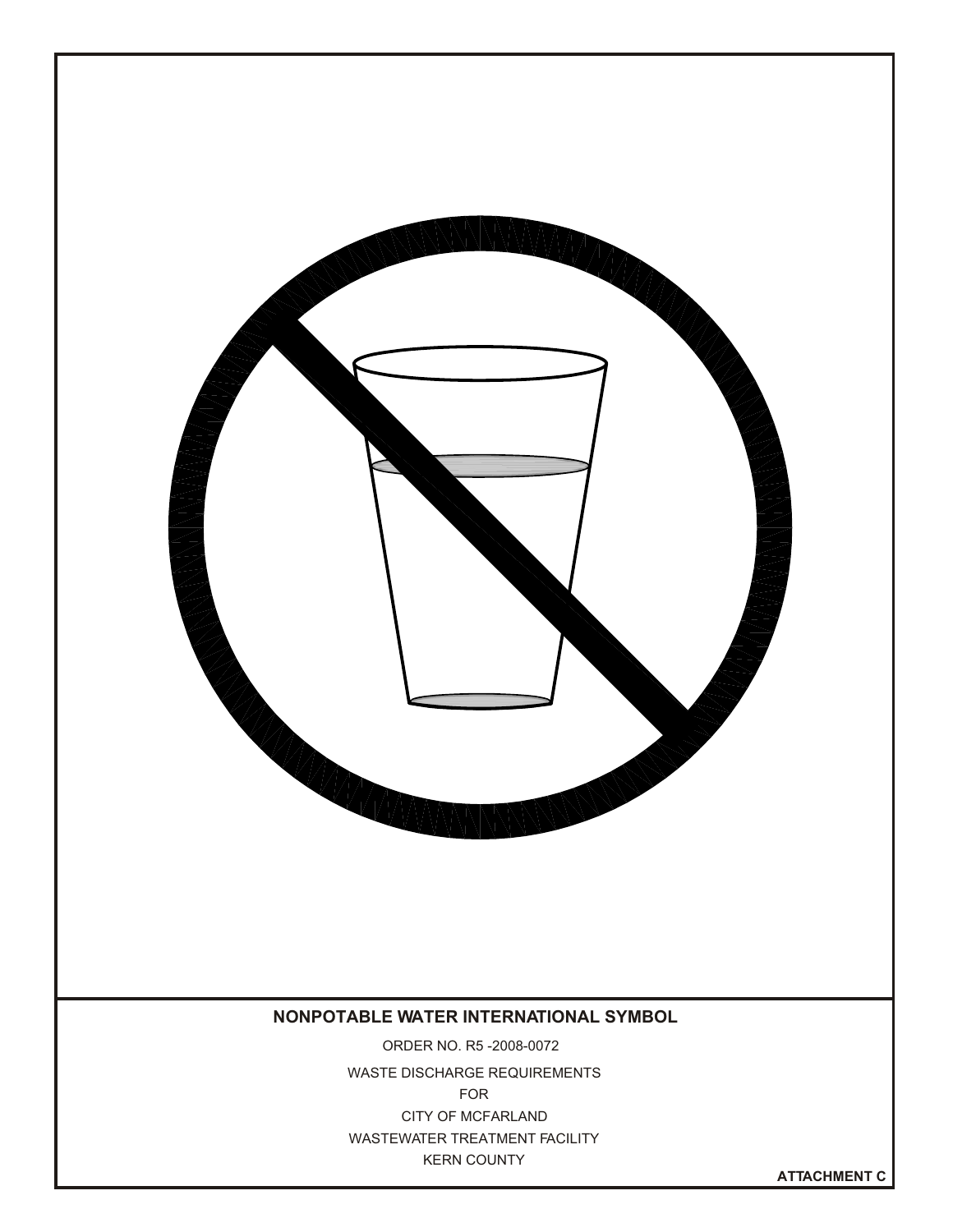### CALIFORNIA REGIONAL WATER QUALITY CONTROL BOARD CENTRAL VALLEY REGION

### MONITORING AND REPORTING PROGRAM NO. R5-2008-0072 FOR CITY OF MCFARLAND WASTEWATER TREATMENT FACILITY KERN COUNTY

This Monitoring and Reporting Program (MRP) is required pursuant to California Water Code section 13267.

The Discharger shall not implement any changes to this MRP unless and until the Regional Board adopts or the Executive Officer issues a revised MRP. Changes to sample location shall be established with concurrence of Regional Water Board staff, and a description of the revised stations shall be submitted for approval by the Executive Officer. All samples should be representative of the volume and nature of the discharge or matrix of material sampled. The time, date, and location of each sample shall be recorded on the sample chain of custody form. All analyses shall be performed in accordance with Standard Provisions and Reporting Requirements for Waste Discharge Requirements, dated 1 March 1991. The results of analyses performed in accordance with specified test procedures, taken more frequently than required at the locations specified in this MRP, shall be reported to the Regional Water Board and used in determining compliance.

Field test instruments (such as pH) may be used provided that:

- 1. the operator is trained in the proper use of the instrument;
- 2. the instruments are calibrated prior to each use;
- 3. instruments are serviced and/or calibrated by the manufacturer at the recommended frequency; and
- 4. field calibration reports are submitted as described in the "Reporting" section of this MRP.

Each laboratory report shall clearly identify the following:

- 1. analytical method;
- 2. measured value;
- 3. units;
- 4. what constituent a value is reported as;
- 5. method detection limit (MDL);
- 6. reporting limit (RL) (i.e., a practical quantitation limit or PQL);
- 7. documentation of cation/balance for general minerals analysis of supply water and groundwater samples.

All analyses shall be performed in accordance with the latest edition of *Guidelines Establishing Test Procedures for Analysis of Pollutants*, promulgated by EPA (40 CFR 136) or other procedures approved by the Executive Officer, provided the methods have method detection limits equal to or lower than the analytical methods specified in this MRP. In reporting data, the Discharger shall indicate whether any analysis was performed using a method not in conformance with EPA's Guidelines. Analyses may also comply with the methods and holding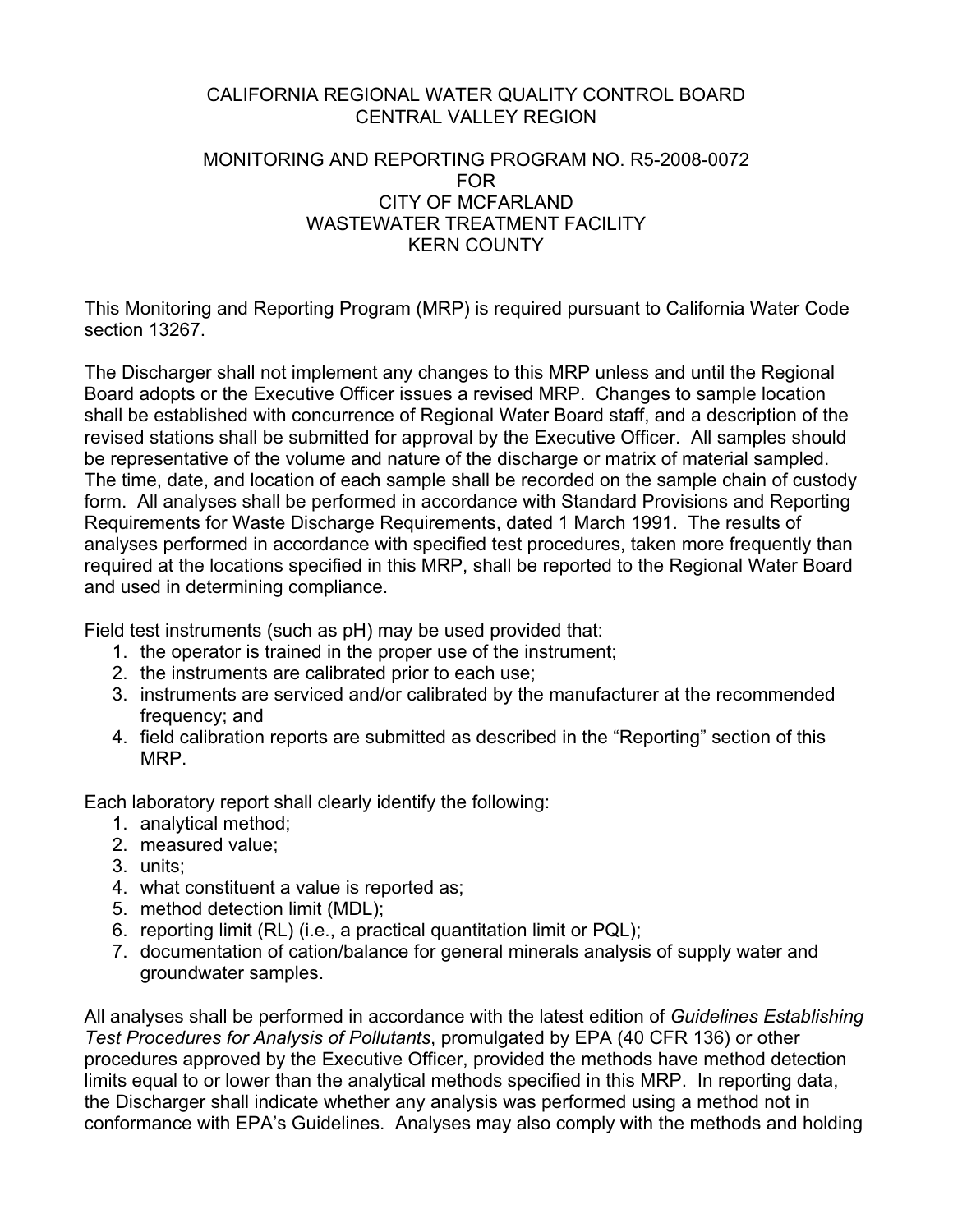### MONITORING AND REPORTING PROGRAM NO. R5-2008-0072  $-2$ -2-CITY OF MCFARLAND KERN COUNTY

times specified in: *Methods for Chemical Analysis of Water and Wastes* (EPA-600/4-79-020, 1983); *Methods for Determination of Inorganic Substance in Environmental Samples* (EPA/600/R-93/100, 1993); *Standard Methods for the Examination of Water and Wastewater,* 20th Edition (WEF, APHA, AWWA); and *Soil, Plant and Water Reference Methods for the Western Region*, 2003, 2nd Edition, 2003.

If monitoring consistently shows no significant variation in magnitude of a constituent concentration after at least 12 months of monitoring, the Discharger may request the MRP be revised to reduce monitoring frequency. The proposal must include adequate technical justification for reduction in monitoring frequency.

### **INFLUENT MONITORING**

The Discharger shall collect influent samples at the headworks of the treatment facility prior to any treatment of waste. Time of a grab sample shall be recorded. Influent monitoring shall include at least the following: **Compling** 

| Constituent<br><b>Flow</b>    | Units<br>mgd | <b>Type of Sample</b><br>Continuous | Sampling<br>Frequency<br>Daily <sup>1</sup> |
|-------------------------------|--------------|-------------------------------------|---------------------------------------------|
| <b>Monthly Average Flow</b>   | mgd          | Computed                            | Monthly                                     |
| BOD <sub>5</sub> <sup>2</sup> | mg/L         | Grab                                | Weekly                                      |
| Monthly Average BOD           | mg/L         | Calculated                          | Monthly                                     |

1 Sample frequencies referenced hereafter in this program as daily shall not include weekends or holidays.

<sup>2</sup> Five-day, 20 $^{\circ}$ C biochemical oxygen demand

<sup>3</sup> 8-hour composite sampling as referred to in this program shall be flow-proportioned

### **EFFLUENT MONITORING**

The Discharger shall collect effluent samples at a point in the system following treatment and before discharge to the storage ponds. Time of collection of a grab sample shall be recorded. Effluent monitoring shall include the following:

| Constituent            | Units    | <b>Type of Sample</b> | Sampling<br>Frequency <sup>1</sup> |
|------------------------|----------|-----------------------|------------------------------------|
| pH                     | pH Units | Grab                  | Weekly                             |
| <b>BOD</b>             |          |                       |                                    |
| Concentration          | mg/L     | Grab                  | Weekly                             |
| <b>Monthly Average</b> | mg/L     | Calculated            | Monthly                            |
| <b>TSS</b>             |          |                       |                                    |
| Concentration          | mg/L     | Grab                  | Weekly                             |
| <b>Monthly Average</b> | mg/L     | Calculated            | Monthly                            |
|                        |          |                       |                                    |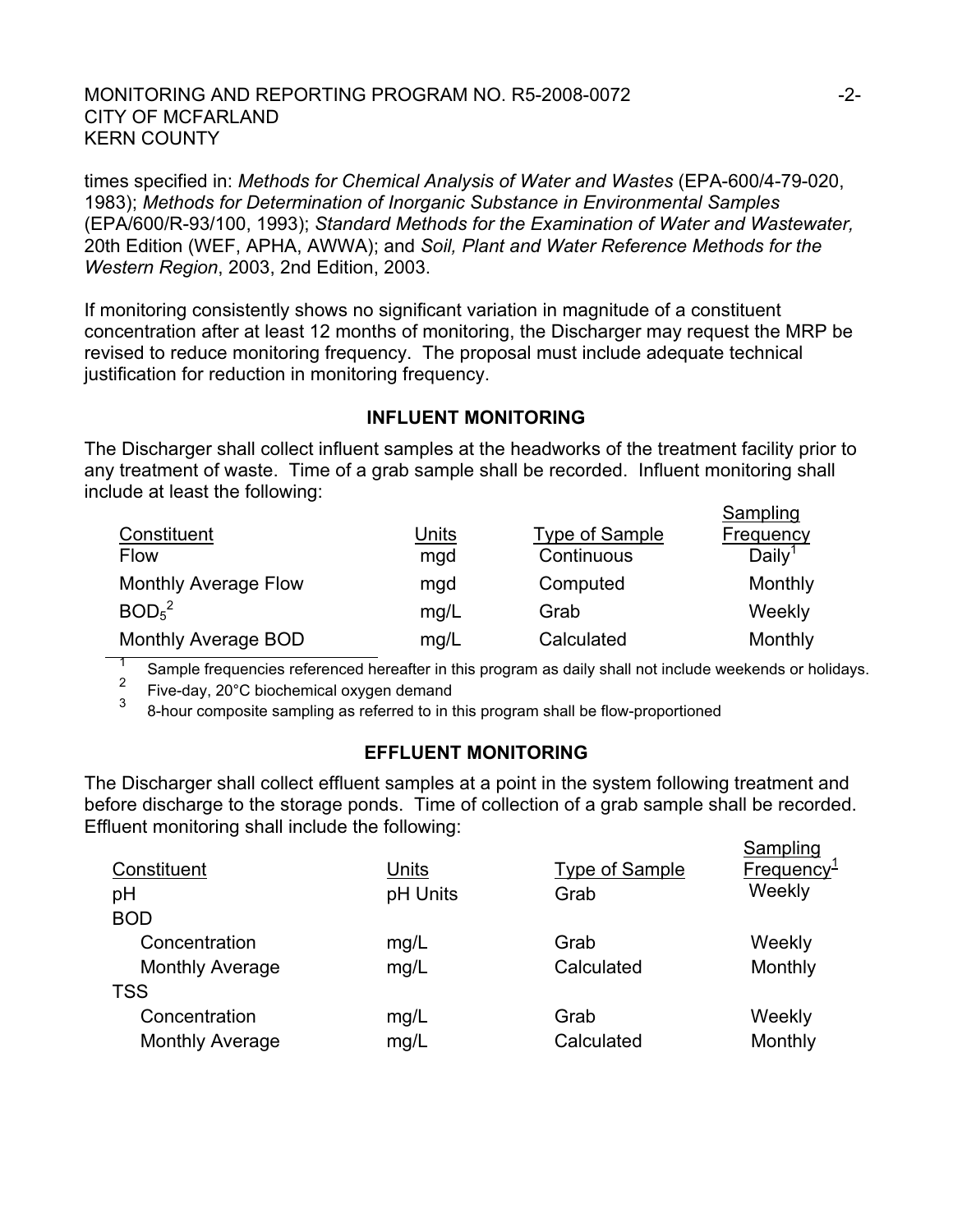#### MONITORING AND REPORTING PROGRAM NO. R5-2008-0072  $-3$ -3-CITY OF MCFARLAND KERN COUNTY

| Constituent                    | Units    | <b>Type of Sample</b> | Sampling<br>Frequency <sup>1</sup> |
|--------------------------------|----------|-----------------------|------------------------------------|
| Salinity                       |          |                       |                                    |
| EC <sup>2</sup>                | umhos/cm | Grab                  | Monthly                            |
| TDS <sup>3</sup>               | mg/L     | Grab                  | Monthly                            |
| Chloride                       | mg/L     | Grab                  | Monthly                            |
| Nitrogen Forms                 |          |                       |                                    |
| Nitrate (as N)                 | mg/L     | Grab                  | Monthly                            |
| <b>Total Kjeldahl Nitrogen</b> |          |                       | Monthly                            |
| (TKN)                          | mg/L     | Grab                  |                                    |
| <b>Total Nitrogen</b>          | mg/L     | Calculated            | Monthly                            |
| General Minerals <sup>4</sup>  | mg/L     | Grab                  | Annually <sup>5</sup>              |

 $1$  If results of monitoring a pollutant appear to indicate either the failure to achieve the design treatment goals of the wastewater treatment facility (e.g., the monthly mean for BOD<sub>5</sub> or TSS exceeds 40 mg/L) or potential upset of the treatment process, but monitoring frequency is not sufficient to validate the results, the frequency of sampling shall be increased to confirm the magnitude and duration of such treatment failures, if any, and aid in identification and resolution of the problem.

<sup>2</sup> Electrical conductivity at 25 $^{\circ}$ C.

<sup>3</sup> Total dissolved solids (TDS) referenced hereafter in this program shall be determined using Environmental Protection Agency (EPA) Method No. 160.1 for combined organic and inorganic TDS and EPA Method No. 160.4 for inorganic TDS or equivalent analytical procedures specified in 40 Code of Federal Regulations (CFR) Part 136.

 $\frac{4}{10}$  General Minerals as referred to in this program shall include the constituents in the General Minerals Analyte List presented below.

 $5 \quad$  In October

1

# **General Minerals Analyte List 1**

| Alkalinity (as $CaCO3$ )  | рH                                    |
|---------------------------|---------------------------------------|
| Bicarbonate (as $CaCO3$ ) | Potassium                             |
| Calcium                   | Sodium                                |
| Carbonate (as $CaCO3$ )   | Specific Electrical Conductivity (EC) |
| Chloride                  | Sulfate                               |
| Hardness (as $CaCO3$ )    | <b>Total Dissolved Solids (TDS)</b>   |
| Magnesium                 |                                       |

 General Minerals analyte lists may vary depending on the laboratory, but shall include at least the above analytes and properties. An anion cation balance shall accompany results.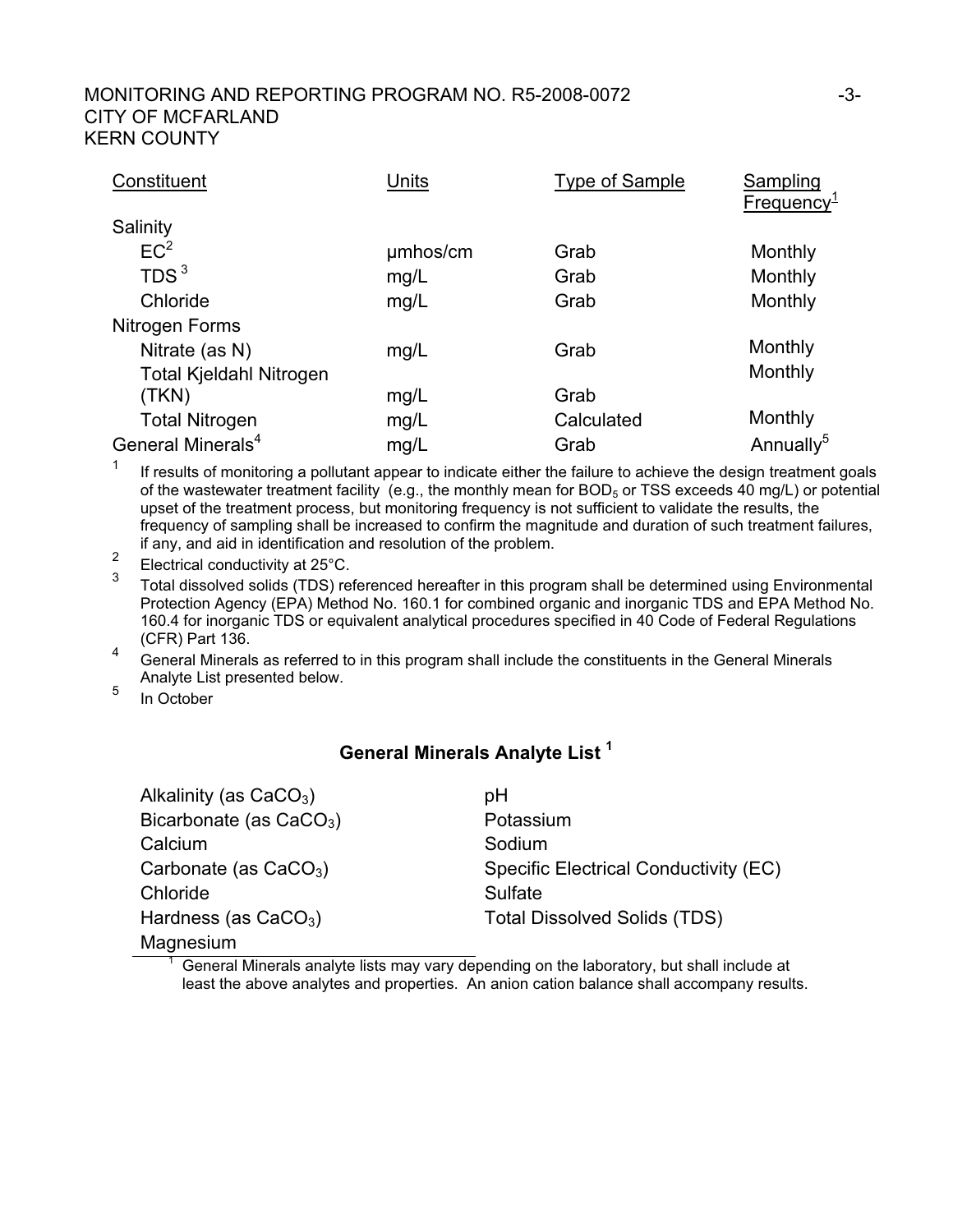### MONITORING AND REPORTING PROGRAM NO. R5-2008-0072  $-4$ -CITY OF MCFARLAND KERN COUNTY

#### **RESERVOIR MONITORING**

The storage reservoirs shall be sampled systematically for the parameters specified below. Storage and disposal pond monitoring shall include at least the following:

| Constituent/Parameter              | Units             | Type of Sample       | <b>Sampling Frequency</b> |
|------------------------------------|-------------------|----------------------|---------------------------|
| Dissolved Oxygen <sup>1</sup> (DO) | mq/L              | $G$ rab <sup>2</sup> | Weekly                    |
| Freeboard <sup>3</sup>             | feet <sup>4</sup> | Observation          | Weekly                    |

 $1$  To address potential for the creation of objectionable odors, the DO content in the upper zone (one foot) of either effluent storage reservoir should not be les than 1.0 mg/L for three consecutive sampling events. If results of monitoring indicate DO concentrations less than 1.0 mg/L, but monitoring frequency is not sufficient to validate the results, the frequency of sampling shall be increased to confirm the magnitude and duration of such low concentrations of DO, if any, and aid in identification and resolution of the problem.

2<br>
<sup>2</sup> Samples shall be collected at a depth of one foot from the storage reservoirs, opposite the inlet, and analyzed for DO. Samples shall be collected between 0700 and 0900 hours.

3 To prevent overtopping, overflows, or levee failures, freeboard in the reservoirs should never be less than two feet in the reservoir (measured vertically).

<sup>4</sup> Freeboard shall be monitored to the nearest tenth (0.1) foot.

In addition, the Discharger shall inspect the condition of the storage reservoirs once per week and write visual observations in a bound logbook. Notations shall include observations of whether weeds are developing in the water or along the bank, and their location; whether dead algae, vegetation, scum, or debris are accumulating on the storage and disposal pond surface and their location; whether burrowing animals or insects are present; and the color of the reservoirs (e.g., dark sparkling green, dull green, yellow, gray, tan, brown, etc.). A summary of the entries made in the log during each month shall be submitted along with the monitoring report the following month.

#### **GROUNDWATER MONITORING**

Concurrently with groundwater quality sampling, the Discharger shall measure the water level in each well as groundwater depth (in feet and hundredths) and as groundwater surface elevation (in feet and hundreds above mean sea level). The horizontal geodetic location of each monitoring well shall be provided where the point of beginning shall be desribed by the California State Plane Coordinate System, 1983 datum.

Prior to collecting samples and after measuring the water level, each monitoring well shall be adequately purged to remove water that has been standing within the well screen and casing that may not be chemically representative of formation water. Depending on the hydraulic conductivity of the geologic setting, the volume removed during purging is typically from 3 to 5 volumes of the standing water within the well casing and screen, or additionally the filter pack pore volume.

The Discharger shall include in its submittal of groundwater elevation data, a contour map based on said data showing the gradient and direction of groundwater flow under/around the facility and effluent disposal area(s). The groundwater contour map shall also include the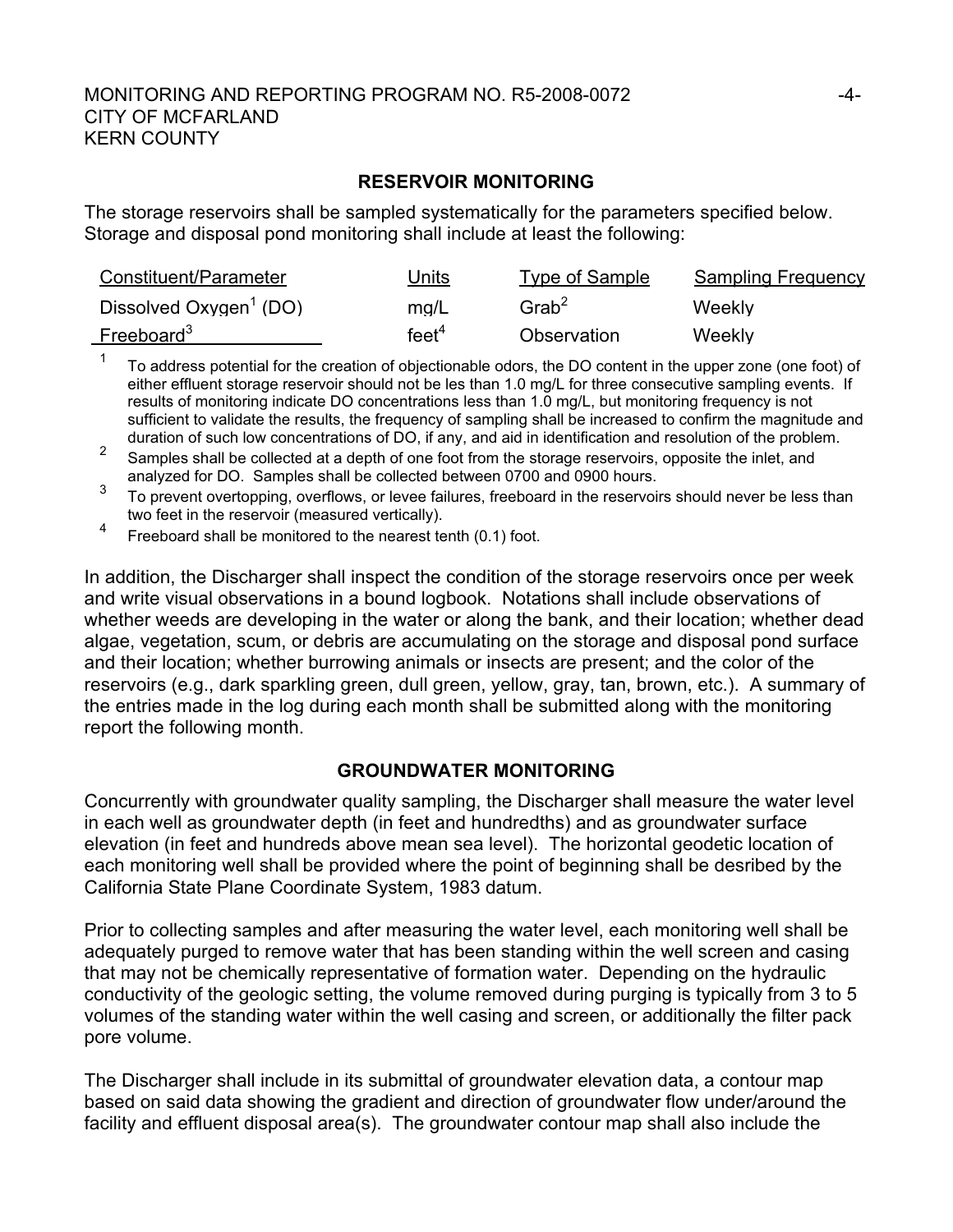### MONITORING AND REPORTING PROGRAM NO. R5-2008-0072  $-5$ -CITY OF MCFARLAND KERN COUNTY

location of the monitoring wells and active storage and land disposal areas (i.e., areas receiving treated effluent).

Samples shall be collected quarterly from approved monitoring wells and analyzed for the following constituents:

|                         |                               | Type of    |                                                  |
|-------------------------|-------------------------------|------------|--------------------------------------------------|
| Constituent/Parameter   | Units                         | Sample     | Frequency                                        |
| Depth to groundwater    | $\text{Fe}et^1$<br>Feet above | Measured   | Quarterly <sup>2</sup><br>Quarterly <sup>2</sup> |
| Groundwater elevation   | mean sea level                | Calculated |                                                  |
| Electrical Conductance  | umhos/cm                      | Grab       | Quarterly <sup>2</sup>                           |
| <b>TDS</b>              | mg/L                          | Grab       | Quarterly <sup>2</sup>                           |
| Chloride                | mg/L                          | Grab       | Quarterly <sup>2</sup>                           |
| Sodium                  | mg/L                          | Grab       | Quarterly <sup>2</sup>                           |
| Nitrogen compounds:     |                               |            |                                                  |
| Nitrate (as $NO3-N$ )   | mg/L                          | Grab       | Quarterly <sup>2</sup>                           |
| Total Nitrogen (as N)   | mg/L                          | Calculated | Quarterly <sup>2</sup>                           |
| <b>General Minerals</b> | mg/L                          | Grab       | Annually $3$                                     |
|                         |                               |            |                                                  |

To the nearest hundredth of a foot.

2. January, April, July and October.

3. In October.

## **WATER SUPPLY MONITORING**

The supply water shall be monitored as follows:

| Constituent<br>EC <sup>1</sup> | Units    | Measurement | <b>Frequency</b><br>Quarter <sup>2</sup> |
|--------------------------------|----------|-------------|------------------------------------------|
|                                | umhos/cm | Grab        |                                          |
| Arsenic                        | mq/L     | Grab        | Quarterly <sup>2</sup>                   |
| <b>General Minerals</b>        | mg/L     | Grab        | Annually <sup>3</sup>                    |

 $\frac{1}{2}$  EC shall be reported as a flow-weighted average from all supply wells.

 $\frac{2}{3}$  January, April, July and October.

In October.

# **SLUDGE MONITORING**

To ensure that discharges to the WWTF are not inerfering with treatment process, the Discharger shall collect a composite sample of sludge annually, as set forth by Title 40 Code of federal Regulations (CFR) Part 503.16. Any Notice of Necessary Information (NANI) form prepared for submittal to the United States Environmental Protection Agency shall be forwarded to the Regional Board.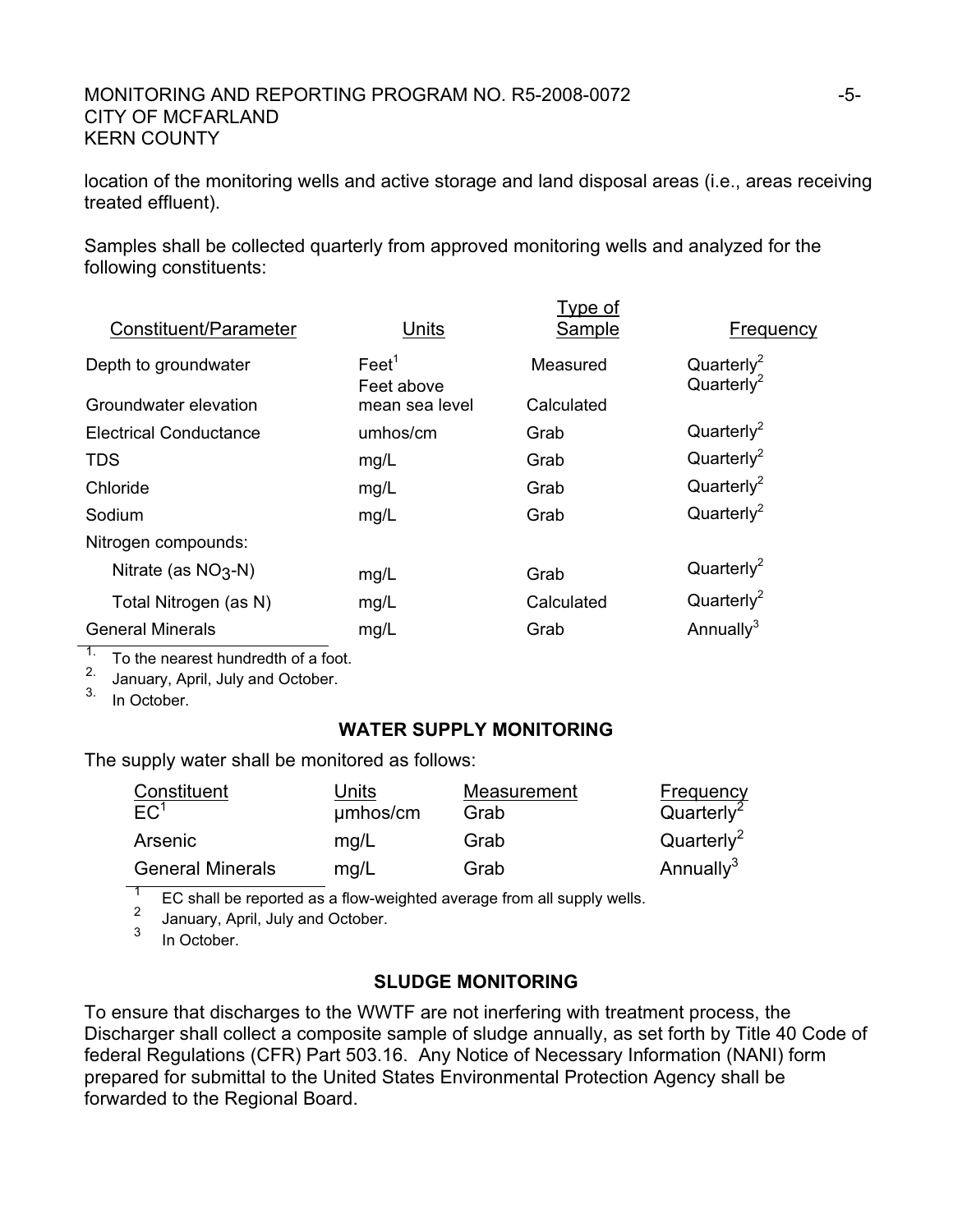#### MONITORING AND REPORTING PROGRAM NO. R5-2008-0072  $-6$ -CITY OF MCFARLAND KERN COUNTY

Composite samples shall be collected in accordance with the Environmental Protection Agency's *POTW Sludge Sampling And Analysis Guidance Document* (EPA/ 833B89100, August 1989) and test for metals:

| Arsenic    | Copper  | Nickel   |
|------------|---------|----------|
| Cadmium    | Lead    | Selenium |
| Molybdenum | Mercury | Zinc     |

The control of pathogens and the reduction of vector attraction shall be achieved in accordance with the Environmental Protection Agency's *Control of Pathogens and Vectors In sewage Sludge* (EPA/625-R-92/013, July 2003).

Sampling records shall be retained for a minimum of five years. A log shall be kept of sludge quantities generated and of handling, application, and disposal activities. The frequency of entries is discretionary; however, a log should be complete enough to serve as a basis for part of the annual report.

#### **USE AREA MONITORING**

Monitoring of the land application area shall be conducted daily (when recycled water is being applied )and the results shall be included in an annual monitoring report. Evidence of erosion, field saturation, runoff, or the presence of nuisance conditions shall be noted in the annual monitoring report. Effluent monitoring results shall be used in calculations to ascertain loading rates at the application area. Monitoring of the land application areas shall include the following:

| Constituent                      | Units          | Type of Sample          | Sampling           |
|----------------------------------|----------------|-------------------------|--------------------|
|                                  |                |                         | Frequency          |
| Acreage Applied <sup>1</sup>     | Acres          | Calculated              | Daily <sup>2</sup> |
| Application Rate <sup>3</sup>    | Gal/acre/day   | Calculated              | Daily <sup>2</sup> |
| $BOD5$ Loading Rate <sup>3</sup> | lbs/acre/day   | Calculated <sup>4</sup> | Monthly            |
| <b>Total Nitrogen Loading</b>    | Ibs/acre/month | Calculated <sup>4</sup> | Monthly            |
| Rate <sup>3</sup>                |                |                         |                    |

Land application areas shall be identified.<br>2 While recycled water is being applied and for at least 48-hours following application.

 $3$  For each land application area.

 $BOD<sub>5</sub>$  and Total Nitrogen loading rates shall be calculated using the daily applied volume of wastewater, daily application area, and a running average of the three most recent results of  $BOD<sub>5</sub>$  and Total Nitrogen, which shall also be reported along with supporting calculations.

### **REPORTING**

The Discharger shall report monitoring data and information as required in this MRP and as required in the Standard Provisions and Reporting Requirements. Daily, weekly, semimonthly, and monthly data shall be reported in monthly monitoring reports.

Monitoring data and/or discussions submitted concerning WWTF performance must also be signed and certified by the chief plant operator. When reports contain laboratory analyses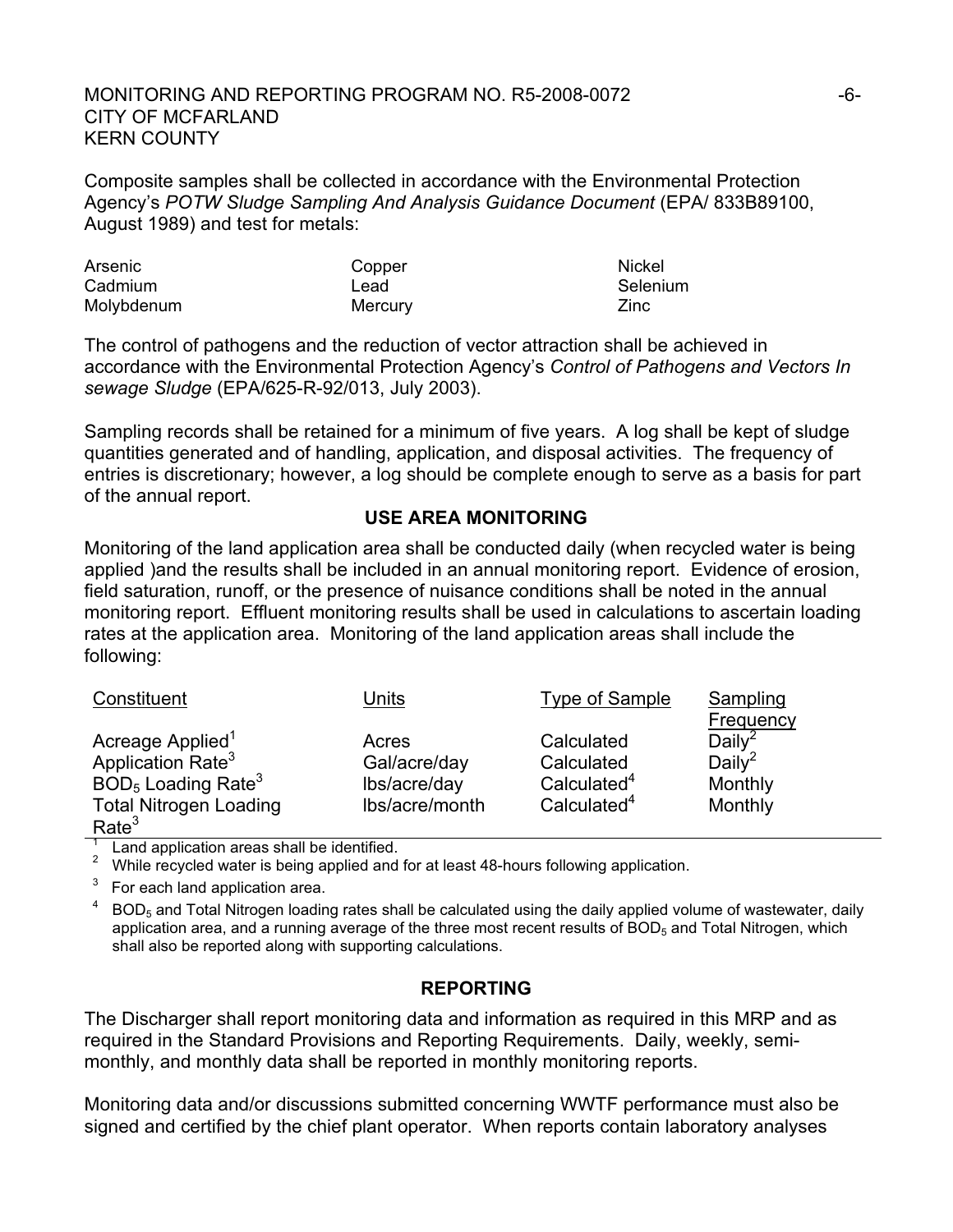### MONITORING AND REPORTING PROGRAM NO. R5-2008-0072 F7-CITY OF MCFARLAND KERN COUNTY

performed by the Discharger and the chief plant operator is not in the direct line of supervision of the laboratory, reports must also be signed and certified by the chief of the laboratory.

In reporting monitoring data, the Discharger shall arrange the data in tabular form so that the date, the constituents, and the concentrations are readily discernible. The data shall be summarized in such a manner that illustrates clearly, whether the Discharger complies with waste discharge requirements. If the Discharger monitors any pollutant at the locations designated herein more frequently than is required by this Order, the results of such monitoring shall be included in the discharge monitoring report.

### **A. Monthly Reports**

Daily, weekly, and monthly monitoring data shall be reported in monthly monitoring reports. Monthly monitoring reports shall be submitted to the Regional Board **by the 1st day of the second month following sampling** (i.e., the January Report is due by 1 March). At a minimum, the reports shall include at the minimum:

- 1. Results of influent, effluent, pond, and use area (land application) monitoring;
- 2. Calculated Monthly Average Daily Flow;
- 3. A comparison of monitoring data to the discharge specifications and an explanation of any violation of those requirements. Data shall be presented in tabular format;
- 4. Copies of laboratory analytical reports; and
- 5. A calibration log verifying calibration of all hand-held monitoring instruments and devices used to comply with the prescribed monitoring program.

### **B. Quarterly Reports**

*Wastewater:* Daily, weekly, monthly, and quarterly monitoring data shall be reported in quarterly monitoring reports. Quarterly monitoring reports shall be submitted to the Regional Water Board **by the 1st day of the second month after the calendar quarter** (i.e., the 1<sup>st</sup> Quarter Report is due by 1 May,  $2^{nd}$  Quarter Report is due by 1 August, and the 3<sup>rd</sup> Quarter Report is due 1 November). The monthly reports required on 1 May, 1 August, and 1 November shall be combined with the quarterly report for ease of submittal. Quarterly monitoring reports shall include all monitoring data required in the monthly monitoring schedule, and the data from quarterly effluent and water supply monitoring events.

*Groundwater:* Quarterly groundwater monitoring data shall be reported in quarterly monitoring reports and submitted to the Regional Water Board as detailed in the previous section. Quarterly monitoring reports shall include all monitoring data required from quarterly groundwater monitoring events. The quarterly groundwater monitoring reports shall contain: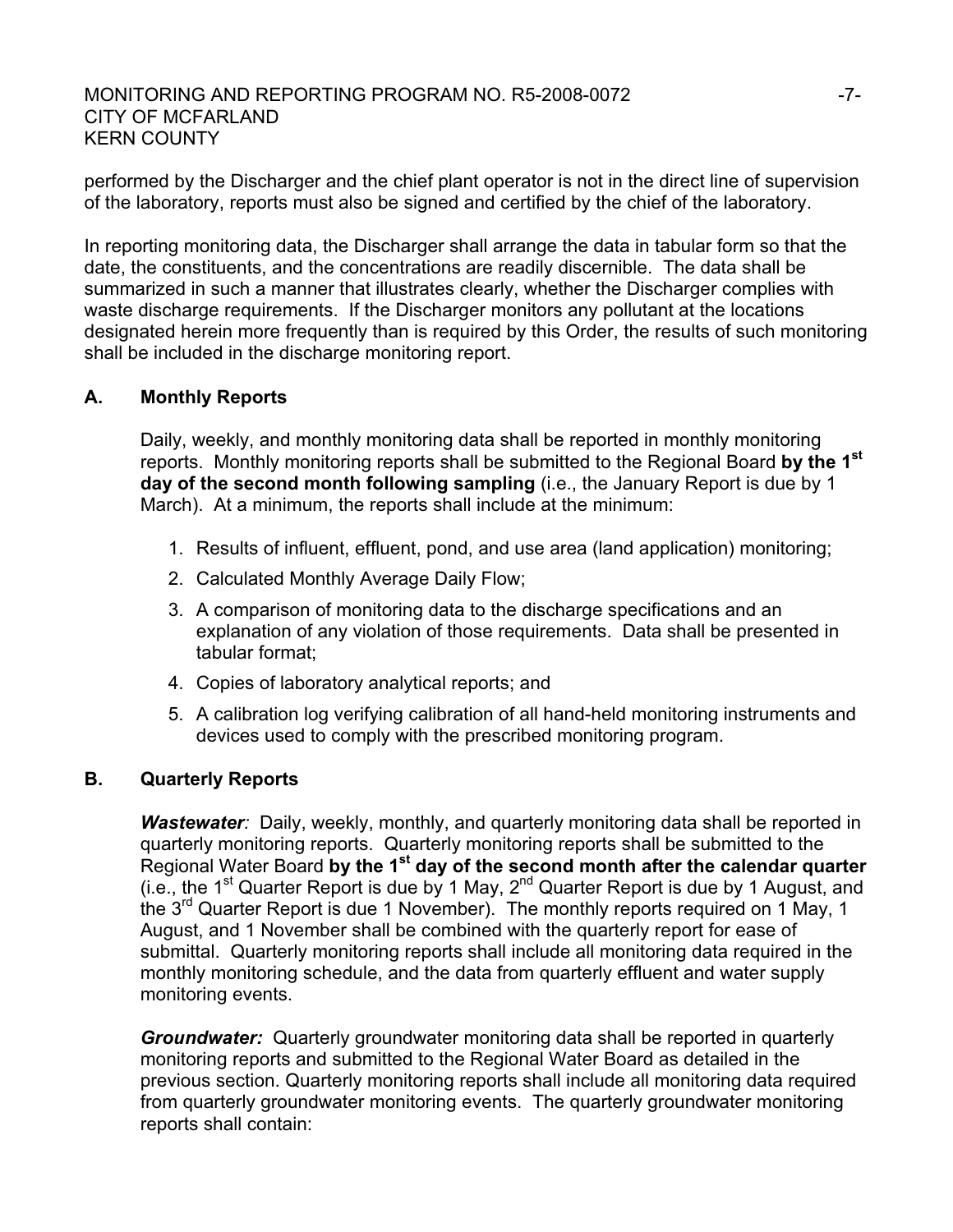- 1. Quarterly groundwater contour maps;
- 2. Graphs of the laboratory analytical data for all samples taken from each well within at least the previous five calendar vears. Each such graph shall plot over time for a given monitoring well the concentration of one or more waste constituents; and
- 3. All monitoring analytical data obtained during the quarter presented in tabular form and included with previous data obtained for the given well.

### **C. Annual Reports**

*Wastewater:* An Annual Report shall be prepared as a fourth quarter monitoring report. The Annual Report will include all monitoring data required in the monthly/quarterly schedule plus the results of any annually sampled constituents (general minerals, selected metals, etc). The Annual Report shall be submitted to the Regional Board **by 1 February of the year following the year the samples were collected.** In addition to the data normally presented, the Annual Report shall include the following:

- 1. The names, certificate grades, and general responsibilities of all persons in charge of wastewater treatment and disposal;
- 2. The names and telephone numbers of persons to contact regarding the WWTF for emergency and routine situations;
- 3. A statement certifying when the flow meter and other monitoring instruments and devices were last calibrated, including identification of who performed the calibrations (standard Provision C.4);
- 4. A statement whether the current operation and maintenance manual, and contingency plan, reflect the WWTF as currently constructed and operated, and the dates when these documents were last reviewed for adequacy;
- 5. The results of an annual evaluation conducted pursuant to Standard Provisions E.4 and a figure depicting monthly average discharge flow for the previous five calendar years;
- 6. A summary of sludge monitoring, including:
	- a. Annual sludge production in dry tons and percent solids;
	- b. A schematic diagram showing sludge handling facilities and solids flow diagram; and
	- c. A description of disposal methods, including the following information related to the disposal methods used at the WWTF. If more than one method is used, include the percentage of sludge production disposed of by each method.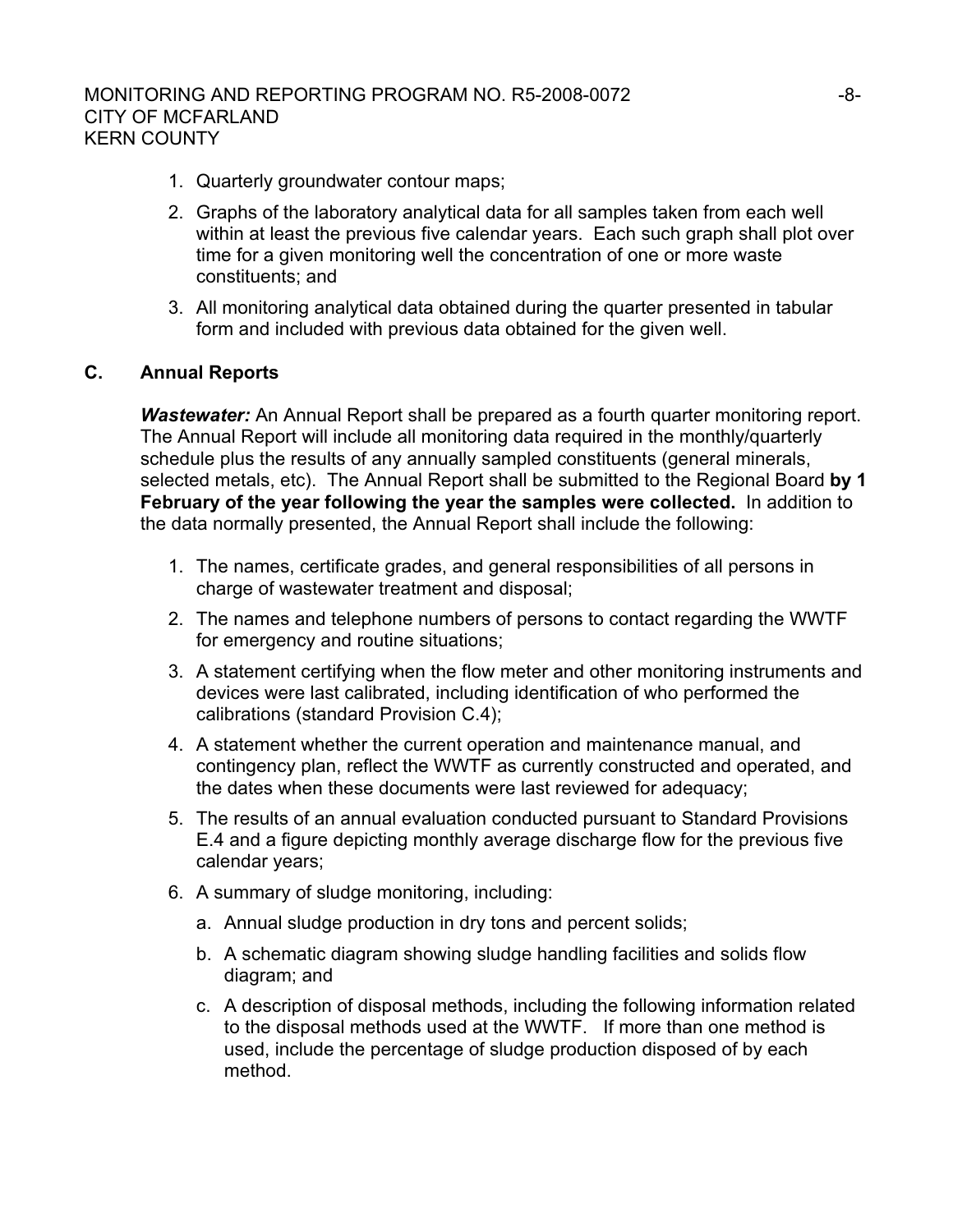- i. For **landfill disposal**, include (a) the Order numbers that regulate the landfill(s) used, (b) the present classifications of the landfill(s) used, and (c) the names and locations of the facilities receiving the sludge.
- ii. For **land application**, include: (a) the locations of the site(s), and (b) the Order number of any WDRs that regulates the site(s).
- iii. For **incineration**, include: (a) the names and location of the site(s) where sludge incineration occurs, (b) the Order numbers of WDRs that regulate the site(s), (c) the disposal method of ash, and (d) the names and locations of facilities receiving ash (if applicable); and
- iv. For **composting**, include: (a) the location of the site(s), and (b) the order numbers of any WDRs that regulate the site(s).
- 7. A summary of all recycled water operations for the previous year (i.e., from October through September). The summary shall discuss total monthly water application; total wastewater recycled annually; total nutrient loading annually from applied wastewater, biosolids, and chemical fertilizers; and total estimated amount of nutrients removed through crop harvest. The summary shall also review the use area management plan (described in Provision F.7) and make recommendations regarding continuation or modification of the plan. In short, the summary shall present a mass balance relative to constituents of concern and hydraulic loading along with supporting data and calculations.
- 8. A summary and discussion of the compliance record for the reporting period. If violations have occurred, the report shall also discuss the corrective actions taken and planned to bring the discharge into full compliance with this Order.
- 9. A statement regarding whether the current operation and maintenance manual, and contingency plan, reflect the groundwater cleanup system as currently constructed and operated, and the dates when these documents were last reviewed for adequacy.

*Groundwater:* An Annual Groundwater Monitoring Report shall be prepared as a fourth quarter groundwater monitoring report. The Annual Groundwater Monitoring Report will include all groundwater monitoring data required in the monthly/quarterly groundwater monitoring schedule plus the results of any annually sampled groundwater constituents (general minerals, selected metals, etc). The Annual Groundwater Monitoring Report shall be submitted to the Regional Board **by 1 February of the year following the year the samples were collected.** In addition to the data normally presented in the quarterly groundwater monitoring reports, the Annual Report shall include the following:

- 1. Quarterly groundwater contour maps from the previous four quarters;
- 2. Graphs of the analytical data for all samples collected from each monitoring well for at least five calender years. Each such graph shall plot over time for a given monitoring well the concentration of one or more waste constituents specified herein and selected in concurrence with Regional Water Board staff. Graphs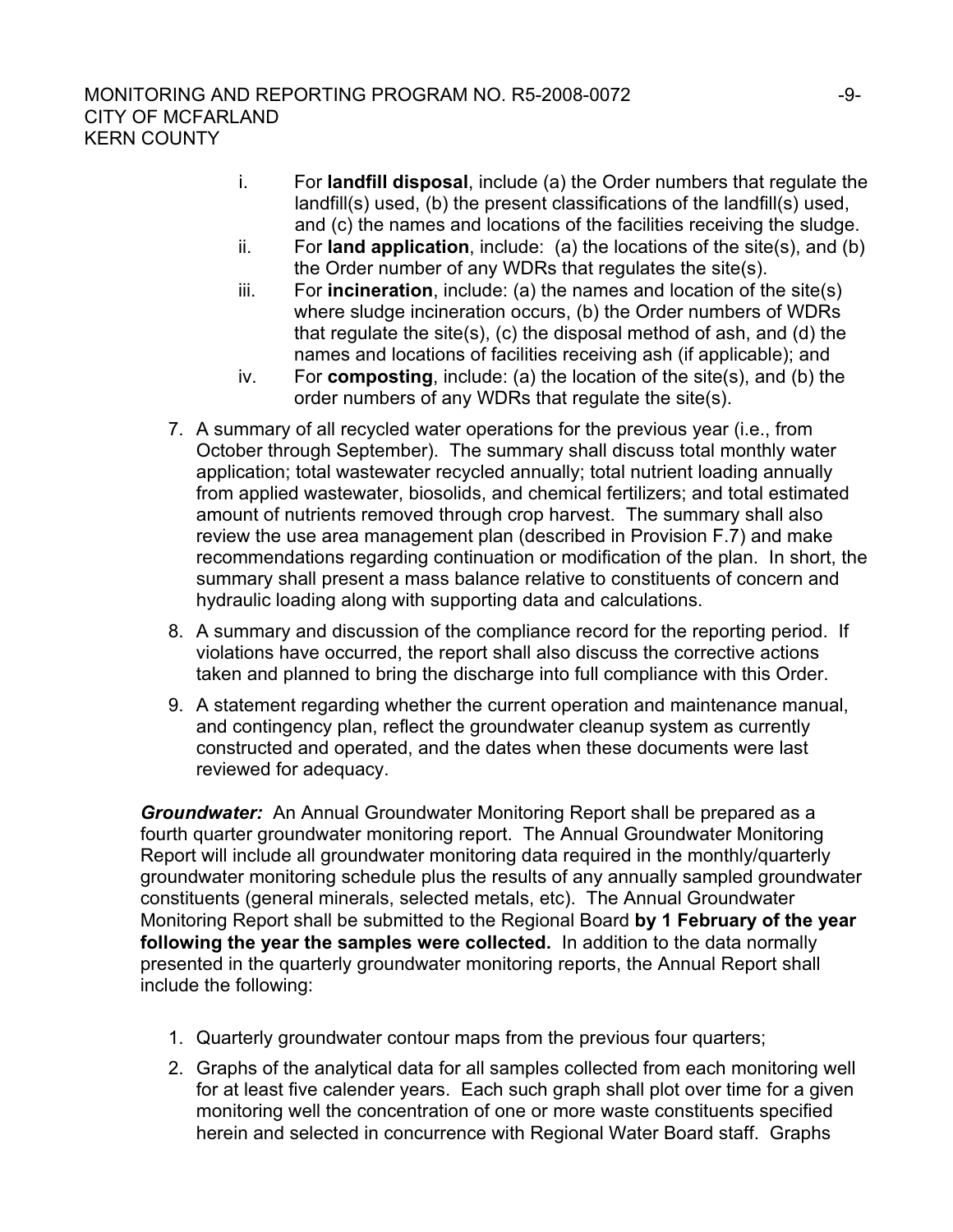shall be plotted at a scale appropriate to show trends or variations in water quality, and shall plot each datum, rather than plotting mean values.

- 3. All monitoring data obtained during the previous monitring events for at least the last five calendar years.
- 4. The most recent water supply report for the City of McFarland (Consumer Confidence Report) including laboratory data;

All technical reports required herein must be overseen and certified by a California registered civil engineer, certified engineering geologist, or certified hydrogeologist in accordance with California Business and Professions Code, sections 6735, 7835, and 7835.1.

All reports submitted in response to this Order shall comply with the signatory requirements in Standard Provision B.3.

A transmittal letter shall accompany each self-monitoring report. The letter shall discuss any violations during the reporting period and all actions taken or planned for correcting violations, such as operation or facility modifications. If the Discharger has previously submitted a report describing corrective actions and/or a time schedule for implementing the corrective actions, reference to the previous correspondence will be satisfactory.

The Discharger shall implement the above monitoring program on the first day of the month following adoption of this Order.

Ordered by:

PAMELA C. CREEDON, Executive Officer

25 April 2008

(Date)

DKP/JSP: 2/21/08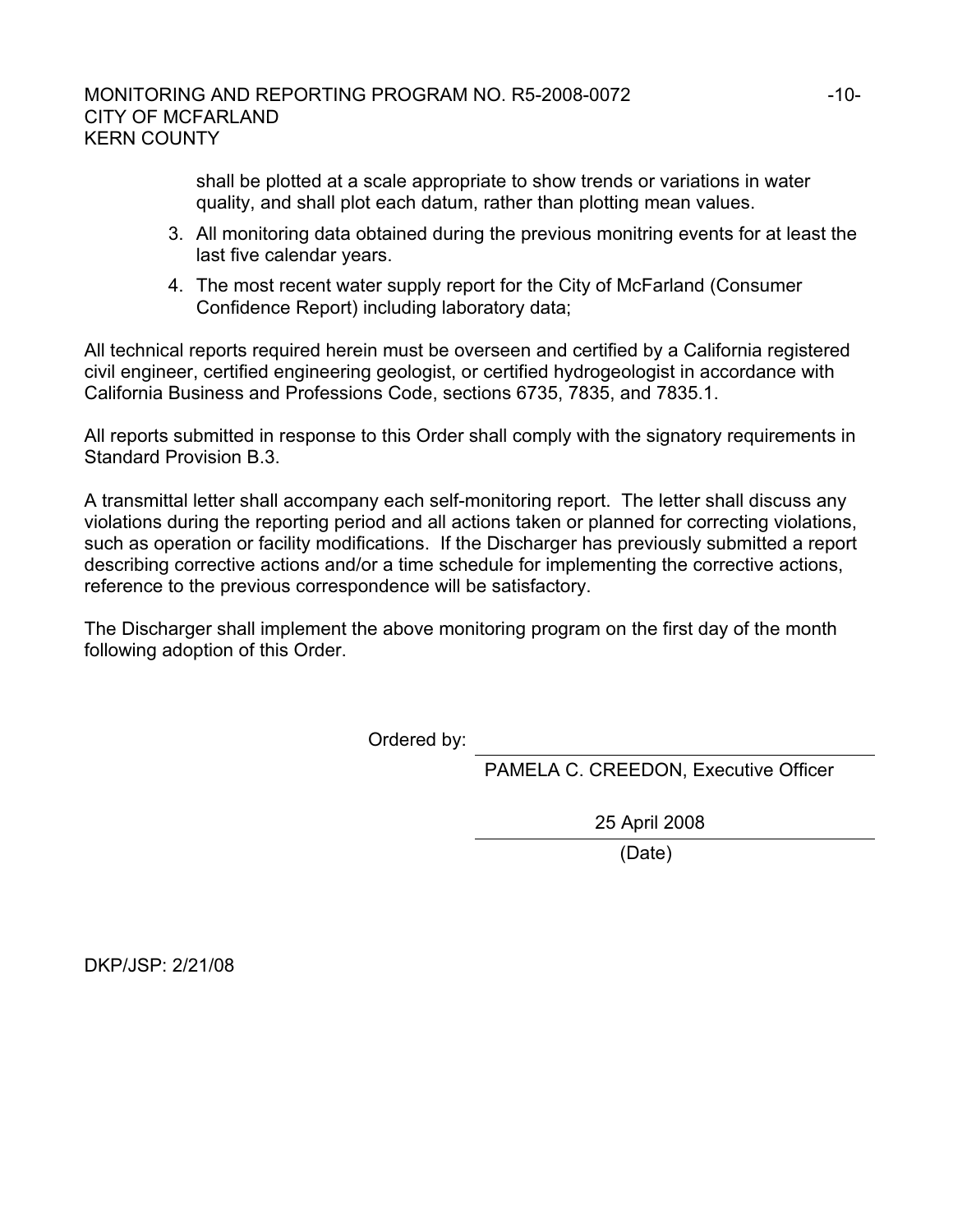### INFORMATION SHEET

ORDER NO. R5-2008-0072 CITY OF MCFARLAND WASTEWATER TREATMENT FACILITY KERN COUNTY

#### **Background**

The City of McFarland (Discharger or City) operates a wastewater collection, treatment, and disposal facility (WWTF) for the residents and small industry of the City of McFarland. The WWTF has an average daily flow of about 1.0 million gallons per day (mgd).

The Discharger submitted a report of waste discharge (RWD) dated in June 2004, in support of a discharge to land of 1.55 mgd of wastewater from the existing Wastewater Treatment Facility (hereafter "WWTF"). Additional information was included in a 17 May 2005 Final Geotechnical Investigation report prepared by BSK regarding modification and expansion (hereafter Expansion Project) of the WWTF. The existing WWTF provides secondary treatment of the wastewater stream. Treatment includes screening to remove large solids, aeration, and sedimentation. Effluent is discharged to approximately seven acres of lined (soil cement) aeration lagoons. Effluent then is discharged to approximately 30 acres of unlined evaporation/percolation ponds (Disposal Ponds) and/or an approximately 270-acre Use Area.

Waste Discharge Requirements (WDRs) Order No. 89-154, adopted by the Regional Water Board on 11 August 1989, currently limits the discharge flow to 1.1 million gallons per day (mgd). The WDRs also establish monthly average and daily maximum limits for settleable solids (SS) of 0.2 milliliter per liter (mL/L) and 1.0 mL/L and biochemical oxygen demand (BOD) of 40 milligram per liter (mg/L) and 80 mg/L. WDRs Order No. 89-154 does not reflect the configuration of the Expansion Project.

The Expansion Project consists of constructing a new 30-acre Disposal Pond and re-cropping of city owned land to meet agronomic requirements for discharge of effluent to land. The Discharger has not submitted a technical report describing the construction of the new storage pond. The 17 May 2005 Final Geotechnical Investigation report proposed expanding the eastern wall of the western disposal pond. The expansion project as designed would have added 25 acres of storage and increased the total storage from about 236 acre-feet to 361 acre-feet. Regional Water Board staff concurred with the proposed expansion project in a 22 May 2006 letter to the Discharger. However, during a 16 May 2007 site inspection, it was observed that the eastern wall of the pond had not been removed and a separate 30-acre pond was being constructed in the same area. While the new design appears to be adequate, a technical report describing the storage ponds is required from the Discharger.

The Regional Water Board's 22 May 2007 letter requested the Discharger address the amount of land that would be required to recycle wastewater due to the proposed expansion project removing 20 acres of the available alfalfa. The Discharger earlier provided a 23 June 2006 *McFarland Storage Pond Expansion – Progress Update* indicating that 100 acres of land planted with alfalfa was required to meet the discharge requirements and proposed converting 75-acres planted with Sudan grass to alfalfa as well as converting 80 acres of wine grapes. The proposed 155 acres exceeded the indicated required proposed 100-acre area. However, information provided by the operator in July 2007 indicated the Discharger was now looking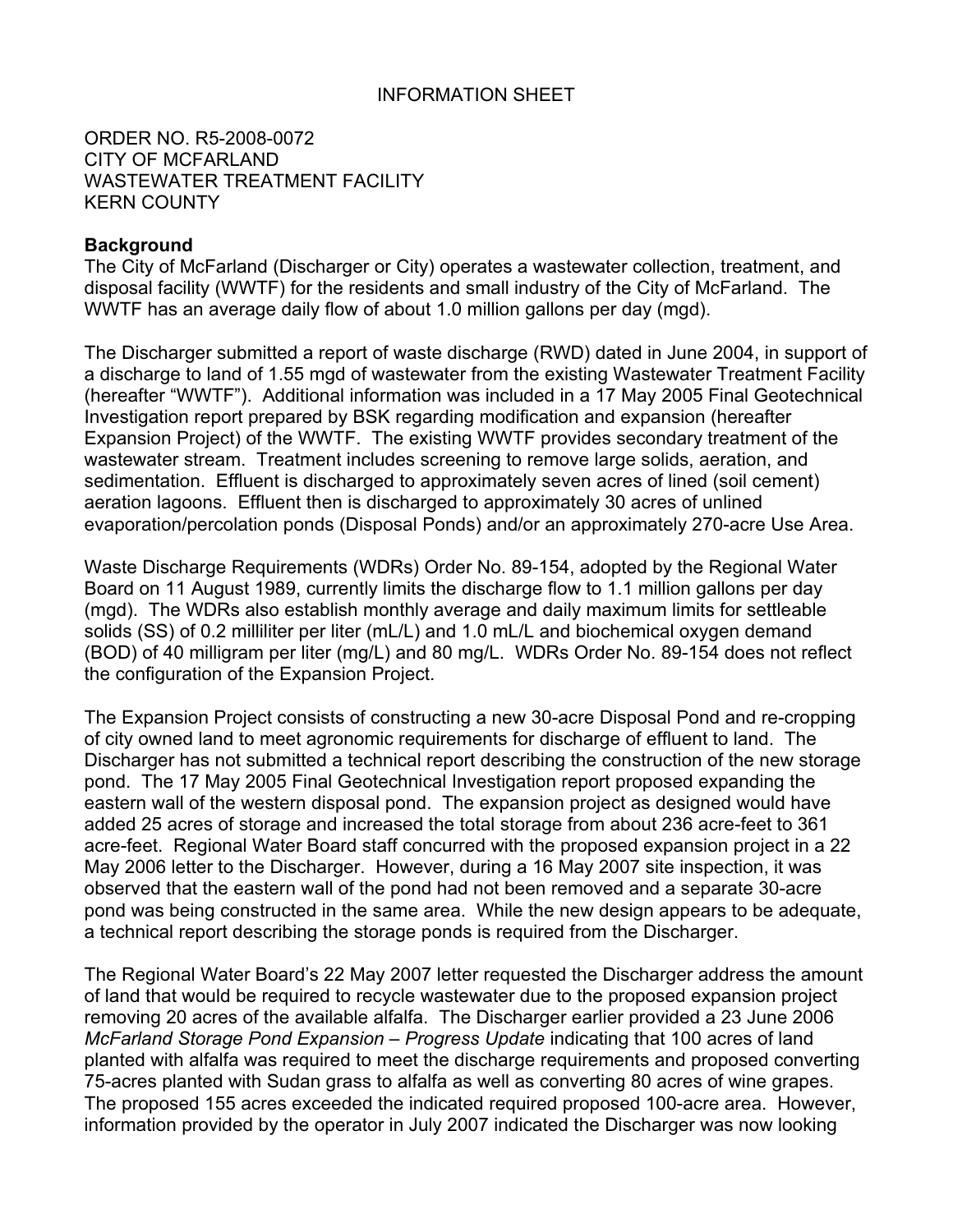#### INFORMATION SHEET - ORDER NO. R5-2008-0072  $-2$ -CITY OF MCFARLAND WASTEWATER TREATMENT FACILITY KERN COUNTY

into acquiring additional land (not the vineyard) to meet their recycling requirements and is still discharging wastewater to the nearby wine grape orchard in violation of Discharge Specification No. B.12 of Order No. 89-154 for continuing to irrigate crops other than fodder, fiber, or seed crops. When the WDRs were adopted in 1989, Title 22 also allowed the discharge of non-disinfected secondary treated wastewater to food crops where recycled water does not come into contact with the edible portion of the food crop and where the food crop undergoes commercial pathogen-destroying processing before being consumed by humans. In January 2003, the California Department of Health Services (now the Department of Public Health [DPH]) issued a memorandum stating that contact with recycled water is likely to occur in vineyards and that there may be a potential for pathogens to gain access to the interior of fruits. The DPH now recommends that all vineyards be irrigated with water that meets the requirements of disinfected secondary-2.2 recycled water as defined in Title 22. Regional Water Board staff notified the Discharger of this information in a 9 August 2004 letter. The proposed WDRs require an updated Use Area Management Plan and Final Construction report be submitted.

### **Solids and Biosolids Disposal**

Screenings from the headworks are placed in a dumpster prior to disposal at an offsite landfill. The Discharger removed accumulated solids from the aeration lagoons in 2005 and 2006 because they had indicated the accumulated solids were contributing to the WWTF's recurring exceedance of the effluent BOD and nitrogen limits. This Order will require the Discharger to update the O&M Plan to include a sludge management plan.

The WWTF has no sludge storage facilities. All sludge removed from the ponds will be hauled offsite to an appropriate disposal facility by a licensed disposal carrier.

#### **Groundwater Conditions**

Regional groundwater flows west southwesterly and the depth of water occurs at about 90 to 100 feet below ground surface (bgs), according to information recorded in the WWTF monitoring wells. The WWTF appears to be just east of the eastern edge of the "Corcoran Clay" or "E-clay layer." Drillers logs indicate a clay layer at about 200 feet bgs in some borings, but none in others, drawing into question the extent of the clay layer in this area.

In 2001, the City began monitoring groundwater in five wells (MW-1 through MW-5) at the WWTF. Wells MW-1 (northern property boundary) and MW-5 (southeastern property corner) went dry in 2004. The Discharger installed replacement wells MW-1A and MW-5A in January 2007 and added well MW-6 along the southern property boundary. The two-upgradient wells MW-4 and MW-5/5A typically have the highest EC (about 950 to 1,500 umhos/cm) and nitrate as nitrogen concentrations (about 17 to 44 mg/L) indicating these wells likely do not represent true background conditions. Well MW-1 (cross to downgradient) has had high EC (up to 1,700 umhos/cm) and nitrate (up to 48.5 mg/L) concentrations in the past, but concentrations have decreased considerably since 2001. The lowest EC and nitrogen concentrations are observed in downgradient wells MW-2, MW-3, and MW-6.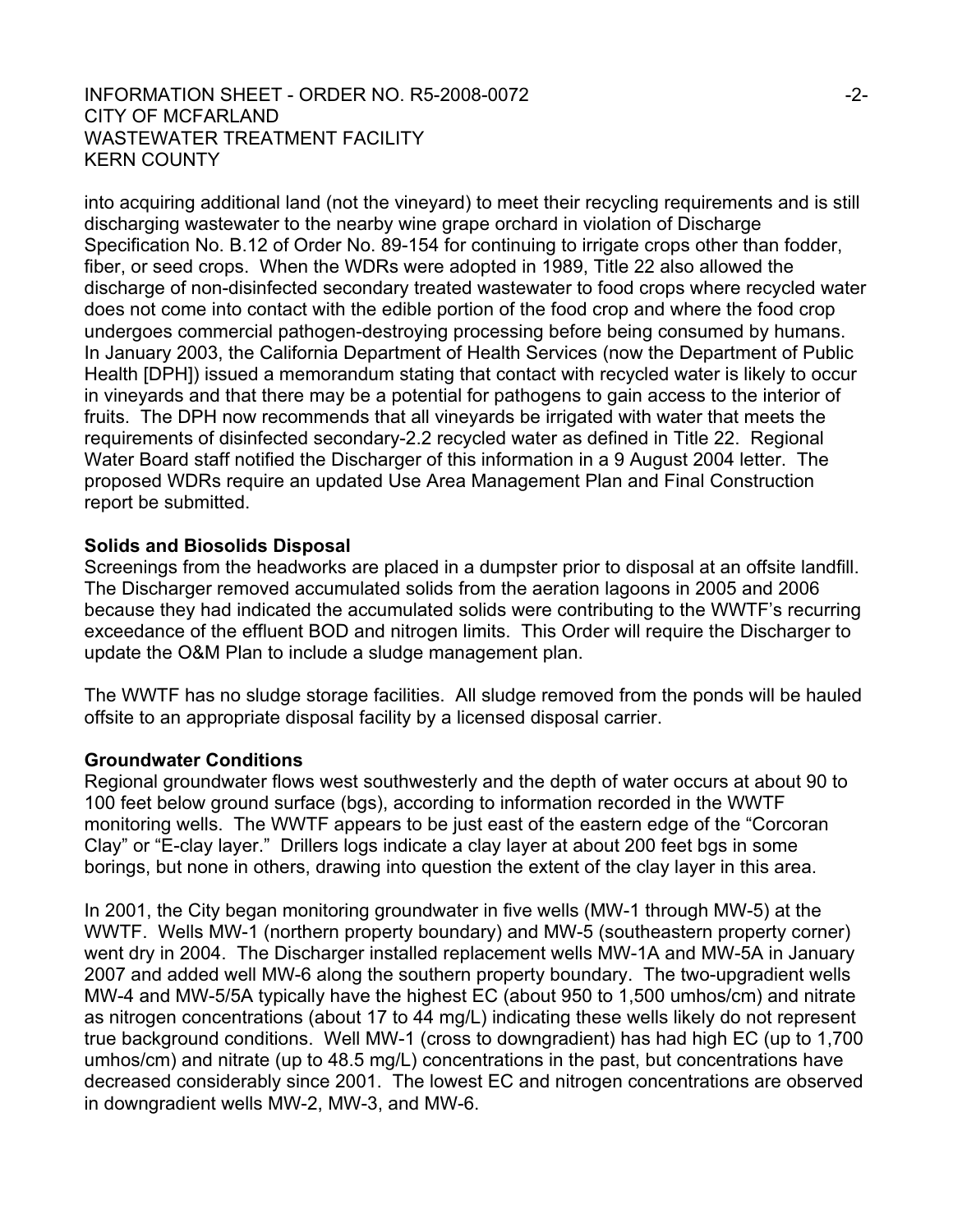#### INFORMATION SHEET - ORDER NO. R5-2008-0072  $-3$ -3-CITY OF MCFARLAND WASTEWATER TREATMENT FACILITY KERN COUNTY

### **Compliance History**

The Discharger consistently exceeded the effluent limitation for BOD specified in WDRs Order No. 89-154 in 2005 and 2006, but results indicated improvement in 2007. Discharger selfmonitoring reports (SMRs) in 2006 show the Discharger exceeded the monthly average BOD and TSS effluent limit of 40 mg/L in 7 and 6 months respectively. During 2007 monitoring events, the discharger exceeded the limit for BOD only three times and TSS four times. Table 1 summarizes the effluent BOD and TSS concentrations from 2007.

|        | <b>BOD</b> | <b>TSS</b> |                   | <b>BOD</b> | <b>TSS</b> |                | <b>BOD</b>     | <b>TSS</b> |
|--------|------------|------------|-------------------|------------|------------|----------------|----------------|------------|
| Month  | (mg/L)     | (mg/L)     | <b>Month</b>      | (mg/L)     | (mg/L)     | <b>Month</b>   | (mg/L)         | (mg/L)     |
| Jan-07 | 54         |            | 28   May-07 22 37 |            |            | $\vert$ Sep-07 | $\frac{1}{24}$ | 31         |
| Feb-07 | 70         | 60         | June-07           | 20         | 28         | Oct-07         | 32             | 37         |
| Mar-07 | 36         | 39         | July-07           | 31         | 23         | Nov-07         | 40             | 59         |
| Apr-07 | 35         | 51         | Aug-07            | 40         | 27         | Dec-07         | 70             | 73         |

### **TABLE 1. Effluent Quality**

Bolded values note violations of the effluent limit

Since 2000, the Discharger was issued five Notice of Violation (NOVs). A November 1999 inspection led to the issuance of a February 2000 NOV issued for exceeding the EC limit of source water plus 500 umhos/cm, failing to monitor for the required constituents at the required frequency, failing to meter flow, failing to maintain a freeboard of 3 feet in the storage ponds, and for failing to provide backup power. A follow up inspection in August 2000 led to the issuance of a 12 March 2001 NOV. The NOV included all of the previous concerns (with the exception of the backup power issue) and included in addition violations concerning overflow of untreated waste, failing to properly dispose of solids, and for submitting incomplete reports. Subsequent NOVs were issued in August 2003 and June 2005 for the same issues as listed above. The Discharger has since made considerable progress in addressing the various issues of violation. The May 2007 pre-WDR inspection by Regional Water Board staff did not reveal operational violations at the WWTF.

### **Basin Plan, Beneficial Uses, and Regulatory Considerations**

The Basin Plan indicates the greatest long-term problem facing the entire Tulare Lake Basin is increasing salinity in groundwater, a process accelerated by man's activities and particularly affected by intensive irrigated agriculture. The Basin Plan recognizes that degradation is unavoidable until there is a long-term solution to the salt imbalance. The Regional Water Board encourages proactive management of waste streams by dischargers to control addition of salt through use, and has established an incremental EC limitation of 500 µmhos/cm as a measure of the maximum permissible addition of salt constituents through use.

Discharges to areas that may recharge good quality groundwaters shall not exceed an EC of 1,000 µmhos/cm, a chloride content of 175 mg/L, or boron content of 1.0 mg/L.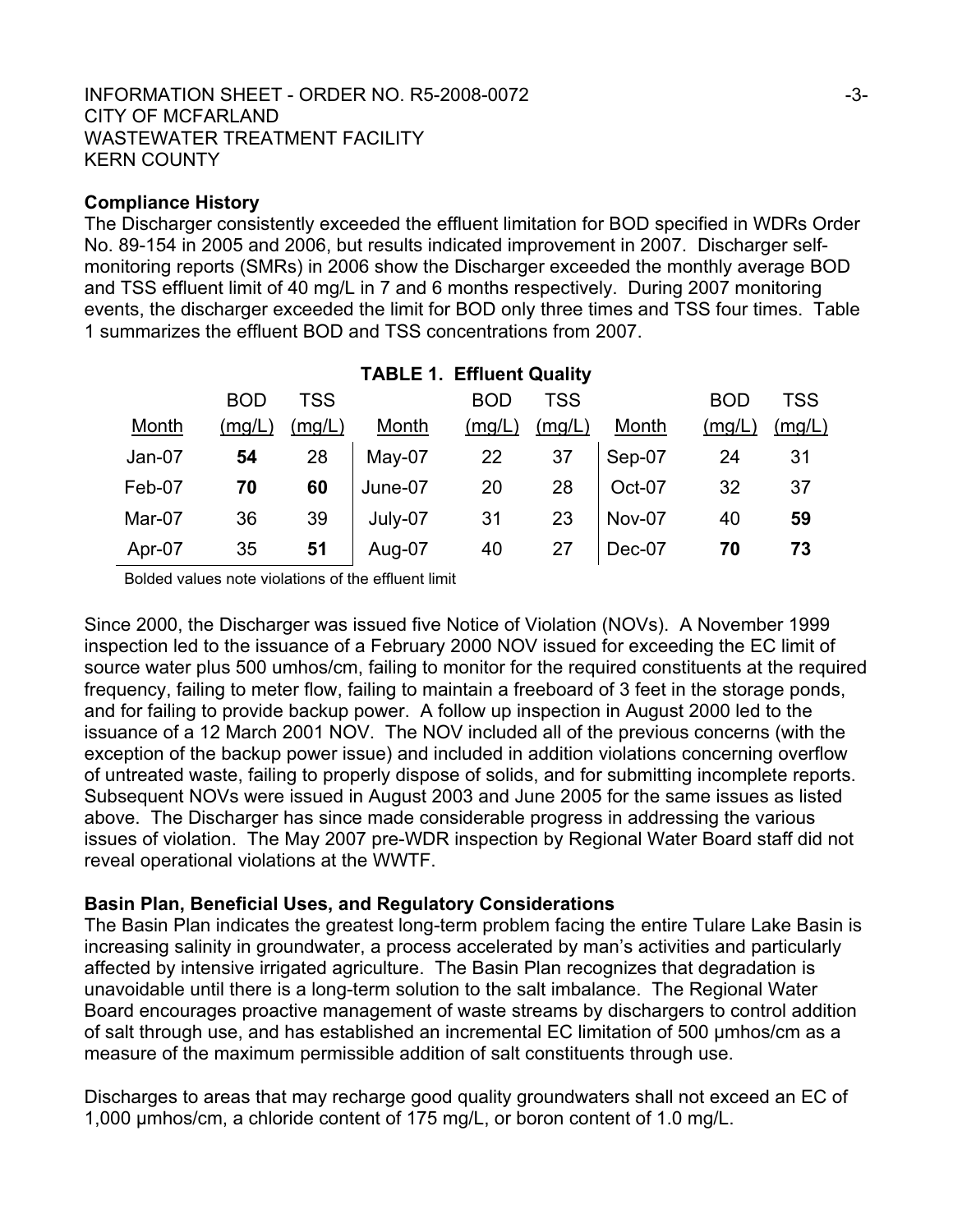### **Antidegradation**

The antidegradation directives of State Water Board Resolution No. 68-16 (Resolution 68-16), "Statement of Policy With Respect to Maintaining High Quality Waters in California," or "Antidegradation Policy" require that waters of the State that are better in quality than established water quality objectives be maintained "consistent with the maximum benefit to the people of the State." Waters can be of high quality for some constituents or beneficial uses and not others. Policy and procedures for complying with this directive are set forth in the Basin Plan.

Constituents typically elevated in domestic wastewater threaten the beneficial uses of groundwater if not adequately controlled by a treatment process or attenuated in the soil profile prior to discharge to first encountered groundwater. Discharges that rely on percolation for disposal may result in the percolation of excess organic carbon, and the mobilization of other constituents.

The discharge from the Expansion Project will likely not degrade the beneficial uses of groundwater because:

- a. For salinity, the Basin Plan contains effluent limits (EC of the source water plus 500 µmhos/cm, or a maximum of 1,000 µmhos/cm) that considered Resolution 68-16. The discharge meets these limits and therefore consistent with Resolution 68-16.
- b. For nitrogen, effluent concentrations exceed typical nitrogen limits of 10 mg/L for total nitrogen. However, the McFarland area is known for high nitrate concentrations in groundwater. The effluent nitrogen concentrations are lower than that in background (upgradient) monitoring wells. While the Discharger is required to evaluate its system to ensure it is removing nitrogen efficiently, the current concentrations will not degrade the existing groundwater as it is lower than background concentrations.

### **Treatment Technology and Control**

The Expansion Project will provide treatment and control of the discharge that incorporates:

- a. Secondary treatment of the wastewater;
- b. Appropriate biosolids storage and disposal practices;
- c. An Operation and Maintenance (O&M) manual; and
- d. Certified operators to ensure proper operation and maintenance.

### **Title 27**

Title 27, CCR, section 20005 et seq. (Title 27) contains regulations to address certain discharges to land. Title 27 establishes a waste classification system, specifies siting and construction standards for full containment of classified waste, requires extensive monitoring of groundwater and the unsaturated zone for any indication of failure of containment, and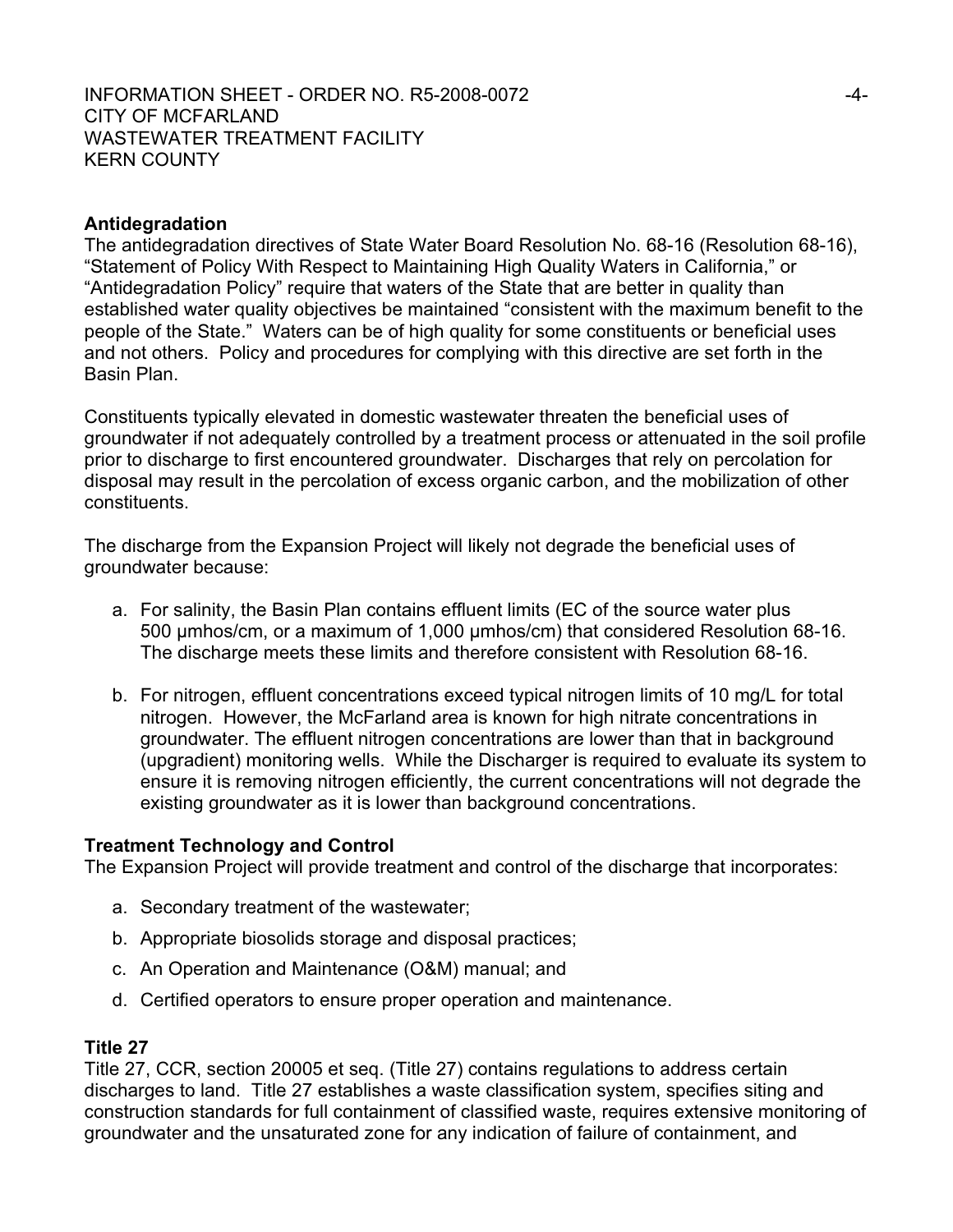### INFORMATION SHEET - ORDER NO. R5-2008-0072 -5-CITY OF MCFARLAND WASTEWATER TREATMENT FACILITY KERN COUNTY

specifies closure and post-closure maintenance requirements. Generally, no degradation of groundwater quality by any waste constituent in a classified waste is acceptable under Title 27 regulations.

Discharges of domestic sewage and treated effluent can be treated and controlled to a degree that will not result in unreasonable degradation of groundwater. For this reason, the Discharger has been conditionally exempted from Title 27. Treatment and storage facilities for sludge that are part of the WWTF are considered exempt from Title 27 under section 20090(a), provided that the facilities not result in a violation of any water quality objective. However, residual sludge (for the purposes of the proposed Order, sludge that will not be subjected to further treatment by the WWTF) is not exempt from Title 27. Solid waste (e.g., grit and screenings) that results from treatment of domestic sewage and industrial waste also is not exempt from Title 27. This residual sludge and solid waste are subject to the provisions of Title 27.

Accordingly, the municipal discharge of effluent and the operation of treatment or storage facilities associated with a municipal wastewater treatment plant can be allowed without requiring compliance with Title 27, but only if resulting degradation of groundwater is in accordance with the Basin Plan.

#### **CEQA**

The Kern County Community Development Program (CDP) circulated an Environmental Assessment/Initial Study for reclamation of sewage at the current WWTF site in September 1997. The Kern County CDP circulated another Environmental Assessment/Initial Study in September 1999 in support of an expansion of the WWTF. The Discharger certified an initial study and mitigated negative declaration (MND) in August 2001 in accordance with the California Environmental Quality Act (CEQA) (Public Resources Code Section 21000, et, seq.) and the State CEQA guidelines (Title 14, Division 6, California Code of Regulations, as amended). The MND indicates that the discharge will comply with Regional Water Board regulations, which will mitigate any groundwater impacts. To mitigate the Expansion Project's groundwater quality impacts to less than significant levels, the terms and conditions of this proposed Order and accompanying enforcement order are appropriate and necessary.

### **Proposed Order Terms and Conditions**

**Discharge Prohibitions, Effluent Limitations, Discharge Specifications, and Provisions**  The proposed Order prohibits discharge to surface waters and water drainage courses.

The proposed Order would carry over the current Order's monthly average daily discharge flow limitation until the City completes the Expansion Project and submits technical reports documenting the construction of the new pond, a Use Area Management Plan, an update of the Dischargers O&M Plan to include a schedule for sludge removal from the aeration lagoons, and an assessment of the potential effluent stored in the unlined storage ponds and aeration lagoons to impact groundwater. The proposed Order would carry over the previous Order's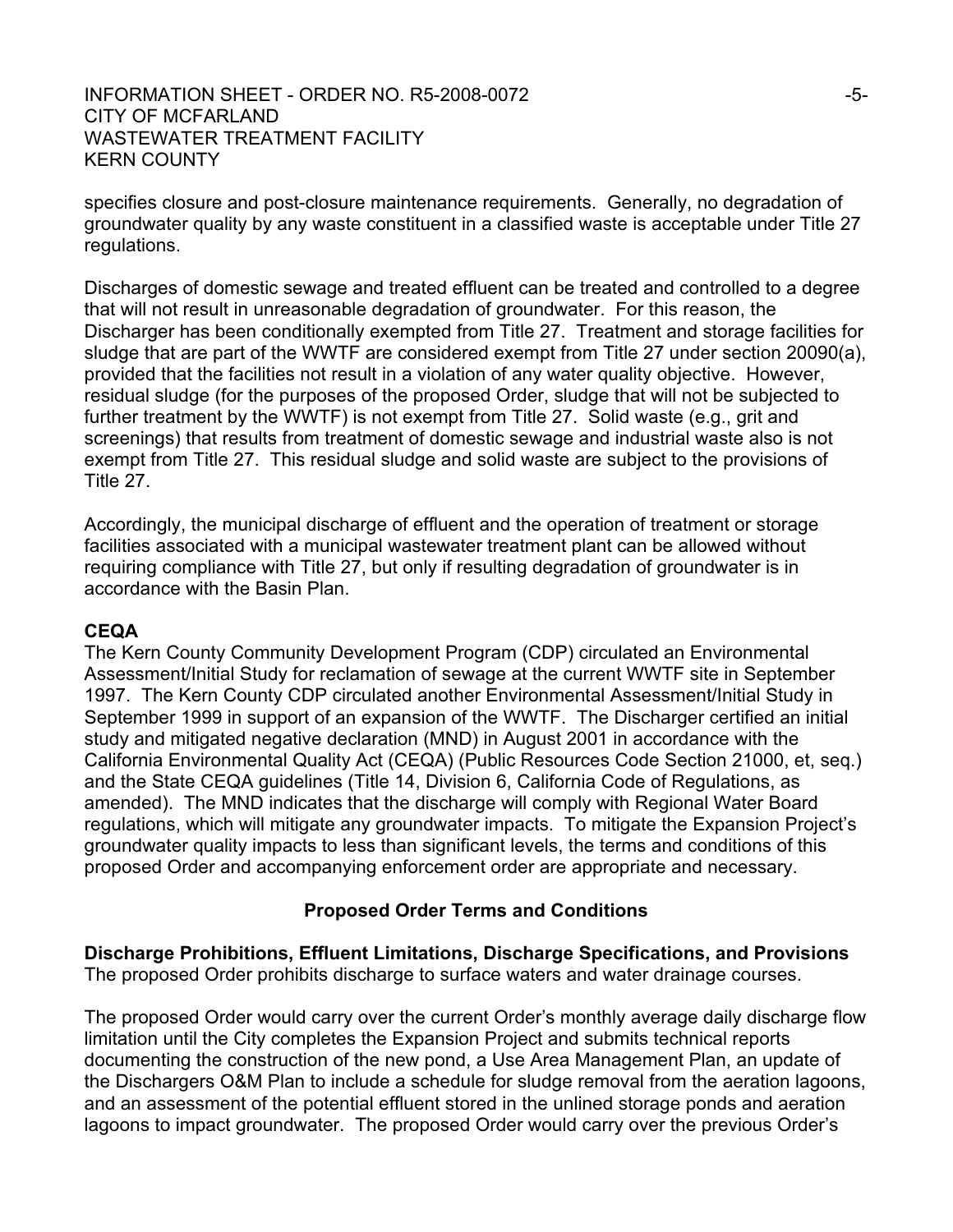#### INFORMATION SHEET - ORDER NO. R5-2008-0072  $-6$ -CITY OF MCFARLAND WASTEWATER TREATMENT FACILITY KERN COUNTY

effluent limits for BOD of 40 mg/L (monthly average), and 80 mg/L (daily maximum). These limitations are based on Basin Plan minimum performance standards for municipal facilities.

The discharge requirements regarding dissolved oxygen and freeboard are consistent with Regional Water Board policy for the prevention of nuisance conditions, and are applied to all such facilities.

The proposed WDRs would prescribe groundwater limitations that implement water quality objectives for groundwater from the Basin Plan. The limitations require that the discharge not cause or contribute to exceedance of these objectives or natural background water quality, whichever is greatest.

The WDRs would also require the Discharger assess its discharge on a constituent-byconstituent basis for consistency with Regional Water Board plans and policies, including Resolution No. 68-16. This assessment would identify those constituents that threaten the beneficial uses of groundwater. This may result in the WDRs being reopened and additional or modified effluent limitations imposed.

#### **Monitoring Requirements**

Section 13267 of the CWC authorizes the Regional Water Board to require monitoring and technical reports as necessary to investigate the impact of a waste discharge on waters of the State. In recent years there has been an increased emphasis on obtaining all necessary information, assuring the information is timely as well as representative and accurate, and thereby improving accountability of any discharger for meeting the conditions of discharge. Section 13268 of the CWC authorizes assessment of civil administrative liability where appropriate.

The proposed Order includes influent and effluent monitoring requirements, pond monitoring, groundwater monitoring, water supply monitoring, and septage monitoring. The monitoring is necessary to evaluate groundwater quality and the extent of the degradation from the discharge.

The Discharger must monitor groundwater for constituents present in the discharge that are capable of reaching groundwater and violating groundwater limitations if its treatment and control, and any dependency of the process on sustained environmental attenuation, proves inadequate. For constituents listed in Section G, Groundwater Limitations, of the WDRs, the Discharger must, as a part of each monitoring event, compare concentrations of constituents found in each monitoring well (or similar type of groundwater monitoring device) to the background concentrations or to prescribed numerical limitations to determine compliance.

The proposed Order does not require the Discharger to monitor total coliform organisms (TCO) in the groundwater, but proposes a Groundwater Limitation of 2.2 MPN/100 mL. The Groundwater Limitation is necessary to protect municipal beneficial uses. Given the existing site-specific conditions, it is unlikely that the presence of pathogens resulting from groundwater